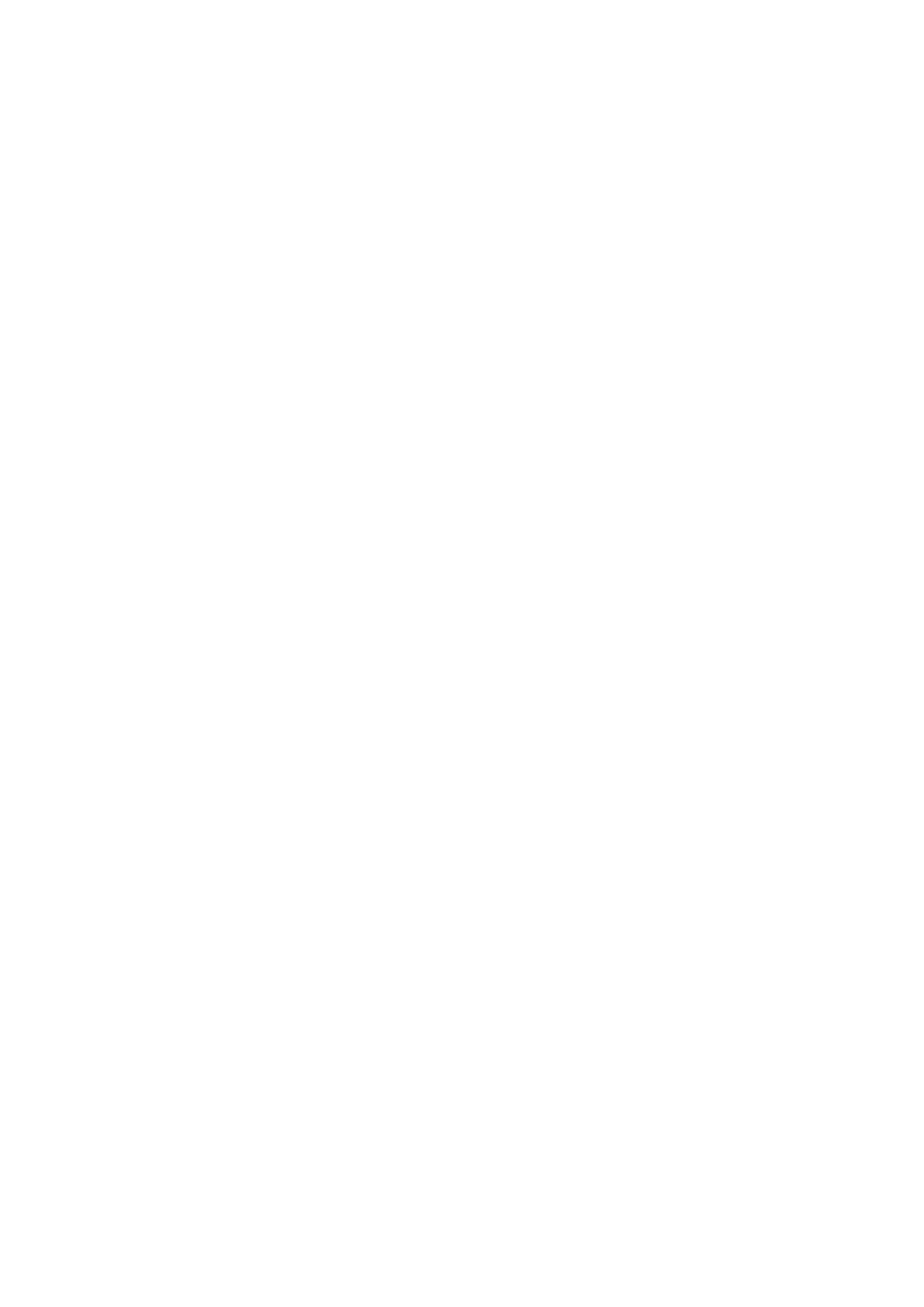

# basic education

Department: Basic Education **REPUBLIC OF SOUTH AFRICA** 

# **Curriculum and Assessment Policy Statement GRADES 10-12**

**DANCE STUDIES**

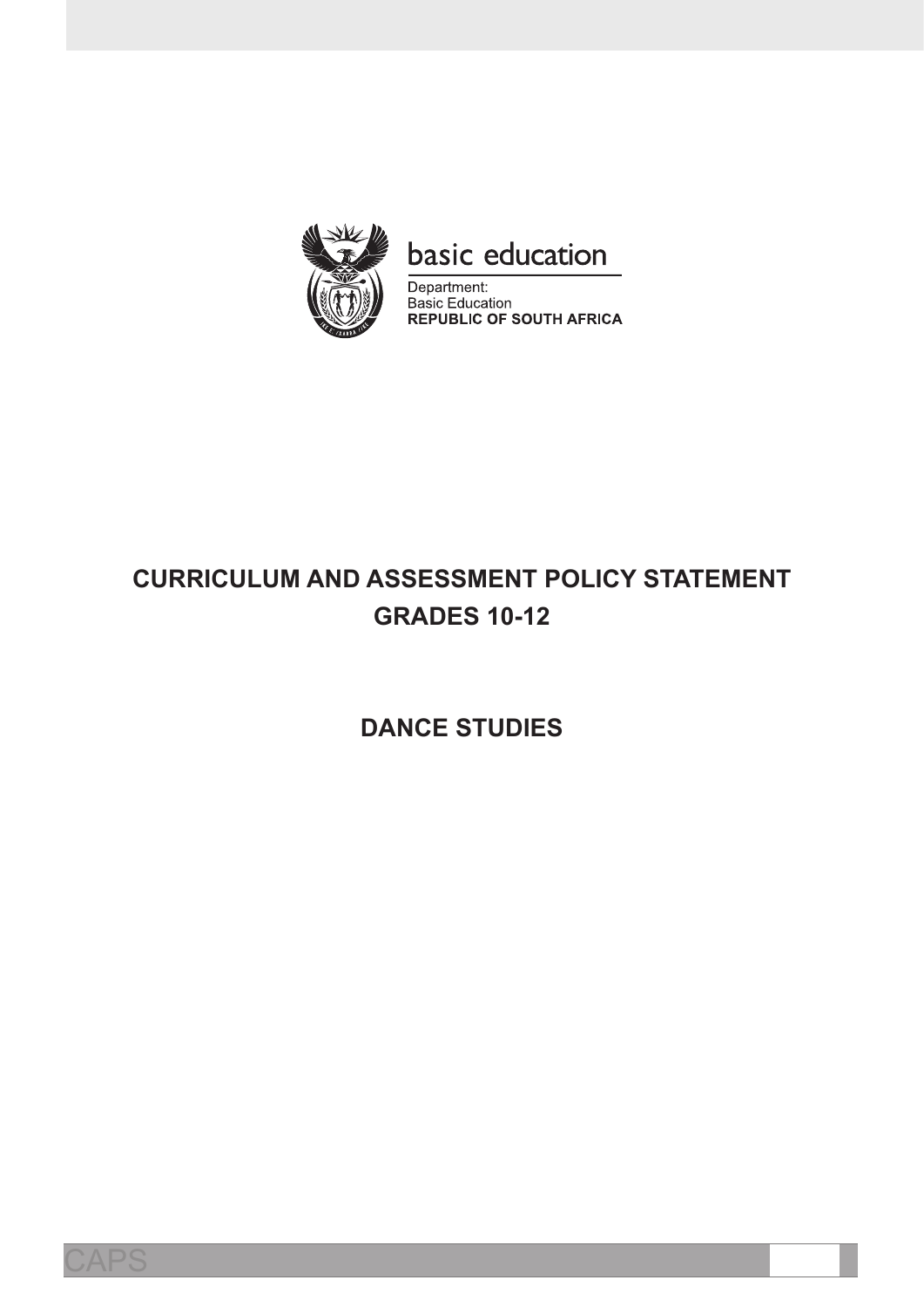#### **Department of Basic Education**

222 Struben Street Private Bag X895 Pretoria 0001 South Africa Tel: +27 12 357 3000 Fax: +27 12 323 0601

120 Plein Street Private Bag X9023 Cape Town 8000 South Africa Tel: +27 21 465 1701 Fax: +27 21 461 8110 Website: http://www.education.gov.za

### **© 2011 Department of Basic Education**

#### **Isbn: 978-1-4315-0592-0**

Design and Layout by: Ndabase Printing Solution Printed by: Government Printing Works

CURRICULUM AND ASSESSMENT POLICY STATEMENT (CAPS)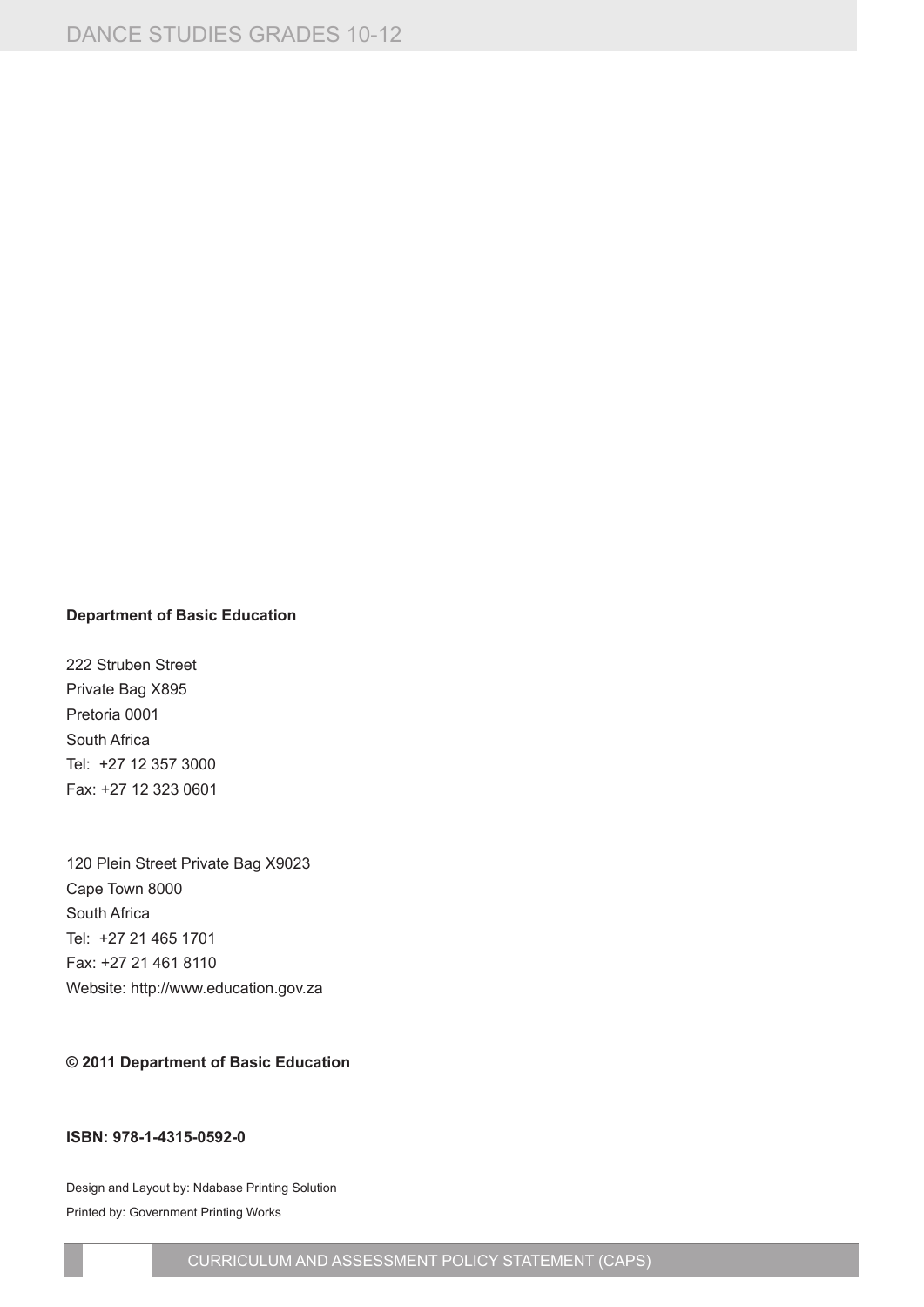# FOREWORD BY THE MINISTER



Our national curriculum is the culmination of our efforts over a period of seventeen years to transform the curriculum bequeathed to us by apartheid. From the start of democracy we have built our curriculum on the values that inspired our Constitution (Act 108 of 1996). The Preamble to the Constitution states that the aims of the Constitution are to:

- heal the divisions of the past and establish a society based on democratic values, social justice and fundamental human rights;
- improve the quality of life of all citizens and free the potential of each person;
- lay the foundations for a democratic and open society in which government is based on the will of the people and every citizen is equally protected by law; and
- build a united and democratic South Africa able to take its rightful place as a sovereign state in the family of nations.

Education and the curriculum have an important role to play in realising these aims.

in 1997 we introduced outcomes-based education to overcome the curricular divisions of the past, but the experience of implementation prompted a review in 2000. This led to the first curriculum revision: the *Revised National Curriculum Statement Grades R-9* and the *National Curriculum Statement Grades 10-12* (2002).

Ongoing implementation challenges resulted in another review in 2009 and we revised the *Revised National Curriculum Statement* (2002) to produce this document.

From 2012 the two 2002 curricula, for *Grades R-9* and *Grades 10-12* respectively, are combined in a single document and will simply be known as the *National Curriculum Statement Grades R-12.* the *National Curriculum Statement for Grades R-12* builds on the previous curriculum but also updates it and aims to provide clearer specification of what is to be taught and learnt on a term-by-term basis.

the *National Curriculum Statement Grades R-12* accordingly replaces the subject statements, Learning Programme Guidelines and subject Assessment Guidelines with the

- (a) Curriculum and Assessment Policy statements (CAPs) for all approved subjects listed in this document;
- (b) *National policy pertaining to the programme and promotion requirements of the National Curriculum Statement Grades R-12*; and
- (c) *National Protocol for Assessment Grades R-12.*

exgety

**MRS ANGIE MOTSHEKGA, MP MINISTER OF BASIC EDUCATION**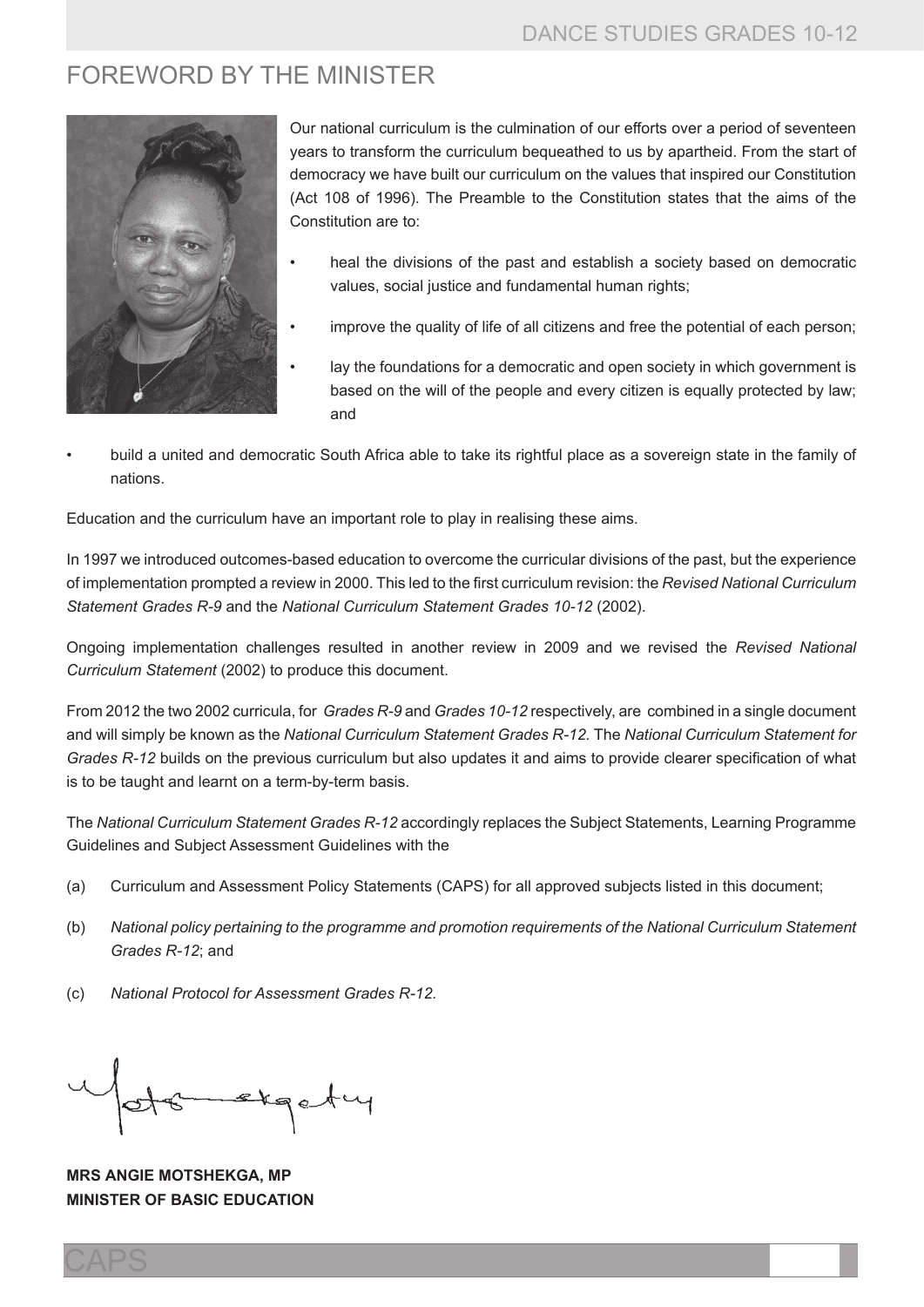CURRICULUM AND ASSESSMENT POLICY STATEMENT (CAPS)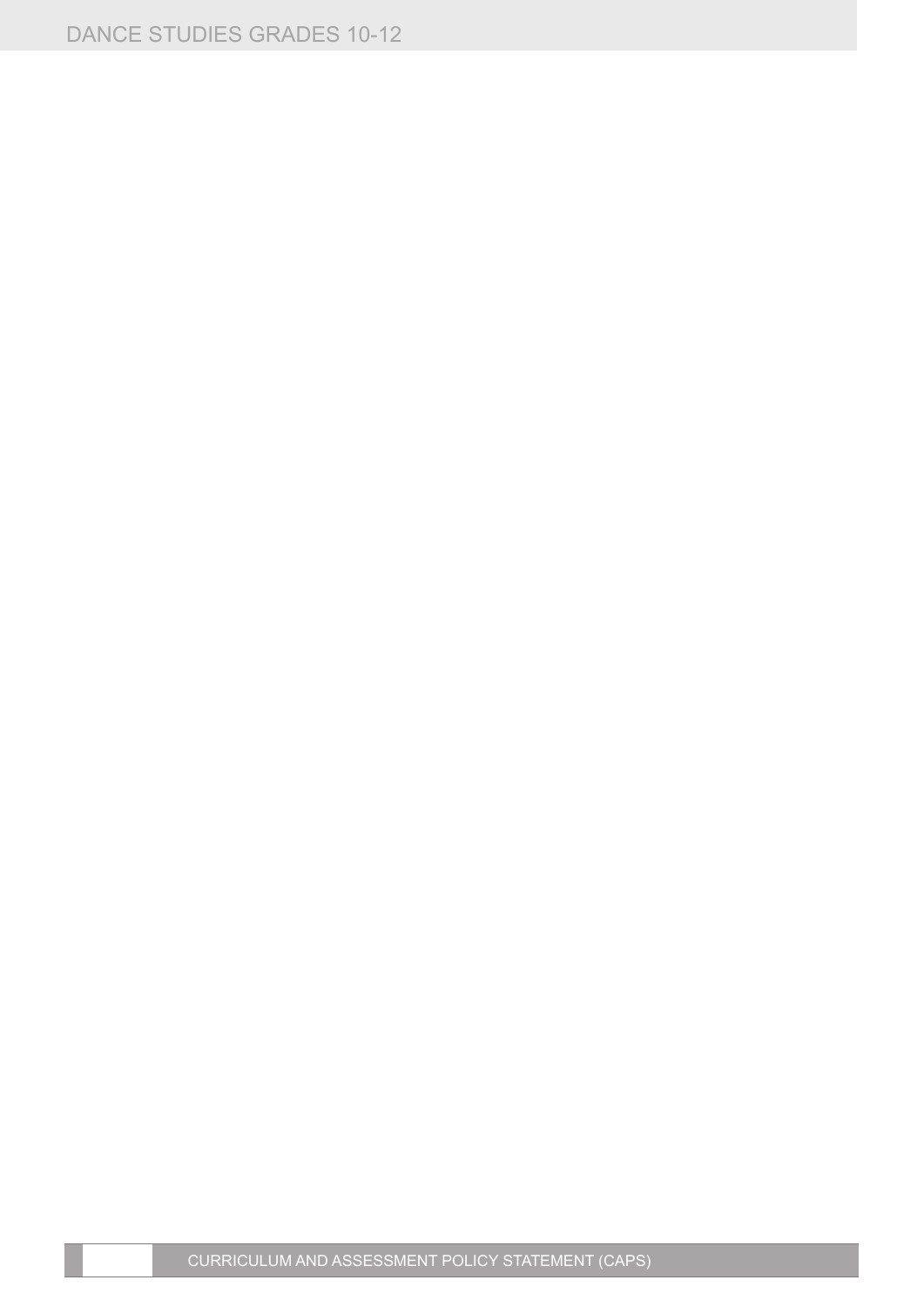# **CONTENTS**

|     | SECTION 1: INTRODUCTION TO THE CURRICULUM AND ASSESSMENT POLICY STATEMENTS 3 |  |  |
|-----|------------------------------------------------------------------------------|--|--|
| 1.1 |                                                                              |  |  |
| 1.2 |                                                                              |  |  |
| 1.3 |                                                                              |  |  |
| 1.4 |                                                                              |  |  |
|     |                                                                              |  |  |
|     |                                                                              |  |  |
|     |                                                                              |  |  |
|     |                                                                              |  |  |
|     |                                                                              |  |  |
| 2.1 |                                                                              |  |  |
| 2.2 |                                                                              |  |  |
| 2.3 |                                                                              |  |  |
| 2.4 |                                                                              |  |  |
| 2.5 |                                                                              |  |  |
| 2.6 |                                                                              |  |  |
| 2.7 |                                                                              |  |  |
| 2.8 |                                                                              |  |  |
|     |                                                                              |  |  |
| 3.1 |                                                                              |  |  |
|     |                                                                              |  |  |
|     |                                                                              |  |  |
| 4.1 |                                                                              |  |  |
| 4.2 |                                                                              |  |  |
| 4.3 |                                                                              |  |  |
| 4.4 |                                                                              |  |  |
| 4.5 |                                                                              |  |  |
| 4.6 |                                                                              |  |  |
| 4.7 |                                                                              |  |  |
|     |                                                                              |  |  |
|     | 4.7.2 Annexure B                                                             |  |  |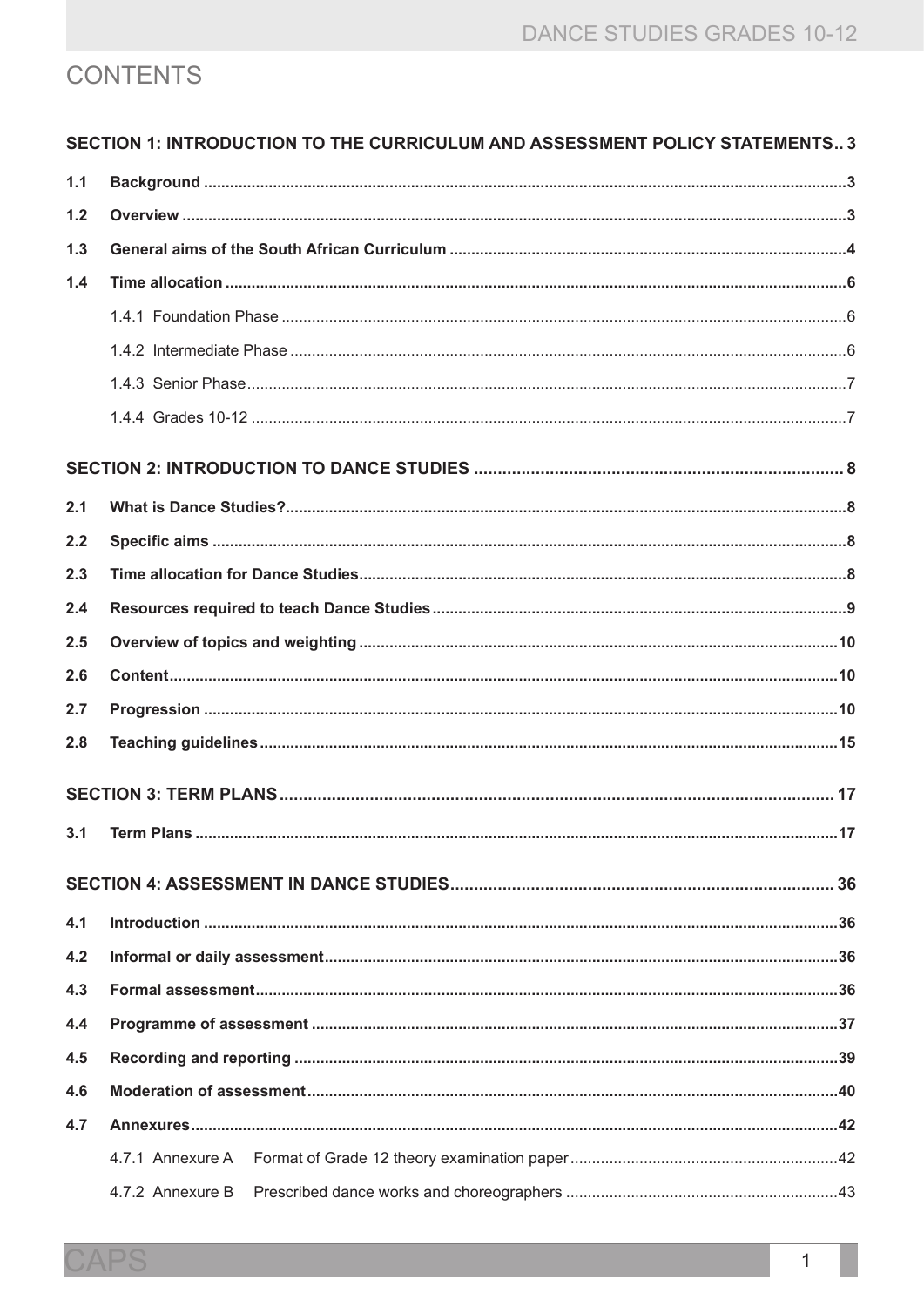| 4.8 |  |
|-----|--|
|     |  |
|     |  |
|     |  |
|     |  |
|     |  |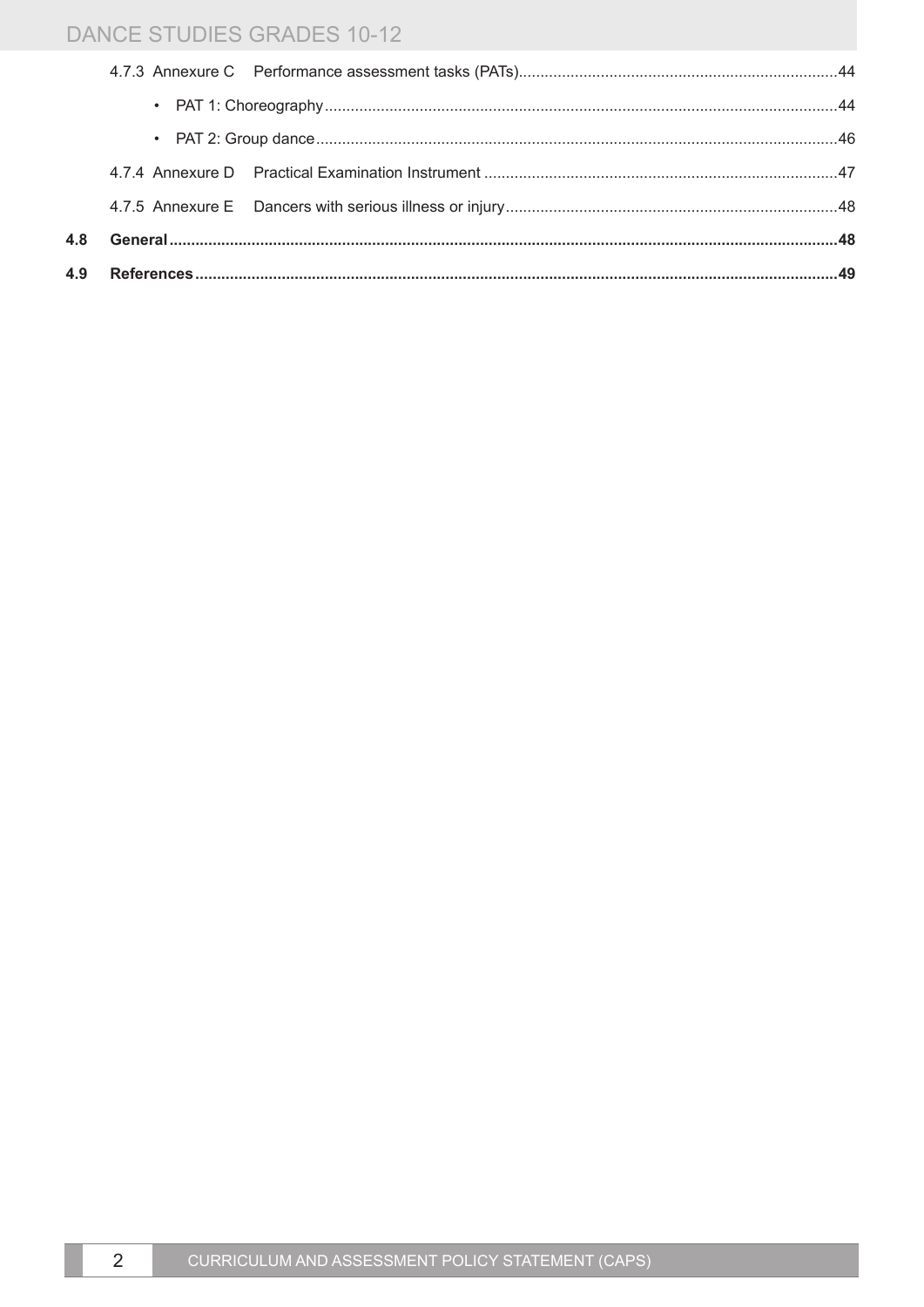# sECTION 1

# **INTRODUCTION TO THE Curriculum and Assessment Policy StatementS for DANCE STUDIES gradeS 10-12**

# **1.1 Background**

The *National Curriculum Statement Grades R-12 (NCS)* stipulates policy on curriculum and assessment in the schooling sector.

To improve implementation, the National Curriculum Statement was amended, with the amendments coming into effect in January 2012. A single comprehensive Curriculum and Assessment Policy document was developed for each subject to replace Subject Statements, Learning Programme Guidelines and Subject Assessment Guidelines in Grades R-12.

### **1.2 Overview**

- (a) The *National Curriculum Statement Grades R-12 (January 2012)* represents a policy statement for learning and teaching in South African schools and comprises the following:
	- *(i) Curriculum and Assessment Policy Statements for each approved school subject;*
	- *(ii) The policy document, National policy pertaining to the programme and promotion requirements of the National Curriculum Statement Grades R-12; and*
	- *(iii) The policy document, National Protocol for Assessment Grades R-12 (January 2012).*
- (b) The *National Curriculum Statement Grades R-12 (January 2012)* replaces the two current national curricula statements, namely the
	- *(i) Revised National Curriculum Statement Grades R-9, Government Gazette No. 23406 of 31 May 2002, and*
	- *(ii) National Curriculum Statement Grades 10-12 Government Gazettes, No. 25545 of 6 October 2003 and No. 27594 of 17 May 2005.*
- (c) The national curriculum statements contemplated in subparagraphs b(i) and (ii) comprise the following policy documents which will be incrementally repealed by the *National Curriculum Statement Grades R-12 (January 2012)* during the period 2012-2014:
	- *(i) The Learning Area/Subject Statements, Learning Programme Guidelines and Subject Assessment Guidelines for Grades R-9 and Grades 10-12;*
	- *(ii) The policy document, National Policy on assessment and qualifications for schools in the General Education and Training Band, promulgated in Government Notice No. 124 in Government Gazette No. 29626 of 12 February 2007;*
	- *(iii) The policy document, the National Senior Certificate: A qualification at Level 4 on the National Qualifications Framework (NQF), promulgated in Government Gazette No.27819 of 20 July 2005;*

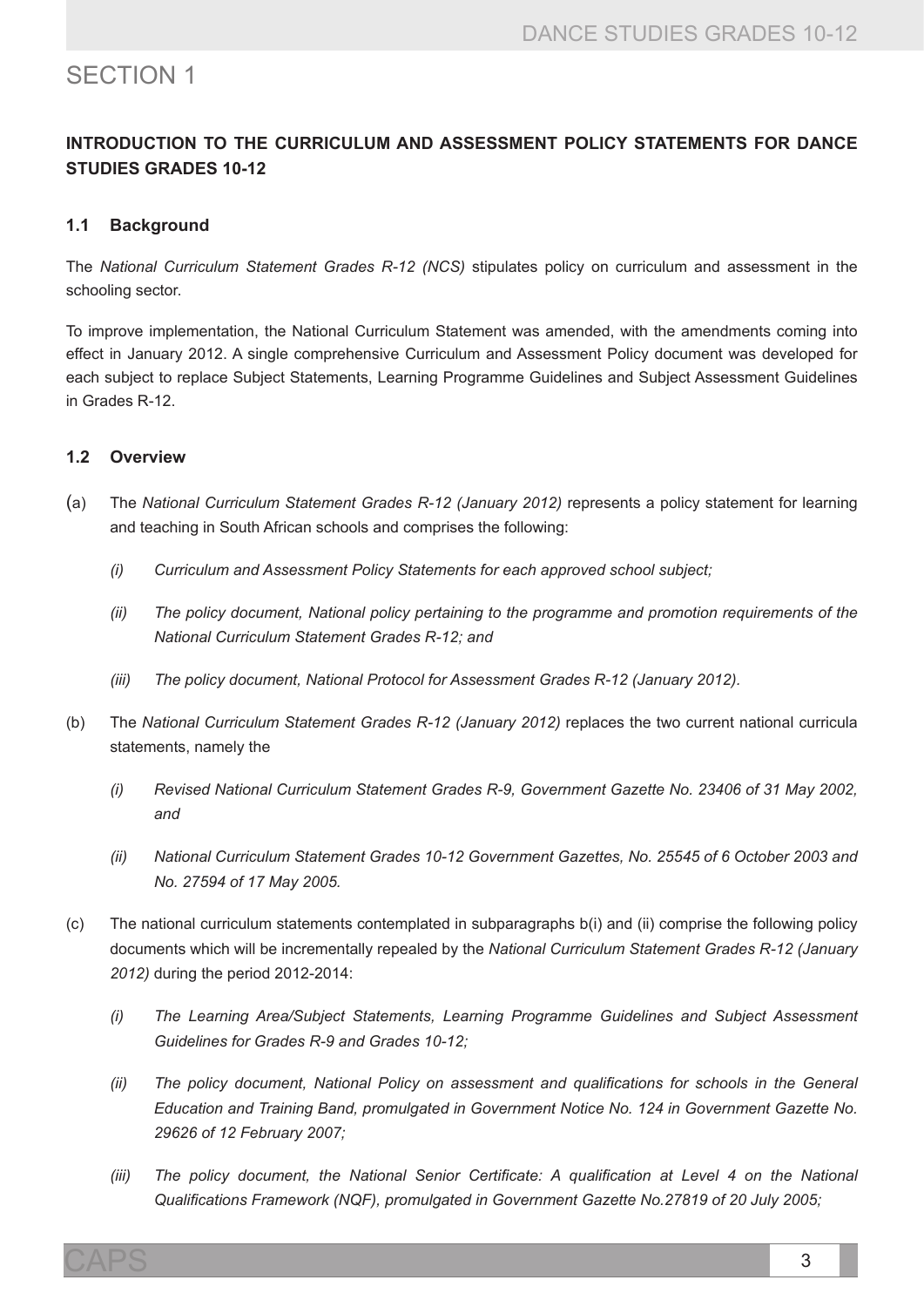- *(iv) The policy document, An addendum to the policy document, the National Senior Certificate: A qualification at Level 4 on the National Qualifications Framework (NQF), regarding learners with special needs, published in Government Gazette, No.29466 of 11 December 2006, is incorporated in the policy*  document. National policy pertaining to the programme and promotion requirements of the National *Curriculum Statement Grades R-12; and*
- *(v) The policy document, An addendum to the policy document, the National Senior Certificate: A qualification at Level 4 on the National Qualifications Framework (NQF), regarding the National Protocol for Assessment (Grades R-12), promulgated in Government Notice No.1267 in Government Gazette No. 29467 of 11 December 2006.*
- (d) The policy document, *National policy pertaining to the programme and promotion requirements of the National Curriculum Statement Grades R-12*, and the sections on the Curriculum and Assessment Policy as contemplated in Chapters 2, 3 and 4 of this document constitute the norms and standards of the *National Curriculum Statement Grades R-12.* It will therefore, in terms of *section 6A* of the *South African Schools Act, 1996 (Act No. 84 of 1996,)* form the basis for the Minister of Basic Education to determine minimum outcomes and standards, as well as the processes and procedures for the assessment of learner achievement to be applicable to public and independent schools.

# **1.3 General aims of the South African Curriculum**

- (a) The *National Curriculum Statement Grades R-12* gives expression to the knowledge, skills and values worth learning in South African schools. This curriculum aims to ensure that children acquire and apply knowledge and skills in ways that are meaningful to their own lives. In this regard, the curriculum promotes knowledge in local contexts, while being sensitive to global imperatives.
- (b) The National Curriculum Statement Grades R-12 serves the purposes of:
	- • equipping learners, irrespective of their socio-economic background, race, gender, physical ability or intellectual ability, with the knowledge, skills and values necessary for self-fulfilment, and meaningful participation in society as citizens of a free country;
	- • providing access to higher education;
	- facilitating the transition of learners from education institutions to the workplace; and
	- providing employers with a sufficient profile of a learner's competences.
- (c) The National Curriculum Statement Grades R-12 is based on the following principles:
	- • Social transformation: ensuring that the educational imbalances of the past are redressed, and that equal educational opportunities are provided for all sections of the population;
	- • Active and critical learning: encouraging an active and critical approach to learning, rather than rote and uncritical learning of given truths;
	- • High knowledge and high skills: the minimum standards of knowledge and skills to be achieved at each grade are specified and set high, achievable standards in all subjects;
	- Progression: content and context of each grade shows progression from simple to complex;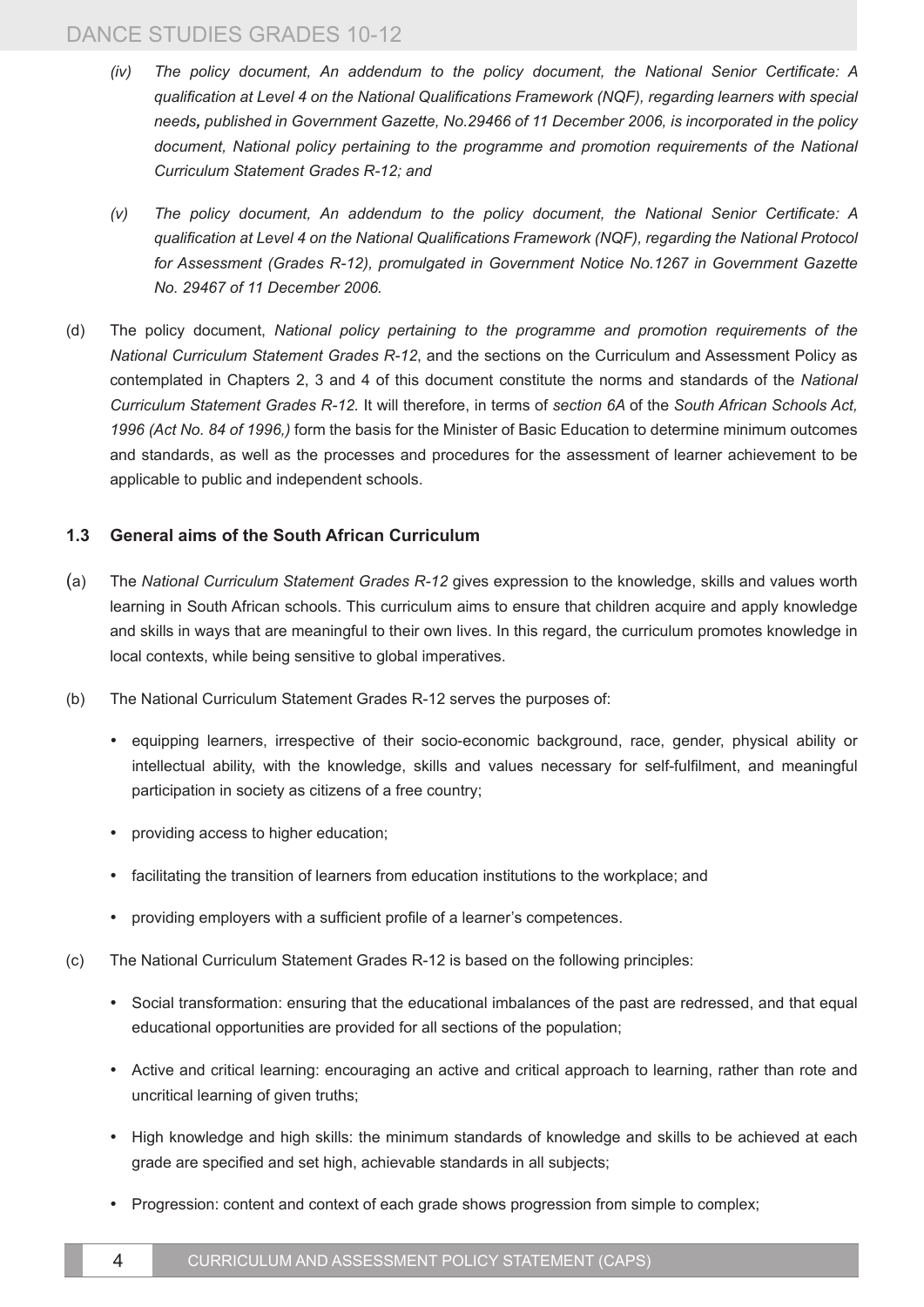- • Human rights, inclusivity, environmental and social justice: infusing the principles and practices of social and environmental justice and human rights as defined in the Constitution of the Republic of South Africa. The National Curriculum Statement Grades R-12 is sensitive to issues of diversity such as poverty, inequality, race, gender, language, age, disability and other factors;
- • Valuing indigenous knowledge systems: acknowledging the rich history and heritage of this country as important contributors to nurturing the values contained in the Constitution; and
- • Credibility, quality and efficiency: providing an education that is comparable in quality, breadth and depth to those of other countries.
- (d) The National Curriculum Statement Grades R-12 aims to produce learners that are able to:
	- identify and solve problems and make decisions using critical and creative thinking;
	- work effectively as individuals and with others as members of a team;
	- organise and manage themselves and their activities responsibly and effectively;
	- collect, analyse, organise and critically evaluate information;
	- communicate effectively using visual, symbolic and/or language skills in various modes;
	- • use science and technology effectively and critically showing responsibility towards the environment and the health of others; and
	- • demonstrate an understanding of the world as a set of related systems by recognising that problem solving contexts do not exist in isolation.
- (e) Inclusivity should become a central part of the organisation, planning and teaching at each school. This can only happen if all teachers have a sound understanding of how to recognise and address barriers to learning, and how to plan for diversity.

 The key to managing inclusivity is ensuring that barriers are identified and addressed by all the relevant support structures within the school community, including teachers, District-Based Support Teams, Institutional-Level Support Teams, parents and Special Schools as Resource Centres. To address barriers in the classroom, teachers should use various curriculum differentiation strategies such as those included in the Department of Basic Education's *Guidelines for Inclusive Teaching and Learning* (2010).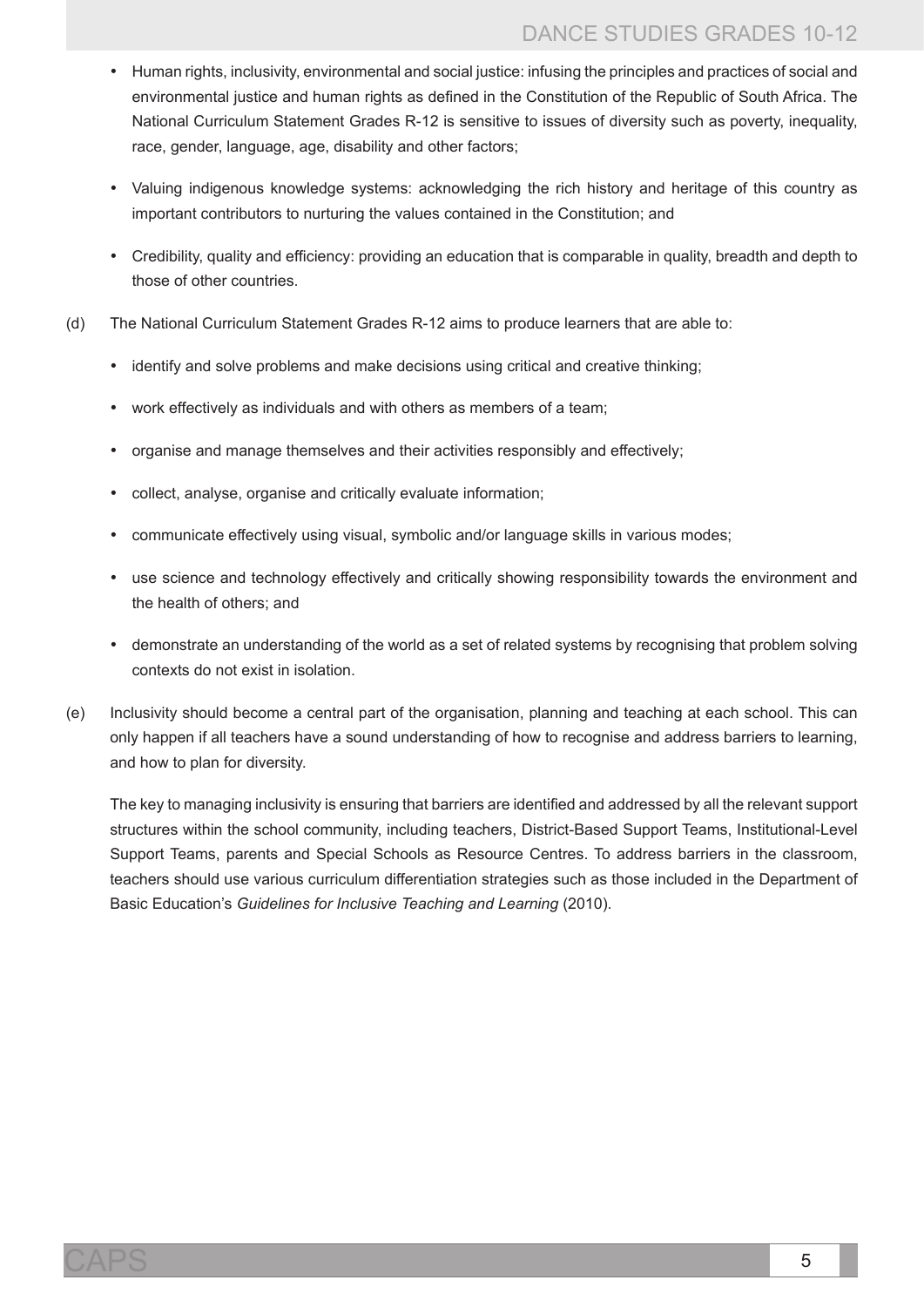# **1.4 Time Allocation**

# **1.4.1 Foundation Phase**

(a) The instructional time in the Foundation Phase is as follows:

| <b>SUBJECT</b>                                                                        | <b>GRADE R</b><br>(HOURS) | <b>GRADES 1-2</b><br>(HOURS) | <b>GRADE 3</b><br>(HOURS) |
|---------------------------------------------------------------------------------------|---------------------------|------------------------------|---------------------------|
| Home Language                                                                         | 10                        | 8/7                          | 8/7                       |
| <b>First Additional Language</b>                                                      |                           | 2/3                          | 3/4                       |
| <b>Mathematics</b>                                                                    | 7                         | 7                            | 7                         |
| Life Skills                                                                           | 6                         | 6                            | 7                         |
| <b>Beginning Knowledge</b><br>$\bullet$                                               | (1)                       | (1)                          | (2)                       |
| <b>Creative Arts</b><br>$\bullet$                                                     | (2)                       | (2)                          | (2)                       |
| <b>Physical Education</b><br>$\bullet$<br>Personal and Social Well-being<br>$\bullet$ | (2)                       | (2)                          | (2)                       |
|                                                                                       | (1)                       | (1)                          | (1)                       |
| <b>TOTAL</b>                                                                          | 23                        | 23                           | 25                        |

- (b) Instructional time for Grades R, 1 and 2 is 23 hours and for Grade 3 is 25 hours.
- (c) Ten hours are allocated for languages in Grades R-2 and 11 hours in Grade 3. A maximum of 8 hours and a minimum of 7 hours are allocated for Home Language and a minimum of 2 hours and a maximum of 3 hours for Additional Language in Grades 1-2. In Grade 3 a maximum of 8 hours and a minimum of 7 hours are allocated for Home Language and a minimum of 3 hours and a maximum of 4 hours for First Additional Language.
- (d) In Life Skills Beginning Knowledge is allocated 1 hour in Grades R-2 and 2 hours as indicated by the hours in brackets for Grade 3.

# **1.4.2 Intermediate Phase**

(a) The instructional time in the Intermediate Phase is as follows:

| <b>SUBJECT</b>                              | <b>HOURS</b> |
|---------------------------------------------|--------------|
| Home Language                               | 6            |
| <b>First Additional Language</b>            | 5            |
| <b>Mathematics</b>                          | 6            |
| Natural Sciences and Technology             | 3,5          |
| Social Sciences                             | 3            |
| Life Skills                                 | 4            |
| <b>Creative Arts</b><br>$\bullet$           | (1,5)        |
| <b>Physical Education</b><br>٠              | (1)          |
| Personal and Social Well-being<br>$\bullet$ | (1,5)        |
| <b>TOTAL</b>                                | 27,5         |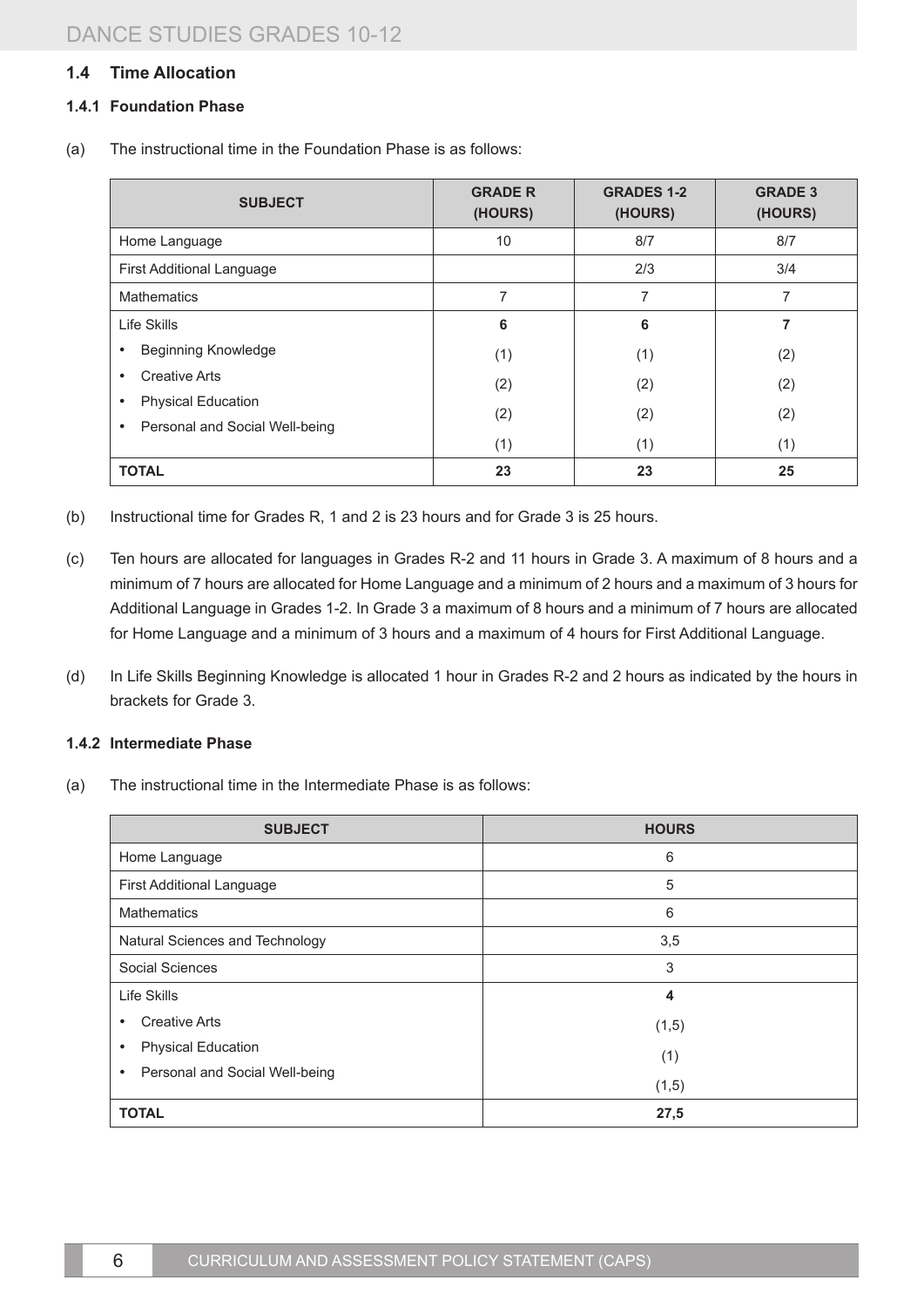### **1.4.3 Senior Phase**

(a) The instructional time in the Senior Phase is as follows:

| <b>SUBJECT</b>                      | <b>HOURS</b>   |
|-------------------------------------|----------------|
| Home Language                       | 5              |
| <b>First Additional Language</b>    | 4              |
| <b>Mathematics</b>                  | 4,5            |
| <b>Natural Sciences</b>             | 3              |
| Social Sciences                     | 3              |
| Technology                          | $\overline{2}$ |
| <b>Economic Management Sciences</b> | 2              |
| Life Orientation                    | 2              |
| <b>Creative Arts</b>                | 2              |
| <b>TOTAL</b>                        | 27,5           |

### **1.4.4 Grades 10-12**

(a) The instructional time in Grades 10-12 is as follows:

| <b>SUBJECT</b>                                                                                                                                                                                                                                                                                                                | TIME ALLOCATION PER WEEK (HOURS) |
|-------------------------------------------------------------------------------------------------------------------------------------------------------------------------------------------------------------------------------------------------------------------------------------------------------------------------------|----------------------------------|
| Home Language                                                                                                                                                                                                                                                                                                                 | 4.5                              |
| <b>First Additional Language</b>                                                                                                                                                                                                                                                                                              | 4.5                              |
| <b>Mathematics</b>                                                                                                                                                                                                                                                                                                            | 4.5                              |
| Life Orientation                                                                                                                                                                                                                                                                                                              | $\mathbf{2}$                     |
| A minimum of any three subjects selected from Group B<br>Annexure B, Tables B1-B8 of the policy document, National policy<br>pertaining to the programme and promotion requirements of the<br>National Curriculum Statement Grades R-12, subject to the provi-<br>sos stipulated in paragraph 28 of the said policy document. | 12(3x4h)                         |
| <b>TOTAL</b>                                                                                                                                                                                                                                                                                                                  | 27,5                             |

 The allocated time per week may be utilised only for the minimum required NCS subjects as specified above, and may not be used for any additional subjects added to the list of minimum subjects. Should a learner wish to offer additional subjects, additional time must be allocated for the offering of these subjects.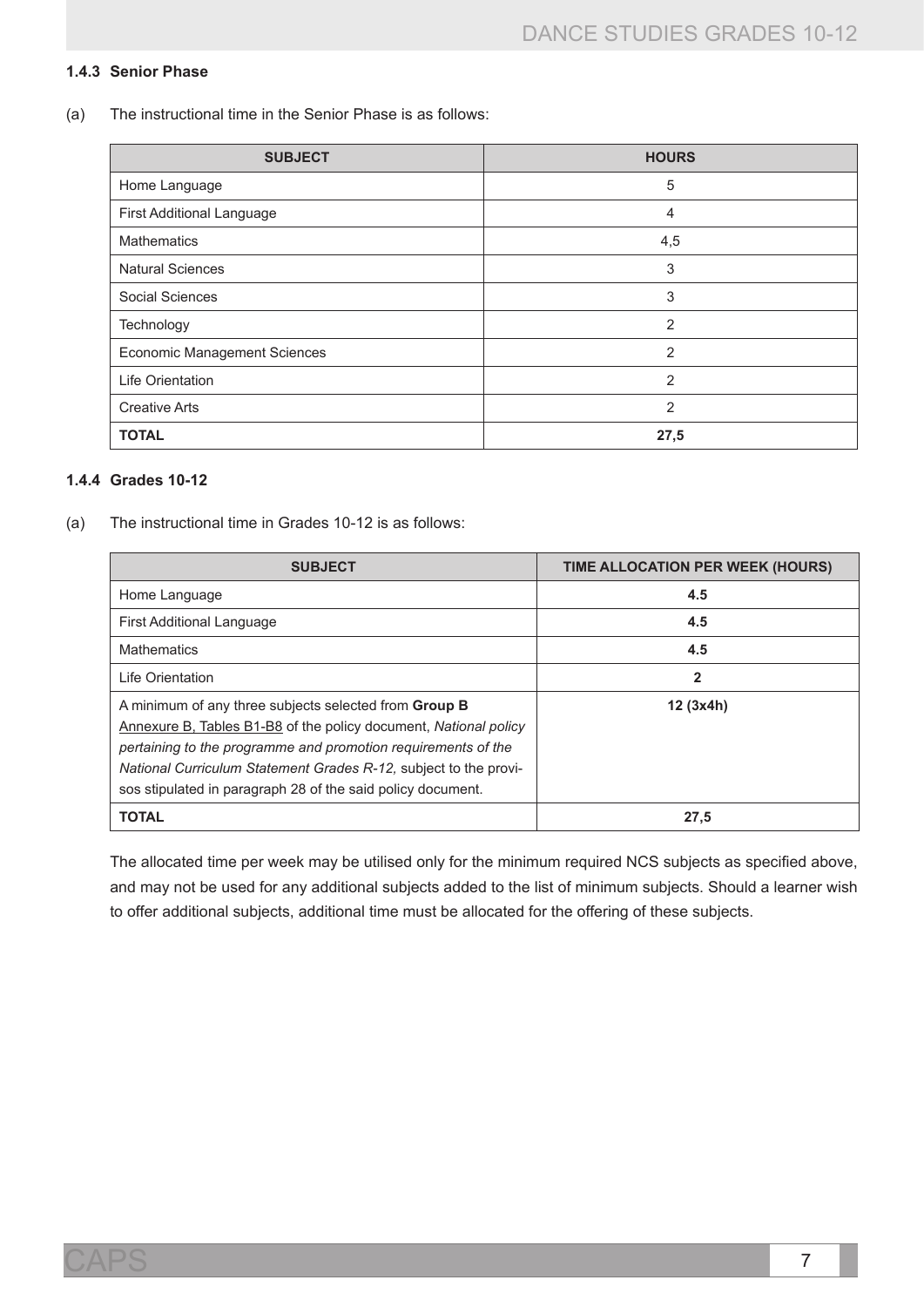# SECTION 2

# **DANCE STUDIES**

# **2.1 What is Dance Studies?**

Dance Studies has both a theoretical and a practical component. Learners acquire specific dance capabilities to create, express and communicate through dance. Dance Studies contributes to an appreciation of dance and an understanding of professional practice. This enables learners to pursue dancing and dance-related careers in the performing arts, entertainment, education, fitness and leisure industries.

Dance Studies uses daily dance practice, choreography and dance theory to promote fitness and a healthy lifestyle and equips learners with crucial life skills, such as self-discipline, creativity, critical thinking, leadership and teamwork, all of which will benefit them in any field of interest.

# **2.2 Specific aims**

Dance Studies aims to

- develop the body as an instrument of expression;
- promote safe dance practics;
- develop learners' dance technique, style, form and performance capabilities in a chosen dance form;
- expose learners to dances of different cultures;
- develop improvisation and problem-solving skills;
- enable learners to create, produce and present their own choreographies;
- develop the ability to analyse critically, respond, enjoy and make discerning judgements about dance; and
- develop the ability to engage with social, cultural, environmental and community issues through dance.

# **2.3 Time allocation for Dance Studies**

Dance Studies is allocated a minimum of four teaching hours per five-day week. This amounts to 40 hours per term and 160 hours per year. In addition, Dance Studies learners are expected to practise and rehearse at least twice per week outside of school hours. Extra mural classes after school should be made available that allow time to work on dance technique, or learners may be allowed to attend classes in private studios after school. Time will also be required outside of the timetable for learners to rehearse their choreography tasks.

Theory and practice go hand in hand in Dance Studies. Since the practical components of dance are time-consuming, the practical and theoretical work should be integrated, wherever possible.

As dance learners need to develop fitness, training should not stop during examination periods. At least twice per week schools should allocate double periods to allow sufficient time for changing into dance clothing, warming up, dance practice and cooling down.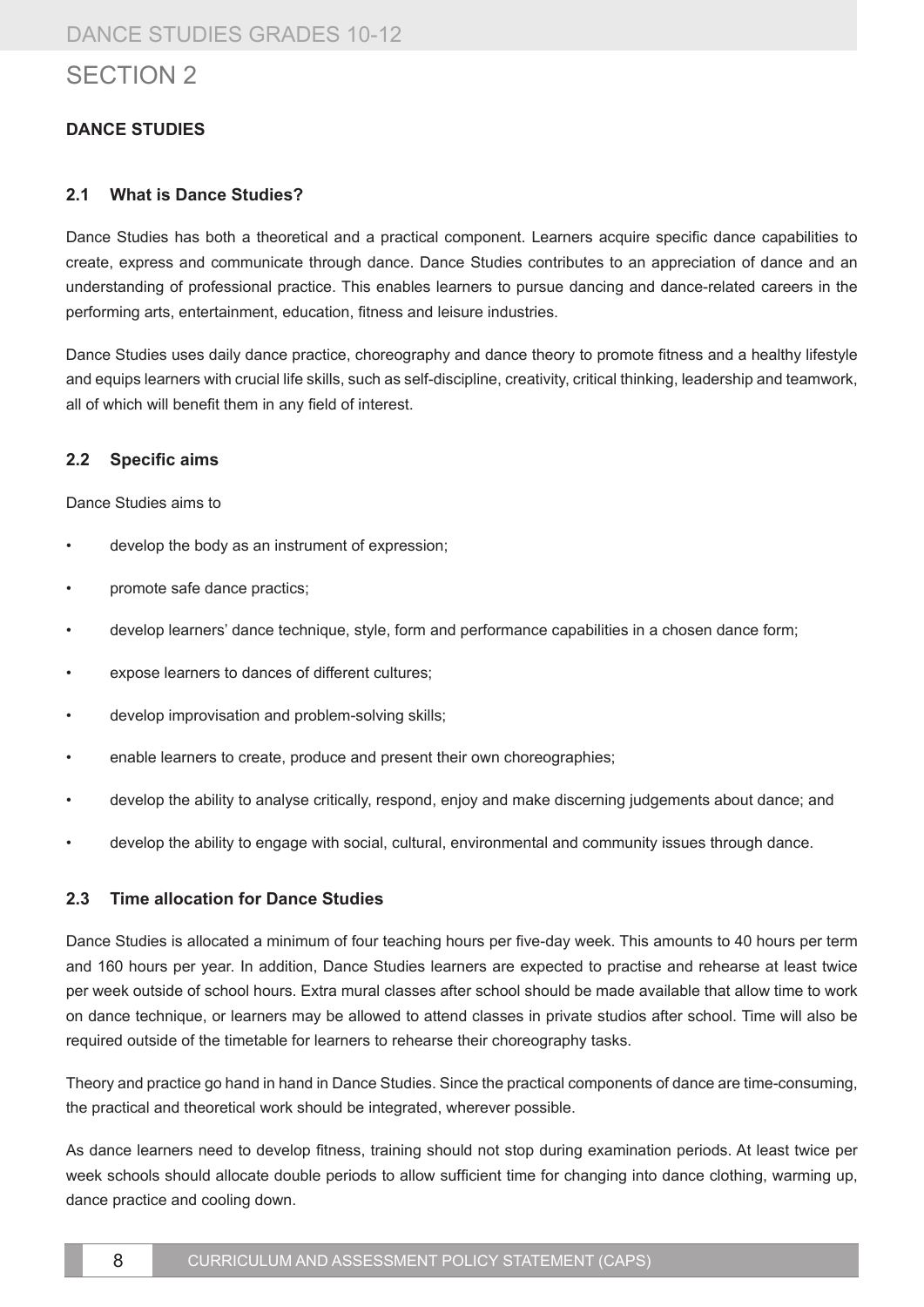# **2.4 Resources required to teach Dance Studies**

- A dance studio or double classroom or school hall with a sprung wooden floor (essential)
- Mirrors along one wall (optional)
- Barres (essential for Ballet, optional for other dance forms)
- A dedicated music system with good sound and music CDs or iPod
- Music instruments (optional)
- A DVD player and screen, or data projector and computer/laptop
- Prescribed dance work DVDs at least 6 DVDs over the three years of FET
- Dance text book, study guides, dance reference books and magazines
- Access to internet for research (optional)
- A workbook or file and a journal
- Dance wear appropriate to the dance major
- Teacher guide DVDs
- Storage space for workbooks and lockers for clothes
- Change rooms

### **Selection of a Dance Major**

Each of the many dance forms has its own dance language, terminology and training requirements. Schools need to identify which dance form they will offer as their dance major. Given the time allocation, it is not advisable for a school to attempt to offer more than one dance major, unless they have additional teachers and studios and an extended school day.

Writing a curriculum and identifying standards and levels of complexity required across dance forms is extremely challenging. This curriculum is written with the three most popular dance forms in South Africa in mind, namely

- African dance;
- classical ballet; and
- contemporary dance.

Schools and teachers wishing to offer Dance Studies in any other dance form need to apply to the Department of Basic Education, outlining how they will adapt the curriculum for their needs while maintaining the required level of rigour.

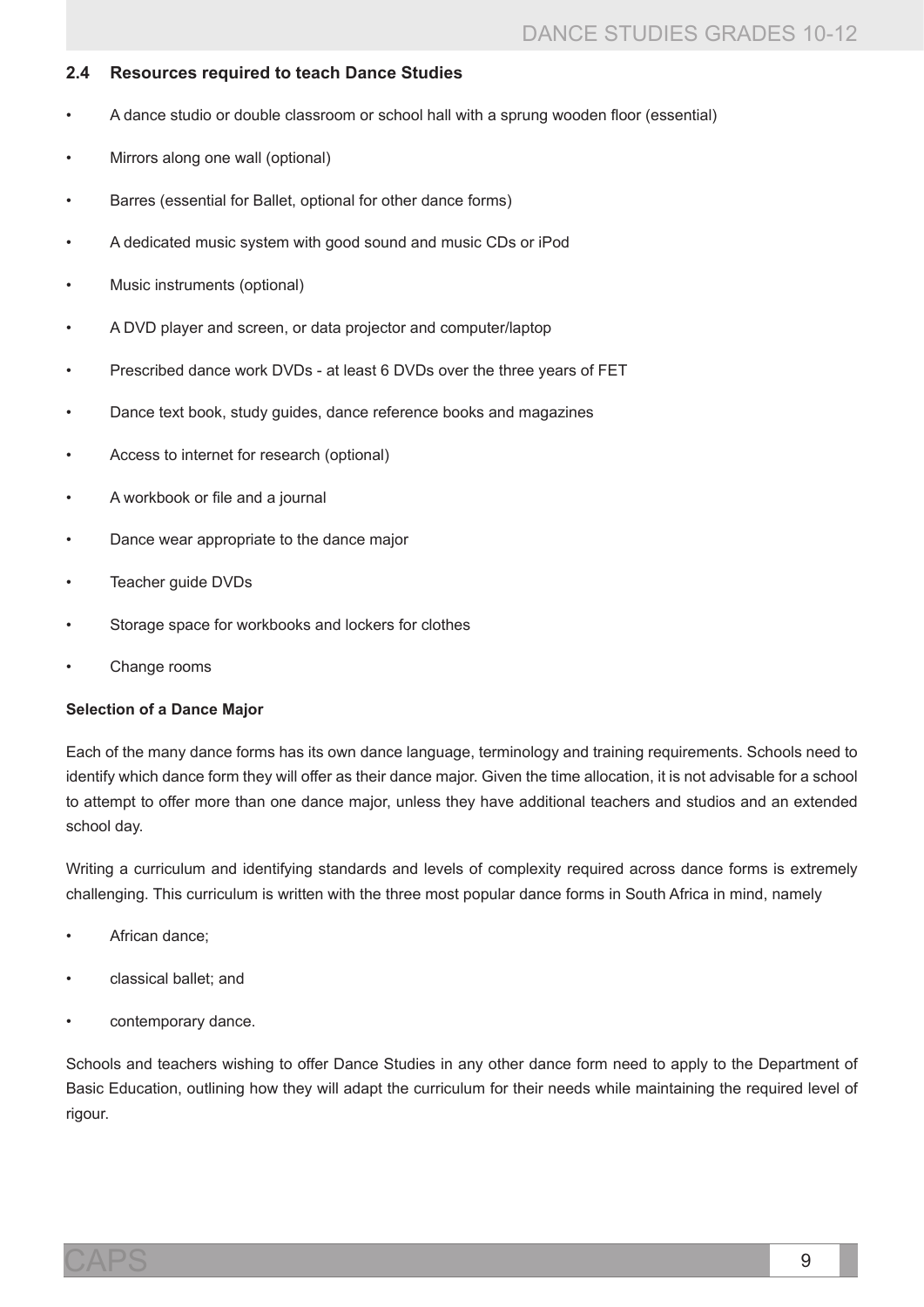### **Selection of learners**

For safety reasons the number of learners in a practical dance class should not exceed 20. Learners must be auditioned and selected for this subject based on interest, enthusiasm, aptitude and talent.

# **2.5 Overview of topics and weighting**

The core content consists of a broad study of dance as an art form, involving three interrelated topics, namely:

| <b>Broad topics</b>        | Time weighting: 4 hours per week, plus practice time after school.                                            |
|----------------------------|---------------------------------------------------------------------------------------------------------------|
| Dance performance          | 60% of allocated time – minimum 21/2 hours per week during school time, plus<br>additional time after school. |
| Dance composition          | 20% of time, taught in modules                                                                                |
| Dance history and literacy | 20% of time, taught in modules                                                                                |

The broad topics of Dance Performance and Dance Composition involve acquiring physical, presentational, creative and interpretative skills as well as knowledge and understanding. The body is the instrument through which dance is experienced and realised. Physical training and preparation of the body is therefore fundamental. This training informs all three broad topics of the subject.

Learners may enter this course in grade 10 with a range of prior experiences. As a result, high percentages of the time allocation and the weighting have been allocated to the broad topic Dance Performance to provide for the necessary physical training.

# **2.6 Content**

**Dance Performance** involves preparing the body as an instrument of expression. This includes safe dance practice, technique and style, health care and injury prevention. It also involves dance performance to a particular standard. It includes musicality and an introduction to indigenous dances of South Africa.

**Dance Composition** prepares learners for careers in the dance industry and includes improvisation, as well as the principles, processes and practices of choreographing dances. Learners are exposed to music genres, instruments and elements to guide them in the use of music for their choreographies. They are also given the opportunity to develop entrepreneurial skills in arts production management, such as organising, marketing and producing dance performances.

*In this document, the words composition and choreography are used interchangeably.*

**Dance History and Literacy** involves studying the basic development of dance in the past and present, dance principles, as well as the functions and values of dance. Learners study and research prescribed dance works (see Annexure E) and the related choreographers and composers. They develop their critical thinking abilities and their understanding of different artistic, social and cultural contexts of dance.

# **2.7 The Nature of Progression in Dance**

The teaching of practical dance skills is both cyclical and linear. Dance skills are taught throughout the year, every subsequent year with increasing complexity.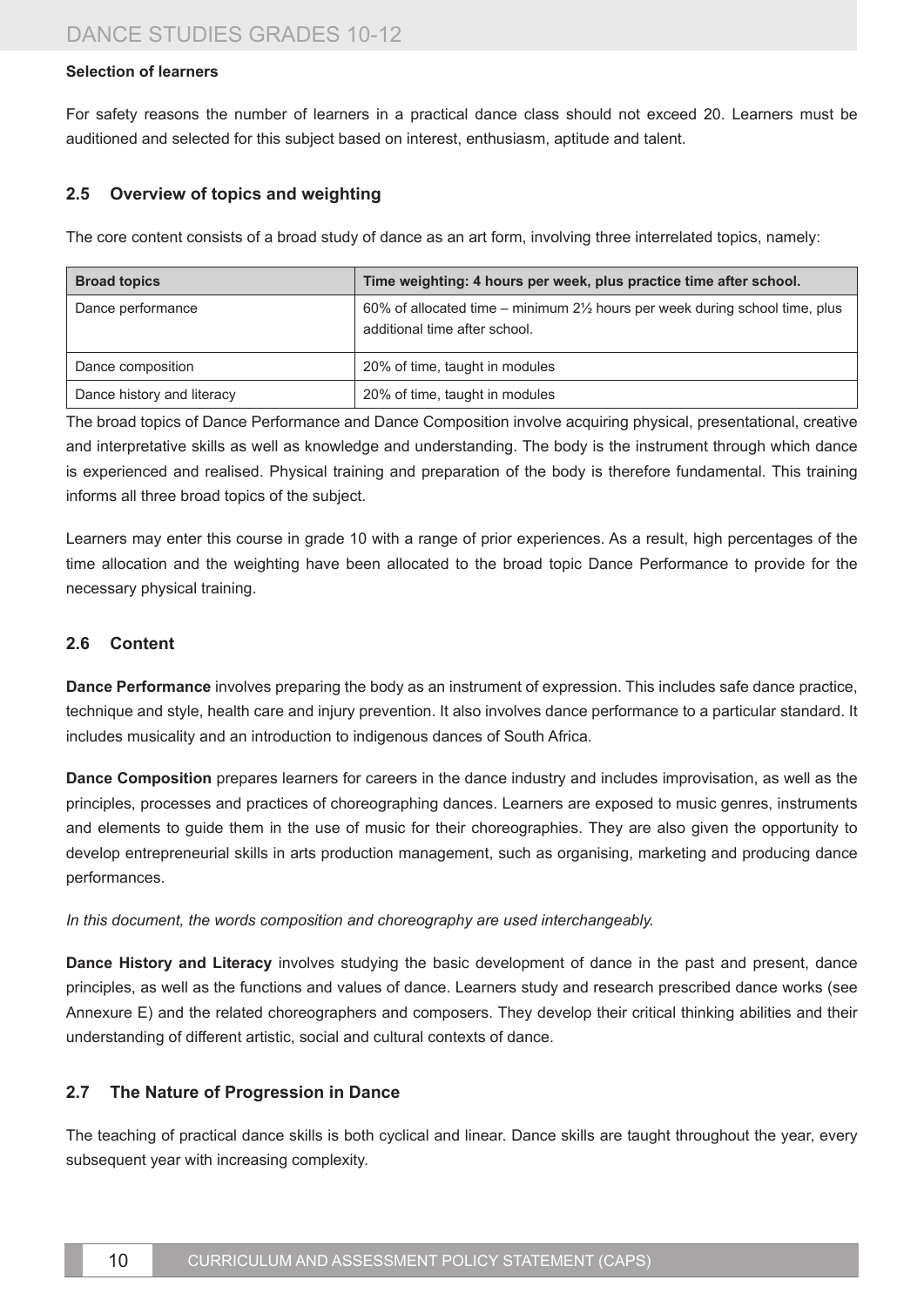Progression in dance skills manifests in:

- • increased retention of dance movements, steps, sequences and whole dances;
- mastering of new concepts and skills;
- acquisition of movement vocabulary and terminology;
- increased awareness of detail and level of accuracy, strength, stamina and control;
- • improved coordination of multiple body parts;
- increased musical ability and ability to recognise and interpret complex rhythms;
- • increased confidence, self-discipline, focus and creativity;
- the ability to dance longer sequences incorporating various dance elements, such as increased speed, rapid changes of levels and directions;
- moving from dependence to independence;
- • increased movement quality (fluency, fluidity, transitions and expression);
- an integration of knowledge, skills and values in application; and
- increased ability to work with others.

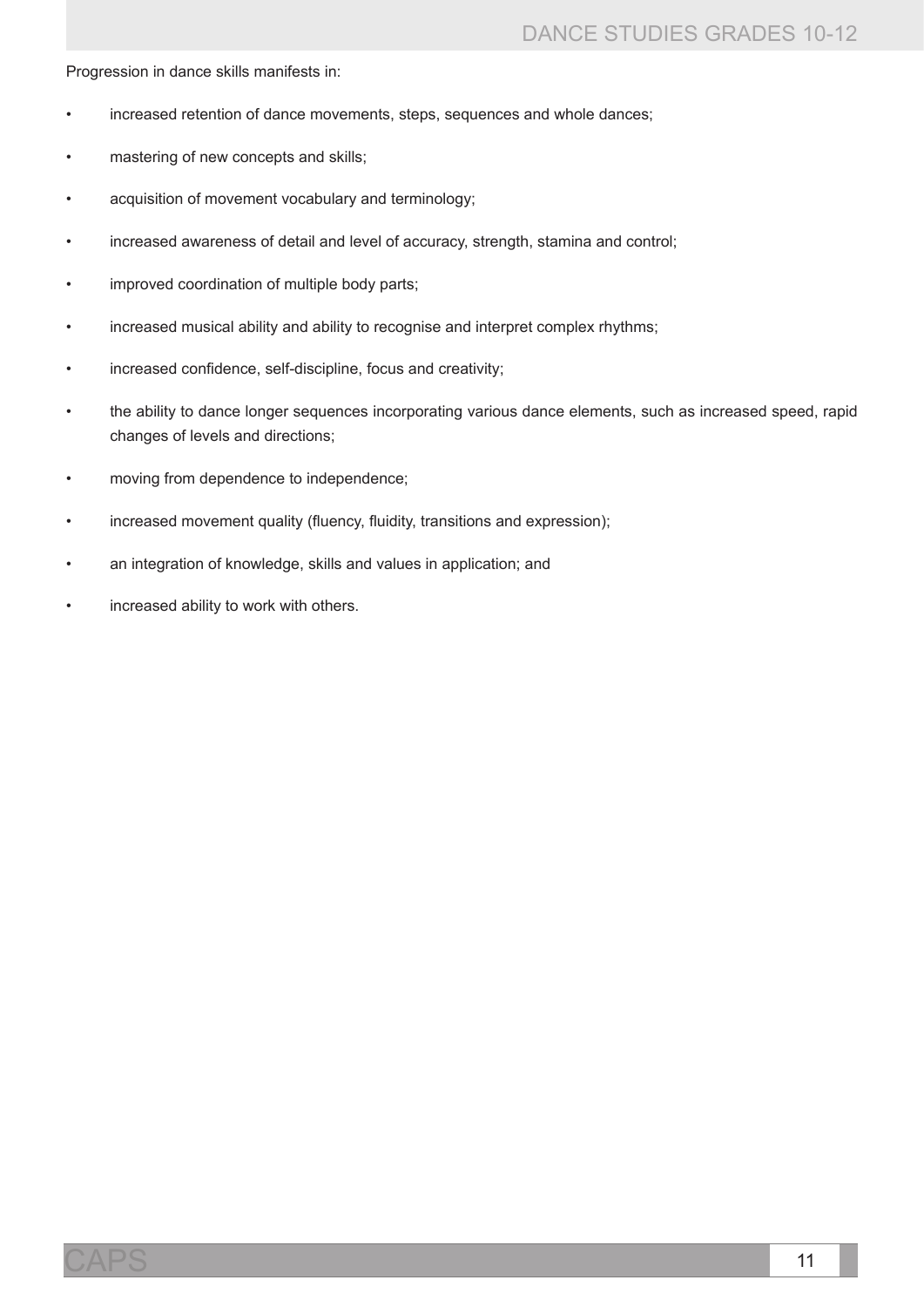### The table below outlines the content progression from Grade 10 – 12:

| <b>Topic 1: Dance performance</b>                                                                                                                                                                                                                                                                                                               |                                                                                                                                                                                                                                                                                                                                                                             |                                                                                                                                                                                                                                                                                                                                                                                                                                                                                                                     |  |
|-------------------------------------------------------------------------------------------------------------------------------------------------------------------------------------------------------------------------------------------------------------------------------------------------------------------------------------------------|-----------------------------------------------------------------------------------------------------------------------------------------------------------------------------------------------------------------------------------------------------------------------------------------------------------------------------------------------------------------------------|---------------------------------------------------------------------------------------------------------------------------------------------------------------------------------------------------------------------------------------------------------------------------------------------------------------------------------------------------------------------------------------------------------------------------------------------------------------------------------------------------------------------|--|
| Grade 10                                                                                                                                                                                                                                                                                                                                        | Grade 11                                                                                                                                                                                                                                                                                                                                                                    | Grade 12                                                                                                                                                                                                                                                                                                                                                                                                                                                                                                            |  |
| Dance technique<br>Dance conventions and values: respect<br>for others and the dance space,<br>grooming, code of conduct                                                                                                                                                                                                                        | Dance technique<br>Dance conventions and values:<br>commitment, use of space, class<br>etiquette, working safely with others                                                                                                                                                                                                                                                | Dance technique<br>Dance conventions and values: self-<br>discipline - punctuality, preparedness,<br>responsibility, commitment to the other<br>dancers; stage conventions                                                                                                                                                                                                                                                                                                                                          |  |
| Awareness of safe dance practice:<br>warming up, cooling down; awareness<br>of correct posture and alignment, pliant<br>joints and safe landings<br>Developing fitness: building strength,<br>core stability, flexibility, endurance and<br>neuromuscular skills<br>Movement vocabulary: introduction and<br>characteristics of the dance major | Application of safe dance practice:<br>warming up, cooling down, principles of<br>correct posture and alignment, fluidity<br>of movements in the joints and safe<br>landings<br>Developing fitness: as for Grade 10, but<br>with increasing complexity<br>Movement vocabulary: principles, style,<br>characteristics, techniques and dance<br>vocabulary of the dance major | Application of safe dance practice:<br>warming up, cooling down; application<br>of correct posture and alignment and<br>safe landings<br>Developing fitness: as for Grades 10<br>and 11, but with increasing complexity<br>Movement vocabulary: increasing<br>levels of complexity in dance technique<br>and combinations appropriate to the<br>dance major: e.g. tumbling, falling,<br>turning, rolling, pointe work, aerial<br>movements; acquiring expertise in<br>grasping unseen dance combinations<br>quickly |  |
| Music for dance: exploration of a<br>range of musical rhythms and genres,<br>recognition of time signatures and<br>understanding how they affect quality of<br>movement<br>Exposure to dance across cultures:<br>steps and sequences                                                                                                            | Music for dance: exploration and<br>recognition of phrasing; reflection of<br>musical dynamics in dance movement<br>Exposure to dance across cultures:<br>learning a full dance                                                                                                                                                                                             | Music for dance: development of<br>musicality; exploring different ways of<br>working with music in performance and<br>composition<br>Exposure to dance across cultures:<br>fusion of dance steps from two dance<br>forms in a combination/dance.                                                                                                                                                                                                                                                                   |  |
| <b>Performance skills</b><br>Dance sequences and dances<br>emphasising focus, timing and spatial<br>relationships with others                                                                                                                                                                                                                   | <b>Performance skills</b><br>Group dances emphasising changing<br>direction, style, varied dynamics and<br>commitment to movement                                                                                                                                                                                                                                           | <b>Performance skills</b><br>Solo and group dances with increasing<br>levels of complexity, accuracy,<br>musicality and movement quality<br>(focus, fluency, fluidity, transitions,<br>dynamics, musicality, style,<br>interpretation and expression).                                                                                                                                                                                                                                                              |  |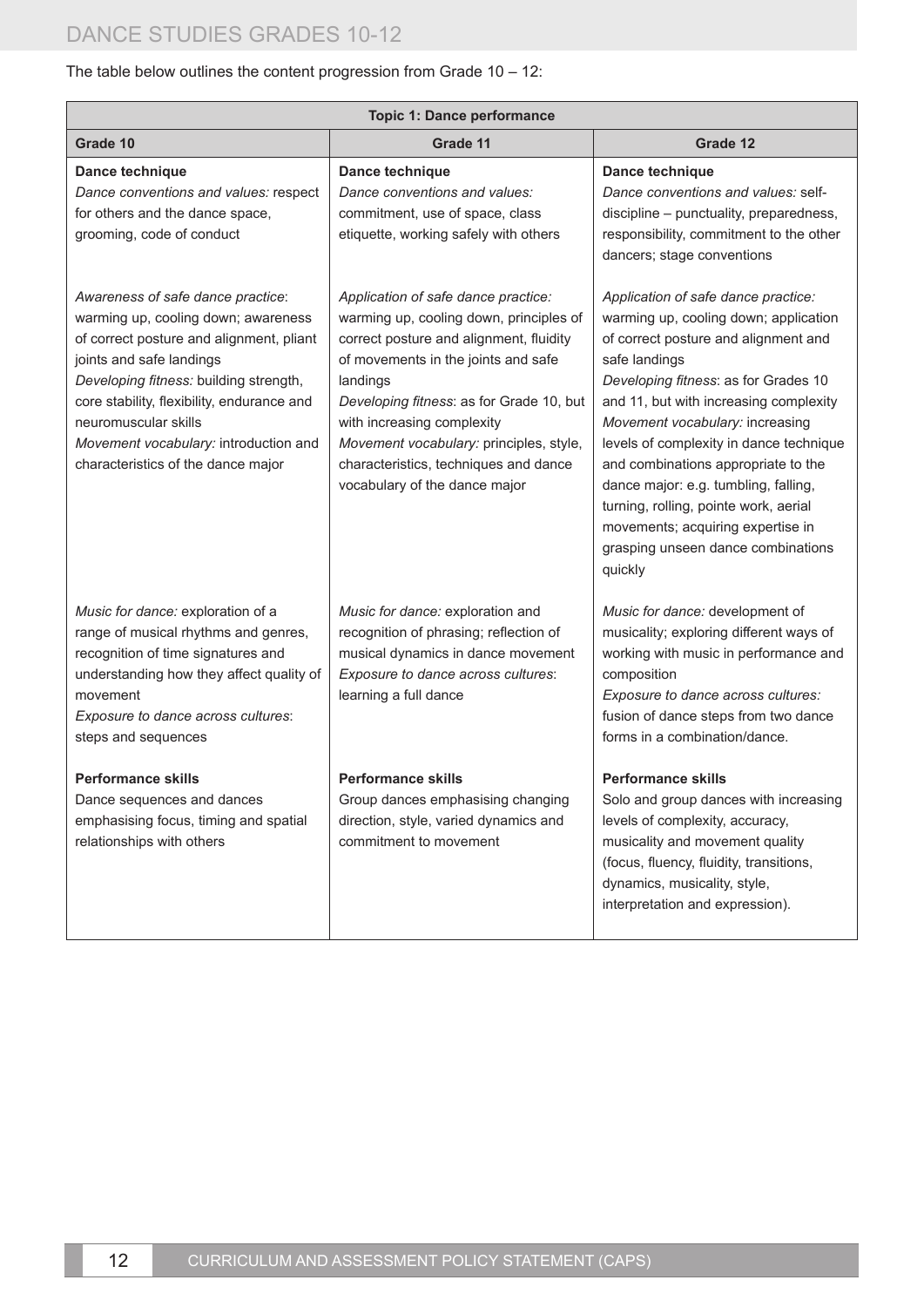| <b>Topic 1: Dance performance</b>                                                                                                                                                                                                                                                                                                                                                   |                                                                                                                                                                                                                                                                                                                                                                                                                                                                                                                                                                                                                                                                                                                                                                                                 |                                                                                                                                                                                                                                                                                                                                                                                                                                                                                                       |  |
|-------------------------------------------------------------------------------------------------------------------------------------------------------------------------------------------------------------------------------------------------------------------------------------------------------------------------------------------------------------------------------------|-------------------------------------------------------------------------------------------------------------------------------------------------------------------------------------------------------------------------------------------------------------------------------------------------------------------------------------------------------------------------------------------------------------------------------------------------------------------------------------------------------------------------------------------------------------------------------------------------------------------------------------------------------------------------------------------------------------------------------------------------------------------------------------------------|-------------------------------------------------------------------------------------------------------------------------------------------------------------------------------------------------------------------------------------------------------------------------------------------------------------------------------------------------------------------------------------------------------------------------------------------------------------------------------------------------------|--|
| Grade 10                                                                                                                                                                                                                                                                                                                                                                            | Grade 11                                                                                                                                                                                                                                                                                                                                                                                                                                                                                                                                                                                                                                                                                                                                                                                        | Grade 12                                                                                                                                                                                                                                                                                                                                                                                                                                                                                              |  |
| Theory: safe dance practice and<br>health care<br>Purpose of warming up and cooling<br>down<br>Principles of posture, stance and<br>alignment<br>Foot care and hygiene: care of<br>the feet, tired/sweaty feet, correct<br>shoes, cracked/dry feet, blisters, toe<br>nails<br>Nutrition: food groups, balanced<br>diet, maintaining good hydration<br>Appropriate dance environment | Theory: safe dance practice and<br>health care<br>Structure, movement and safe use<br>of the spine and principles of core<br>stability<br>Basic knowledge of the skeleton<br>$\bullet$<br>Name, location, classification and<br>range of movement of synovial<br>joints<br>Foot care and hygiene: ingrown<br>$\bullet$<br>toenails, athlete's foot, blisters,<br>corns, calluses, skin splits; causes,<br>prevention and care<br>Main muscle groups and their<br>$\bullet$<br>anatomical actions (optional).<br>Components of fitness: strength<br>and flexibility<br>Injuries (cramps, shin splints):<br>$\bullet$<br>causes, prevention and care<br>Nutrition: good food choices and<br>$\bullet$<br>eating disorders<br>Stereotyping, peer pressure, a posi-<br>$\bullet$<br>tive body image | Theory: safe dance practice and<br>health care<br>Principles, processes and<br>$\bullet$<br>procedures for warming up and<br>cooling down<br>Components of fitness: core<br>stability, endurance, and motor<br>coordination (neuromuscular skills)<br>Injuries (sprains, strains, broken<br>bones, tendonitis): causes,<br>prevention and care<br>Simple first-aid treatment (RICE)<br>Mental health: tension, stress,<br>relaxation, concentration and com-<br>mitment<br>Benefits of good nutrition |  |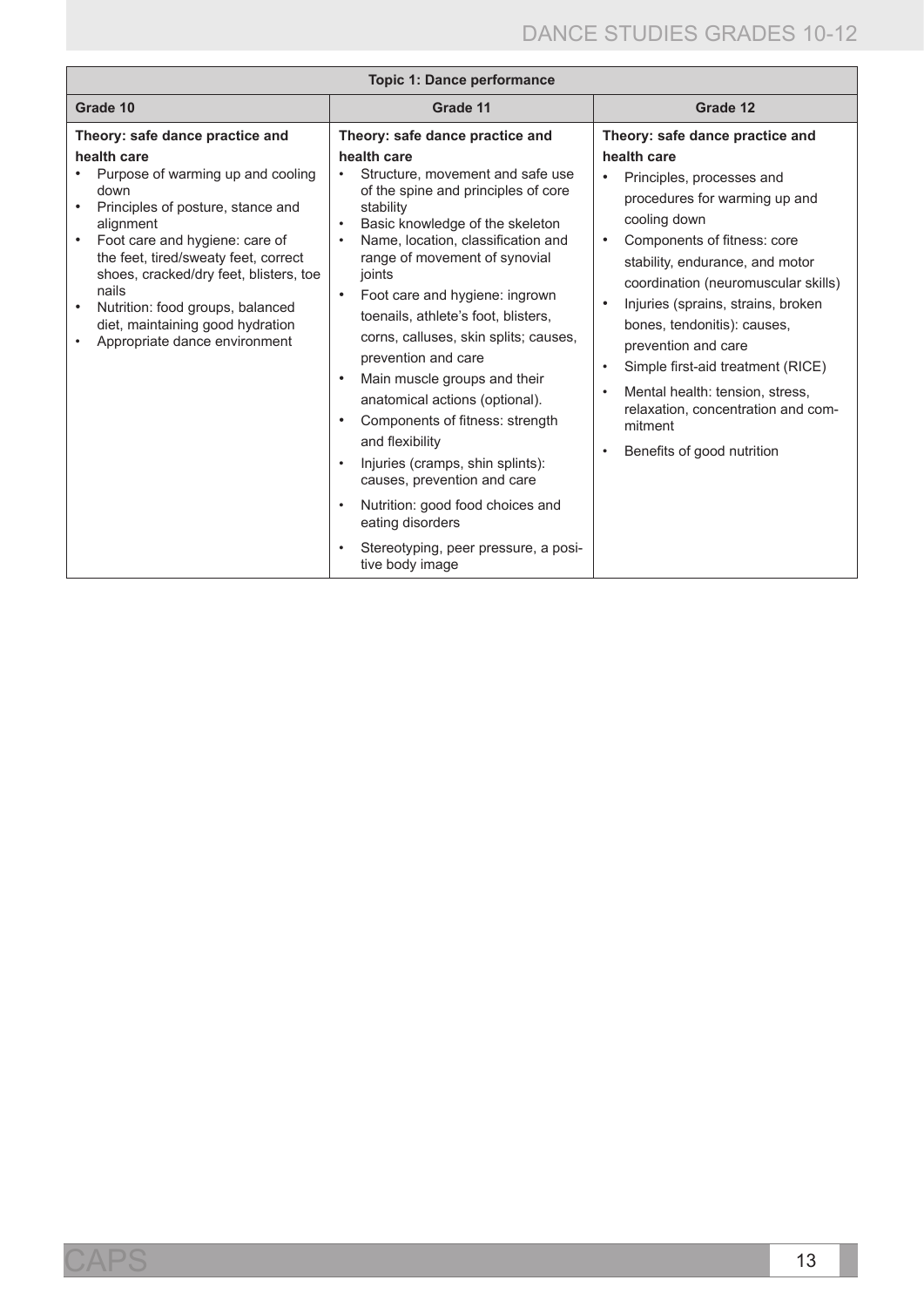| <b>Topic 2: Dance Composition</b>                                                                                                                                                                                              |                                                                                                                                                                                                        |                                                                                                                                                                                                                                                                    |
|--------------------------------------------------------------------------------------------------------------------------------------------------------------------------------------------------------------------------------|--------------------------------------------------------------------------------------------------------------------------------------------------------------------------------------------------------|--------------------------------------------------------------------------------------------------------------------------------------------------------------------------------------------------------------------------------------------------------------------|
| Grade 10                                                                                                                                                                                                                       | Grade 11                                                                                                                                                                                               | Grade 12                                                                                                                                                                                                                                                           |
| Improvisation<br>Trust-building exercises to create a safe<br>environment: leading and following,<br>meeting and parting, call and response,<br>blind and guide, light touch, counter<br>balance (working in pairs and groups) | Improvisation<br>Trust-building exercises:<br>complementary and contrasting shapes<br>and movements, giving and receiving<br>weight, contact improvisation (working<br>in pairs and groups)            | Improvisation<br>Trust-building exercises: power<br>relations, double work, partnering,<br>contact improvisation, physical theatre<br>or other acceptable to the dance form<br>(working in pairs and groups)                                                       |
| Exploration of dance elements: space,<br>time and force                                                                                                                                                                        | Exploration of dance elements:<br>contrasting movements, rhythms,<br>polyrhythms and syncopation                                                                                                       | Exploration of dance elements:<br>combining elements of design                                                                                                                                                                                                     |
| Development of movement vocabulary<br>through exploration of the body and its<br>parts, locomotor and non-locomotor<br>movements and working with props                                                                        | Development of movement vocabulary<br>through working with different music<br>genres, words, symbols, texts,<br>sculptures or pictures                                                                 | Development of movement vocabulary<br>and ability to conceptualise<br>choreography through working in non-<br>conventional spaces, with own stories<br>and socio-political issues                                                                                  |
| Exploration of natural gestures and<br>stylised movements                                                                                                                                                                      | Exploration of ideas and perceptions<br>specific to South Africa through sound<br>and movement                                                                                                         | Exploration of the use of<br>multidisciplinary art forms and<br>technologies                                                                                                                                                                                       |
| <b>Music for dance</b><br>Music terms, genres, motifs and<br>phrases                                                                                                                                                           | <b>Music for dance</b><br>Instrument classification and sound<br>production; relationship of dance<br>to aural settings; polyrhythms and<br>syncopation                                                | <b>Music for dance</b><br>Selection of music for choreography                                                                                                                                                                                                      |
| Choreography<br>Composition of movement sequences<br>combining locomotor and non-<br>locomotor movements.                                                                                                                      | Choreography<br>Development of movements and motifs                                                                                                                                                    | Choreography<br>Conceptualising an intention and<br>generating relevant movement                                                                                                                                                                                   |
| Choreographic structure beginning,<br>ending, motifs and phrases                                                                                                                                                               | Choreographic structure climax,<br>sequencing, transitions, patterning,<br>repetition and stillness<br>Exploration, deconstruction and<br>own interpretation of a professional<br>choreographer's work | Choreographic structure unison, canon,<br>theme and variations, chance dance<br>Development of ideas for choreography<br>task by means of research, analysis,<br>improvisation, abstraction<br>Use of production elements: music,<br>costumes, props, lights, sets |
| Composition of a short sequence                                                                                                                                                                                                | Choreography of a solo or duet                                                                                                                                                                         | Choreography of a complete group<br>dance of 2-3 minutes.                                                                                                                                                                                                          |
| <b>Production</b><br>Marketing: designing of a flyer or poster<br>focusing on colour, design, information,<br>visual impact                                                                                                    | <b>Production</b><br>Production planning: performance<br>spaces, programme notes, marketing<br>plan, journal reflection                                                                                | <b>Production</b><br>Production organisation for public<br>performance; planning marketing<br>strategies                                                                                                                                                           |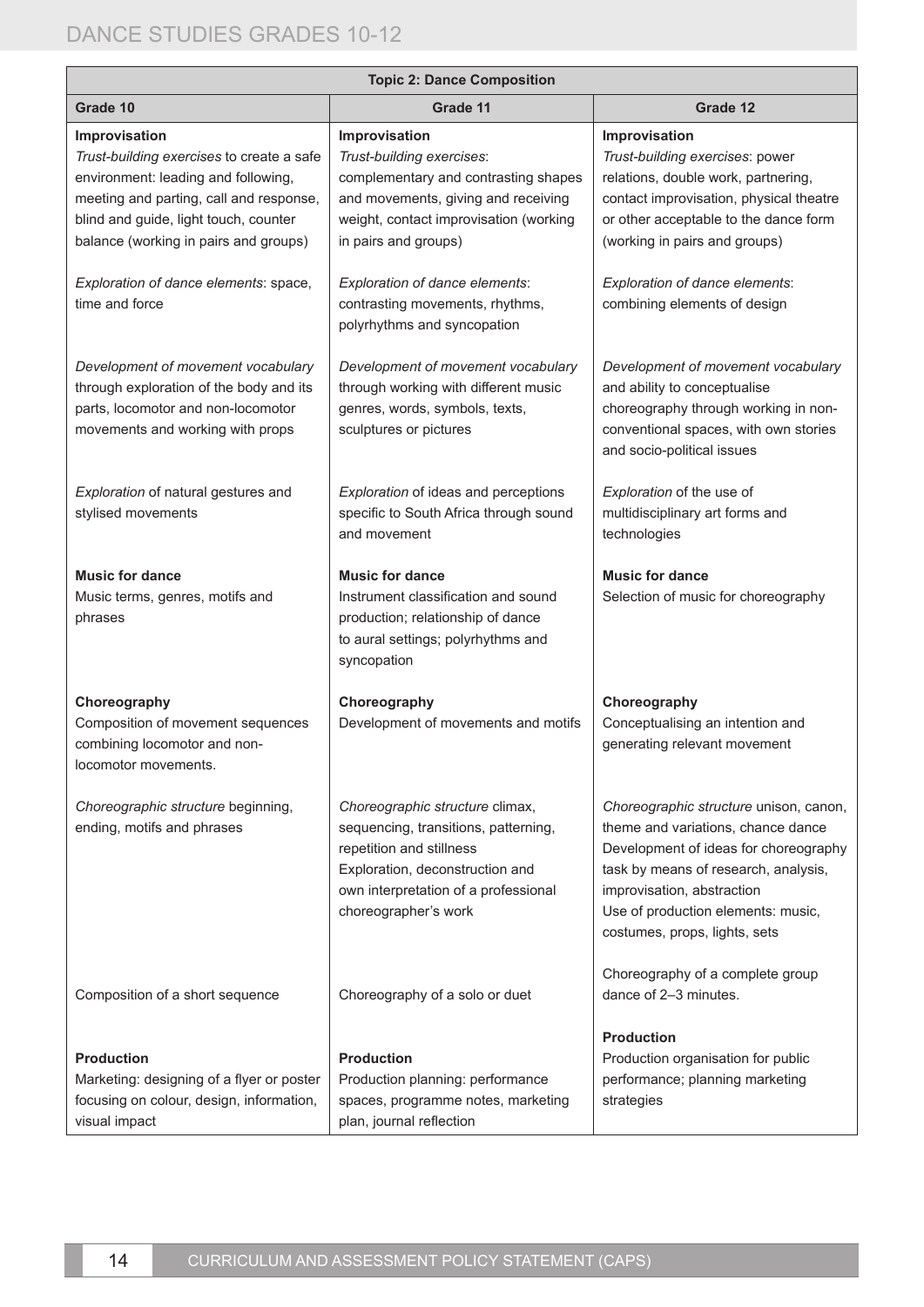| <b>Topic 3 Dance History and Literacy</b>                                                                                                                                                                                                                                                                                                                               |                                                                                                                                                                                                                                                                                                                                                                                                                                                      |                                                                                                                                                                                                                                                                                                                                                                                                              |  |
|-------------------------------------------------------------------------------------------------------------------------------------------------------------------------------------------------------------------------------------------------------------------------------------------------------------------------------------------------------------------------|------------------------------------------------------------------------------------------------------------------------------------------------------------------------------------------------------------------------------------------------------------------------------------------------------------------------------------------------------------------------------------------------------------------------------------------------------|--------------------------------------------------------------------------------------------------------------------------------------------------------------------------------------------------------------------------------------------------------------------------------------------------------------------------------------------------------------------------------------------------------------|--|
| Grade 10                                                                                                                                                                                                                                                                                                                                                                | Grade 11                                                                                                                                                                                                                                                                                                                                                                                                                                             | Grade 12                                                                                                                                                                                                                                                                                                                                                                                                     |  |
| What is dance?<br>$\bullet$<br>Why do people dance?<br>$\bullet$<br>Different forms of dance<br>Cultural dance and theatrical/con-<br>cert dance<br>Brief overview of the evolution and<br>development of dance<br>History of the dance major<br>$\bullet$<br>The meaning of indigenous dance<br>$\bullet$<br>Field trip to see live dance or watch-<br>ing videos/DVDs | Principles of the dance major<br>$\bullet$<br>Careers in and related to dance<br>$\bullet$<br>Field trip to see live dance show<br>$\bullet$<br>Analysis of a prescribed South Afri-<br>can dance-work (other than studied<br>in Grade 10) Biographical study<br>of the selected choreographer to<br>situate the work within its historical<br>context<br>Analysis of a prescribed internation-<br>$\bullet$<br>al dance work (other than studied in | Principles, characteristics and styles<br>$\bullet$<br>of two dance forms<br>Careers: range, scope, training<br>$\bullet$<br>needed, training providers<br>Community dance projects<br>$\bullet$<br>Functions and value of dance in<br>$\bullet$<br>society<br>Field trip to live performance or<br>$\bullet$<br>watching a dance DVD<br>In-depth study of selected pre-<br>scribed South African dance work |  |
| Simple analysis and interpretation<br>of any two different professional<br>dances<br>Dance terminology                                                                                                                                                                                                                                                                  | Grade 10) Biographical study of the<br>selected choreographer to situate<br>the work within its historical context<br>Music and composers of dance<br>$\bullet$<br>works studied<br>Indigenous African/cross-cultural<br>$\bullet$<br>dance - historical background, pe-<br>riod, culture, society, roles, descrip-<br>tion, symbolism, dance as transfor-<br>mative ritual                                                                          | and the choreographer<br>In-depth study of selected pre-<br>scribed international dance work<br>and the choreographer<br>Dance symbolism<br>$\bullet$<br>Music and composers of dance<br>$\bullet$<br>works studied                                                                                                                                                                                          |  |

# **2.8 Teaching guidelines**

### **Teaching dance technique**

- Guide and supervise the practical dance classes at all times.
- Learners need to warm up before every practical dance class and gradually develop a warm-up and body conditioning routine that is repeated in each class, to build fitness and body memory.
- Expose learners to a wide range of music genres and use various tempos to develop their listening skills and musicality.
- Teach dance movements and steps slowly (scaffolding the exercise to ensure an understanding of best practice). Sometimes, however, teach a dance combination quickly to challenge learners to watch and listen well and to learn combinations easily.
- Teach steps and combinations in the centre and then moving across the space.
- Ensure that learners have an opportunity to perform dance combinations in each class. Start teaching a simple combination and keep adding to it each week until the learners can perform the whole dance.
- Ensure that learners have open classes so that they learn to pick up unseen combinations quickly and easily.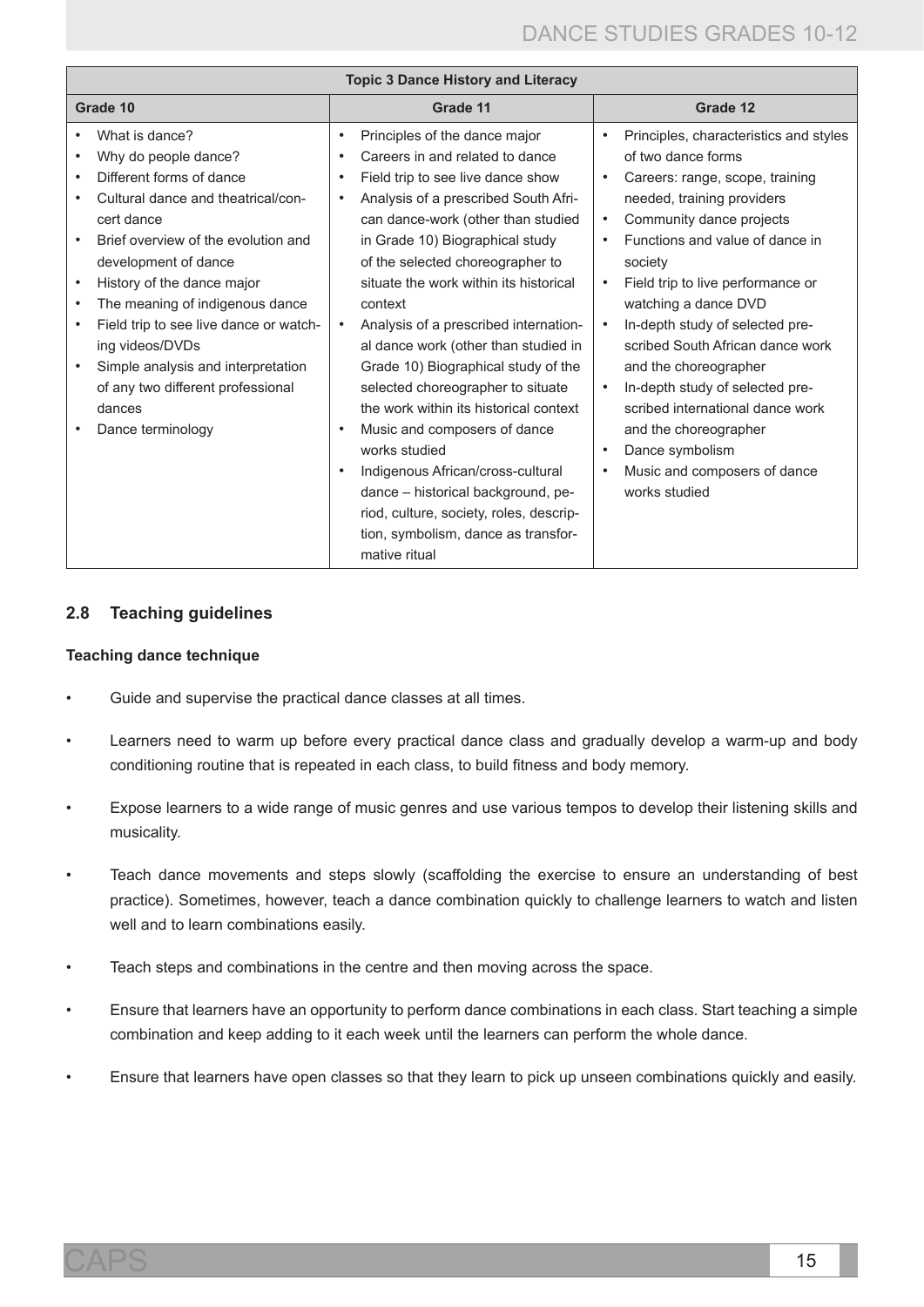### **Teaching improvisation**

- Improvisations should be structured, with clear parameters. Never say, "do anything you like."
- Learners must be guided to move with spontaneity, daring and confidence.
- Improvisations should be developed into compositions.

### **Teaching dance theory**

- The teaching of the theory should be integrated with the practical work, but also taught separately. Use anatomical terms in the practical classes and use pictures, internet games, drawing, labelling and interactive methods to teach the anatomy and health care. Link theory to best dance practice, fitness and injury prevention. Develop thinking dancers.
- Encourage learners to read and research dance history and theories.
- Expose learners to live and video performances to teach them how to look at dance critically.
- Link Dance Literacy to choreography.
- Give learners opportunities to write about dance in order to develop their writing skills and to use dance terminology.

### **Performance Assessment Tasks (PATs)** take place in every grade.

| Grade 10 | 2 compulsory PATs | PAT 1: Composition of a sequence - term 2           |
|----------|-------------------|-----------------------------------------------------|
|          |                   | PAT 2: Indigenous or cross-cultural dance term 3    |
| Grade 11 | 2 compulsory PATs | PAT 1: Indigenous or crosss-cultural dance - term 2 |
|          |                   | PAT 2: Choreography - term 3                        |
| Grade 12 | 2 compulsory PATs | PAT 1: Choreography - term 1                        |
|          |                   | PAT 2: Group Dance - term 2/3                       |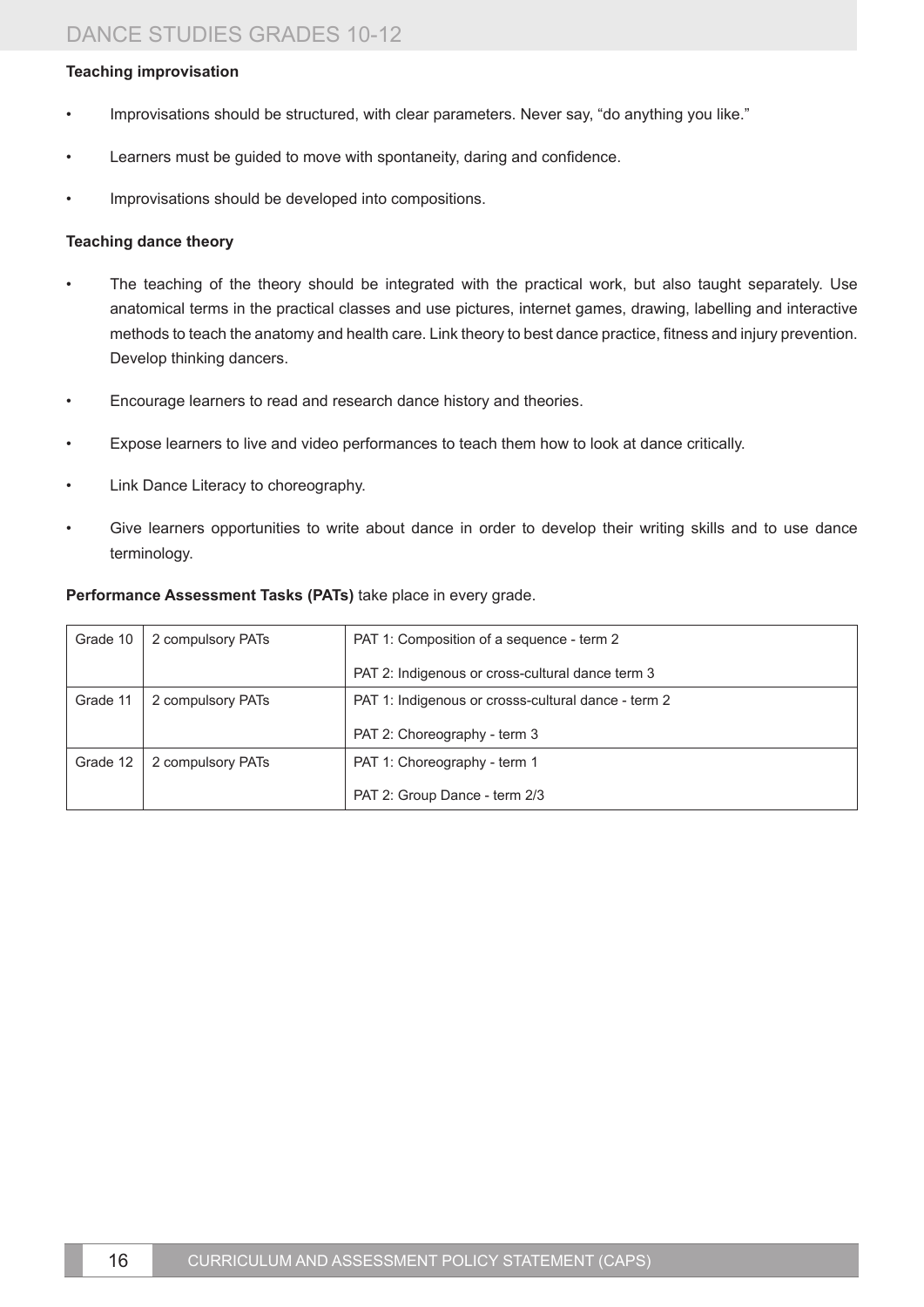# SECTION 3.

# **TERM PLANS**

| <b>DANCE STUDIES</b>                                                                                                                                                                                                                                                                                                        | <b>GRADE 10</b>                                                                                                                                                                                                                                            | <b>TERM1</b>                                                                                                          |  |
|-----------------------------------------------------------------------------------------------------------------------------------------------------------------------------------------------------------------------------------------------------------------------------------------------------------------------------|------------------------------------------------------------------------------------------------------------------------------------------------------------------------------------------------------------------------------------------------------------|-----------------------------------------------------------------------------------------------------------------------|--|
| <b>Topic 1</b>                                                                                                                                                                                                                                                                                                              | <b>Suggested contact time</b>                                                                                                                                                                                                                              | <b>Resources</b>                                                                                                      |  |
| <b>Dance performance</b>                                                                                                                                                                                                                                                                                                    | Minimum of 21/2 hours per week<br>Dance studio, double classroom or<br>throughout the year plus supervised<br>hall with a sprung wooden floor, music<br>practice time after school<br>system and CDs, DVDs, dance attire,<br>textbooks and reference books |                                                                                                                       |  |
| Content/concepts/skills                                                                                                                                                                                                                                                                                                     |                                                                                                                                                                                                                                                            |                                                                                                                       |  |
| Dance technique                                                                                                                                                                                                                                                                                                             |                                                                                                                                                                                                                                                            |                                                                                                                       |  |
| Dance conventions and values:                                                                                                                                                                                                                                                                                               |                                                                                                                                                                                                                                                            |                                                                                                                       |  |
| Greeting or acknowledgement at start and end of class                                                                                                                                                                                                                                                                       |                                                                                                                                                                                                                                                            |                                                                                                                       |  |
|                                                                                                                                                                                                                                                                                                                             | Use of space: awareness of personal space and sharing space, especially in travelling combinations                                                                                                                                                         |                                                                                                                       |  |
|                                                                                                                                                                                                                                                                                                                             | Class discipline, respect for others and code of conduct                                                                                                                                                                                                   |                                                                                                                       |  |
| Grooming                                                                                                                                                                                                                                                                                                                    |                                                                                                                                                                                                                                                            |                                                                                                                       |  |
| Consistent attendance                                                                                                                                                                                                                                                                                                       |                                                                                                                                                                                                                                                            |                                                                                                                       |  |
| Safe dance practice: warming up, cooling down, awareness of correct posture and stance, alignment and pliant joints<br>$\bullet$                                                                                                                                                                                            |                                                                                                                                                                                                                                                            |                                                                                                                       |  |
| Technique exercises in dance major building strength and flexibility, e.g. body action involving combinations of flexion,<br>$\bullet$<br>extension, rotation, locomotion and combination of body parts                                                                                                                     |                                                                                                                                                                                                                                                            |                                                                                                                       |  |
| Introduction to characteristics of the dance major                                                                                                                                                                                                                                                                          |                                                                                                                                                                                                                                                            |                                                                                                                       |  |
| Dance vocabulary in the dance major - steps and combinations across space<br>٠                                                                                                                                                                                                                                              |                                                                                                                                                                                                                                                            |                                                                                                                       |  |
| Theory: Safe dance practice and health care                                                                                                                                                                                                                                                                                 |                                                                                                                                                                                                                                                            |                                                                                                                       |  |
| Purposes of warming up and cooling down<br>$\bullet$                                                                                                                                                                                                                                                                        |                                                                                                                                                                                                                                                            |                                                                                                                       |  |
| Principles of posture, stance and alignment<br>$\bullet$                                                                                                                                                                                                                                                                    |                                                                                                                                                                                                                                                            |                                                                                                                       |  |
| <b>Topic 2</b>                                                                                                                                                                                                                                                                                                              | <b>Suggested contact time</b>                                                                                                                                                                                                                              | <b>Resources</b>                                                                                                      |  |
| <b>Dance composition</b>                                                                                                                                                                                                                                                                                                    | 5-7 hours per term taught in modules,<br>separately or interspersed with<br>technique classes                                                                                                                                                              | Music system, CDs of various genres,<br>instruments, pictures of instruments,<br>props, textbooks and reference books |  |
| Content/concepts/skills                                                                                                                                                                                                                                                                                                     |                                                                                                                                                                                                                                                            |                                                                                                                       |  |
| Improvisation                                                                                                                                                                                                                                                                                                               |                                                                                                                                                                                                                                                            |                                                                                                                       |  |
| Trust-building games to create a safe environment and code of conduct, e.g. mirror image, leading and following, blind<br>and guide, active and passive, call and response, meeting and parting                                                                                                                             |                                                                                                                                                                                                                                                            |                                                                                                                       |  |
| Intuitive response to a wide range of movement ideas and stimuli to build movement vocabulary: exploration of the body<br>$\bullet$<br>and its parts, locomotor and non-locomotor movements alone and in combination (e.g. walk-turn-collapse-unravel),<br>working with props (e.g. rope, leaves, fabric, sticks or chairs) |                                                                                                                                                                                                                                                            |                                                                                                                       |  |

• Development of creativity, imagination, problem-solving abilities and decision-making skills

*Music for dance:*

• Use of a wide range of music genres to accompany improvisations: art music (classical music religious music); traditional music; electronic music; popular music (blues, country, hip hop, jazz); folk;

*Choreography*

• Composition of movement sequences combining locomotor and non-locomotor movements with a theme (e.g. the chase) and in abstract, working individually and in pairs

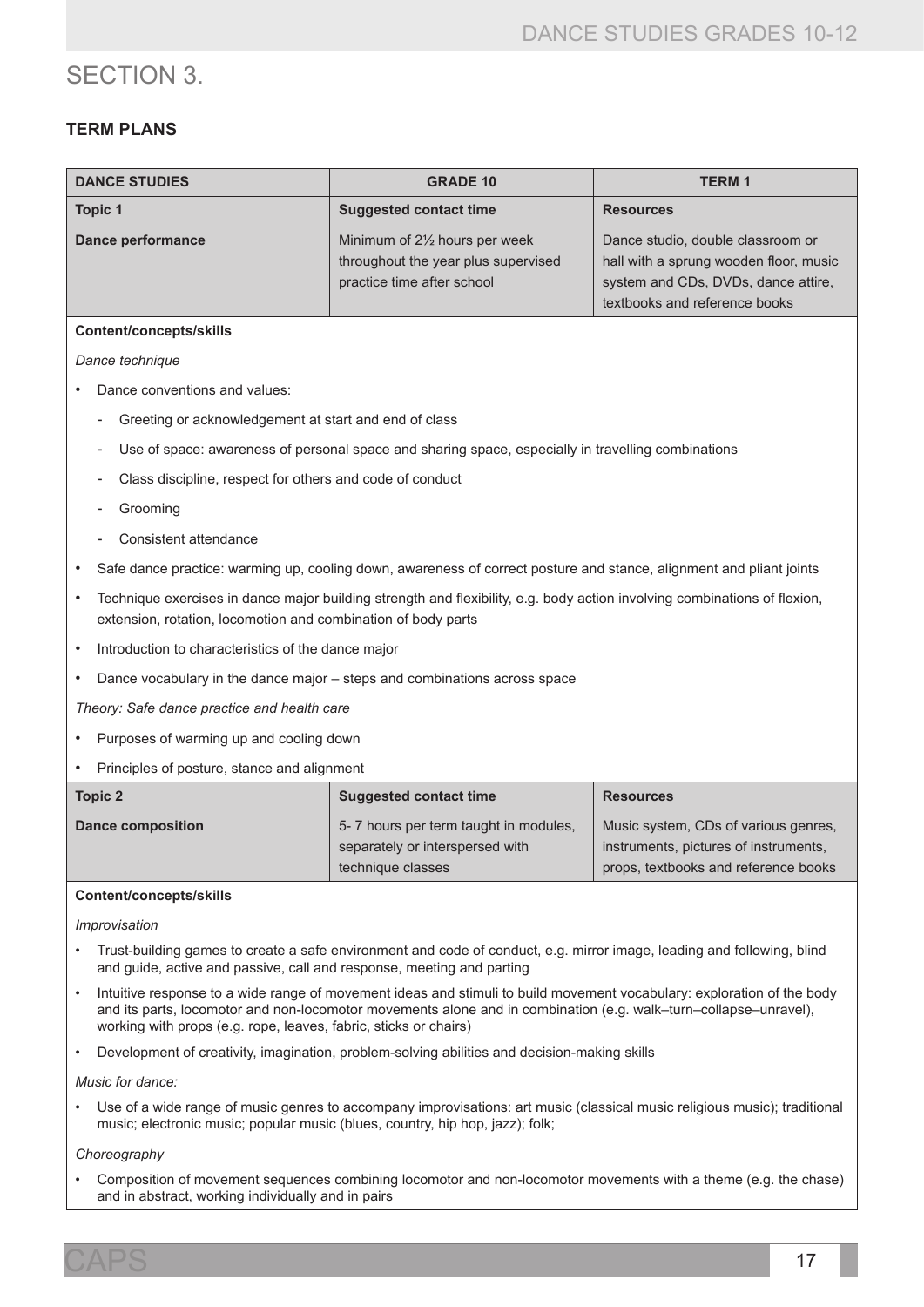| <b>DANCE STUDIES</b>              | <b>GRADE 10</b>                                             | <b>TERM 1</b>                                                                                                                                                  |
|-----------------------------------|-------------------------------------------------------------|----------------------------------------------------------------------------------------------------------------------------------------------------------------|
| Topic 3:                          | <b>Suggested contact time</b>                               | <b>Resources</b>                                                                                                                                               |
| <b>Dance history and literacy</b> | 7-8 hours per term taught in modules,<br>plus homework time | History: TV and DVD player or<br>computer and data projector; dance<br>books, magazines and pictures,<br>worksheets/workbook, textbooks and<br>reference books |

*History:*

- What is dance?
- • Why do people dance?
- • Different types of dances cultural dance (African, Spanish, Irish) and theatrical/ concert dance (ballet, contemporary)
- • Dance terminology begin to develop own dance dictionary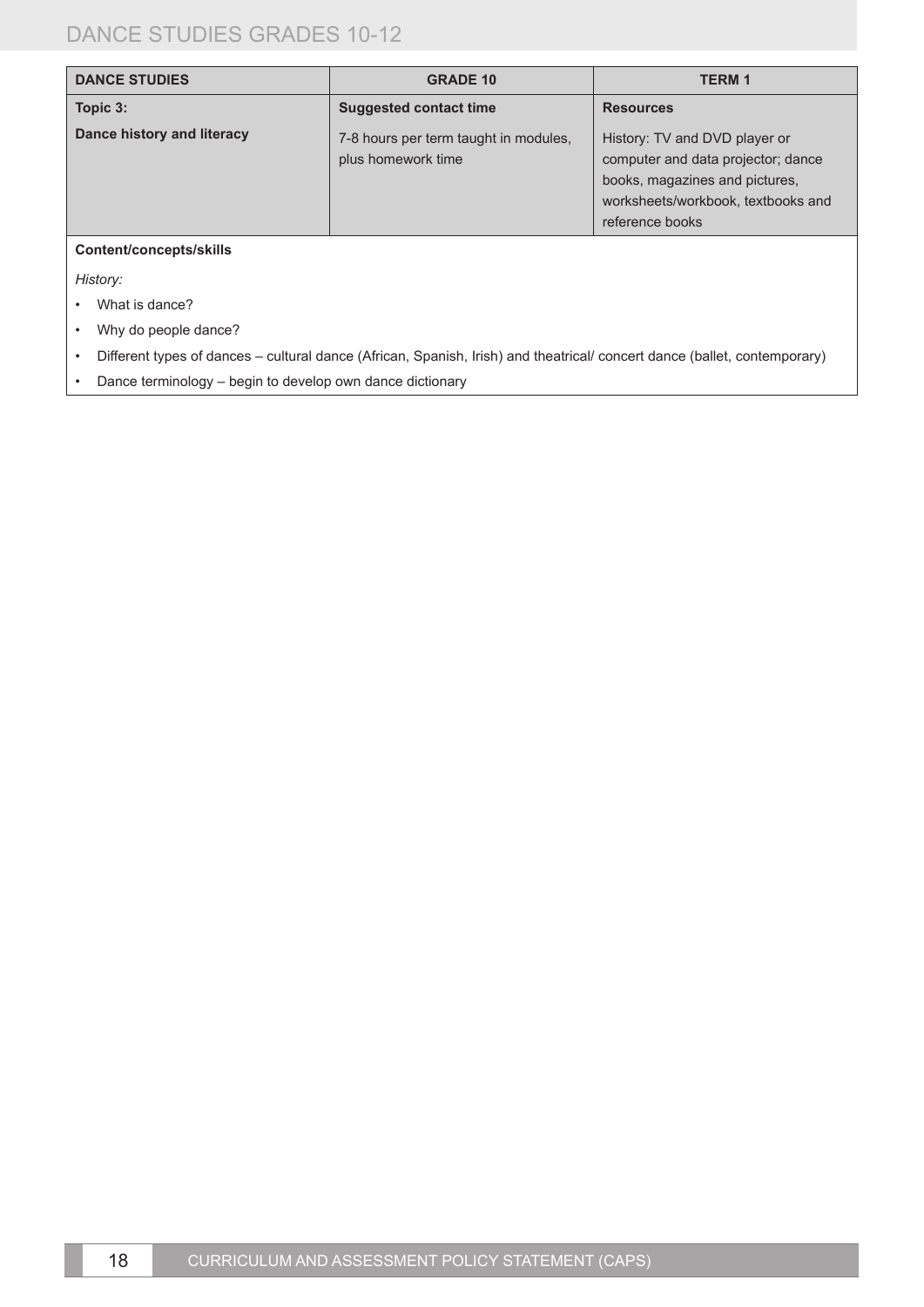| <b>DANCE STUDIES</b> | <b>GRADE 10</b>                                                                       | <b>TERM 2</b>                                                                   |
|----------------------|---------------------------------------------------------------------------------------|---------------------------------------------------------------------------------|
| <b>Topic 1</b>       | <b>Suggested contact time</b>                                                         | <b>Resources</b>                                                                |
| Dance performance    | Minimum of 2 <sup>1/2</sup> hours per week<br>throughout the year, plus practice time | Dance studio, music system and CDs,<br>DVDs, dance attire, model of skeleton or |
|                      | after school                                                                          | large posters of skeleton, textbooks and                                        |
|                      |                                                                                       | reference books                                                                 |

*Dance technique*

- Consolidation of work done in term 1
- Warming-up ritual gradually developed, with increased focus on breathing, warming up the spine, muscles and joints, and emphasis on correct posture and alignment of body parts (knees over middle toes, etc.)
- Technical exercises in dance major, including movements involving turning with eye focus (spotting)
- Principles and characteristics of dance major: for classical ballet turnout, positions of the arms and feet, line; for contemporary dance – moving from the pelvis, fall and recovery, off axis; for African dance – rhythmic patterning, stance, use of natural bends of the body
- Dance vocabulary in the dance major steps and combinations moving across space to a range of music rhythms
- Cooling down relaxation techniques with stretching

*Theory: Safe dance practice and health care*

- Foot care and hygiene: care of the feet, hygiene and cleanliness, athlete's foot, ingrown toe nails, skin splits
- Appropriate dance environment: sprung wooden floor in good condition, room well ventilated, suitable temperature, large enough to move safely

| Topic 2           | <b>Suggested contact time</b>       | <b>Resources</b>                 |
|-------------------|-------------------------------------|----------------------------------|
| Dance composition | 7 hours per term taught in modules, | Music system, CDs, textbooks and |
|                   | separately or interspersed with     | reference books                  |
|                   | technique classes                   |                                  |

#### **Content/concepts/skills**

*Improvisation*

- Trust-building games and exploration of relationships, e.g. moving with light physical contact (moving in pairs with fingertips touching, palms touching, balancing in twos)
- Exploration of design element of space, time and force (separately and together)
	- Space: personal and general space; level high, medium, low; dimension small, large, narrow, wide; direction forward, backward, sideways, diagonal, up, down; floor patterns
	- Force: energy forceful, forceless; flow of movement jerky, smooth
	- Time: rhythm, tempo, pace, duration, melody

*Music for dance***:** 

Exploration and defining of musical terms: tempo, rhythm, pace, duration, syncopation, polyrhythms, beat harmony, melody

*Choreography*

**Performance Assessment Task (PAT 1):** Composition of a movement sequence with consideration for dance elements (space, time force) and with a clear beginning and ending.

| Topic 3                    | <b>Suggested contact time</b>         | <b>Resources</b>                       |
|----------------------------|---------------------------------------|----------------------------------------|
| Dance history and literacy | 7-8 hours per term taught in modules. | Dance books, dance magazines,          |
|                            | plus homework time                    | internet, live performances (optional) |

#### **Content/concepts/skills**

- Brief evolution and development of dance, i.e. how dance developed, and factors that influenced the development in general
- Identification of different dance forms
- Field trip to see live dance show or watch dance videos to become dance literate
- Simple analysis and interpretation of a professional South African dance work, including choreographer, composer, choreographic intention, style, music used and skill of the performers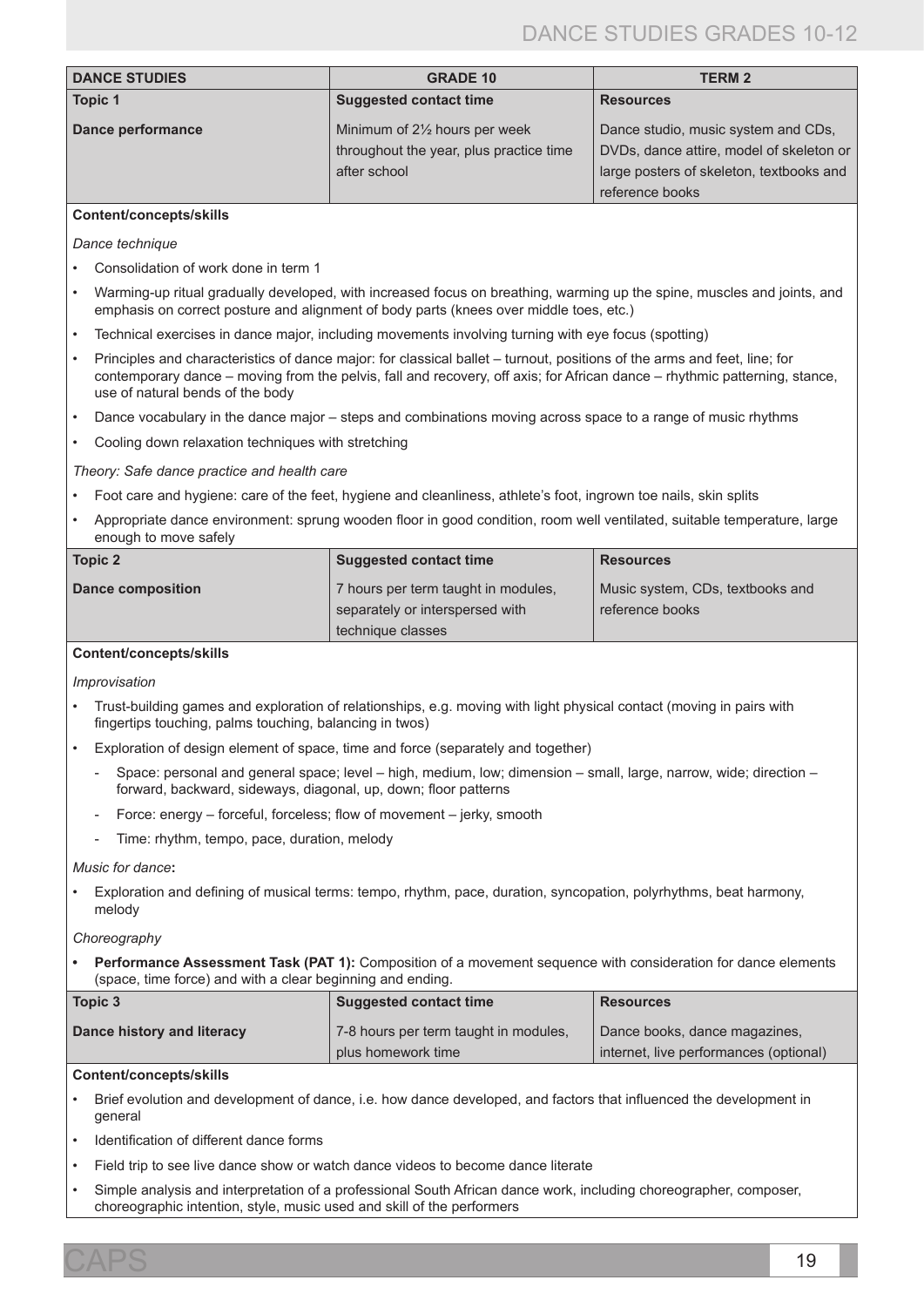| <b>DANCE STUDIES</b> | <b>GRADE 10</b>                                                                                       | <b>TERM3</b>                                                                                                                                                                                                                                                                         |
|----------------------|-------------------------------------------------------------------------------------------------------|--------------------------------------------------------------------------------------------------------------------------------------------------------------------------------------------------------------------------------------------------------------------------------------|
| Topic 1              | <b>Suggested contact time</b>                                                                         | <b>Resources</b>                                                                                                                                                                                                                                                                     |
| Dance performance    | Minimum of 2 <sup>1/2</sup> hours per week<br>throughout the year, plus practice time<br>after school | Dance studio, music system or music<br>instruments appropriate to the dance<br>form; an expert in indigenous or other<br>dance forms (optional), dance attire,<br>textbook, reference books and pictures,<br>African dance DVD and teacher guide<br>(optional), notes and worksheets |

*Dance technique*

- Consolidation of work done in terms 1 and 2
- Floor (non-weight bearing) exercises to develop and enhance core stability, flexibility and strength
- Standing (weight-bearing) exercises to develop balance and control
- Warming up the feet and legs in preparation for stamps, kicks, pointe work or aerial work (jumps, leaps) and safe landings from elevation (as required in the chosen dance major)
- Dance vocabulary in the style of the dance major steps and combinations moving to a range of music genres and rhythms
- Dance combinations using different time signatures, focusing on how they affect the quality of the movement
- Indigenous/cross-cultural dance Performance Assessment Task (PAT 2):
	- Non-African dance majors learn and perform African indigenous dance steps and sequences from, at least but not limited to, gumboot/pantsula/kwassa kwassa
	- African dance majors learn and perform steps and sequences from a non-African culture dance form, for instance but not limited to, ballet/contemporary/Spanish/Indian
- Cooling down: gradual reduction of speed and size of movements, stretching and relaxation

*Theory: Safe dance practice and health care*

• Nutrition: food groups, balanced diet, maintaining good hydration

| Topic 2           | <b>Suggested contact time</b>                                          | <b>Resources</b>                                                          |
|-------------------|------------------------------------------------------------------------|---------------------------------------------------------------------------|
| Dance composition | 7 hours per term taught in modules,<br>separately or interspersed with | Music system, CDs, instruments,<br>props, examples of posters and flyers, |
|                   | technique classes                                                      | textbooks and reference books                                             |

#### **Content/concepts/skills**

*Improvisation*

- Trust-building games and exploration of relationships: moving in pairs and groups with light physical contact, with elastics, rope, fabric and walking in pairs with body parts attached (shoulders touching; counter-balances)
- Exploration of design elements (separately and together):
	- Space: geometric shapes, size, direction, levels, focus, negative space
	- Force: weight, dynamics, impulse
	- Time: rhythmic patterns, regular and irregular rhythms
- Exploration of beginnings and endings
- Exploration of motifs and phrases

#### *Music for dance:*

Recognition of music motifs and phrases

#### *Choreography*

Choreography of own short solo sequence (8–16 bars), with consideration of choreographic structure, e.g. beginning, middle, ending, motifs and phrases

#### *Production*

Marketing – designing a flyer or poster focusing on colour, design, information and visual impact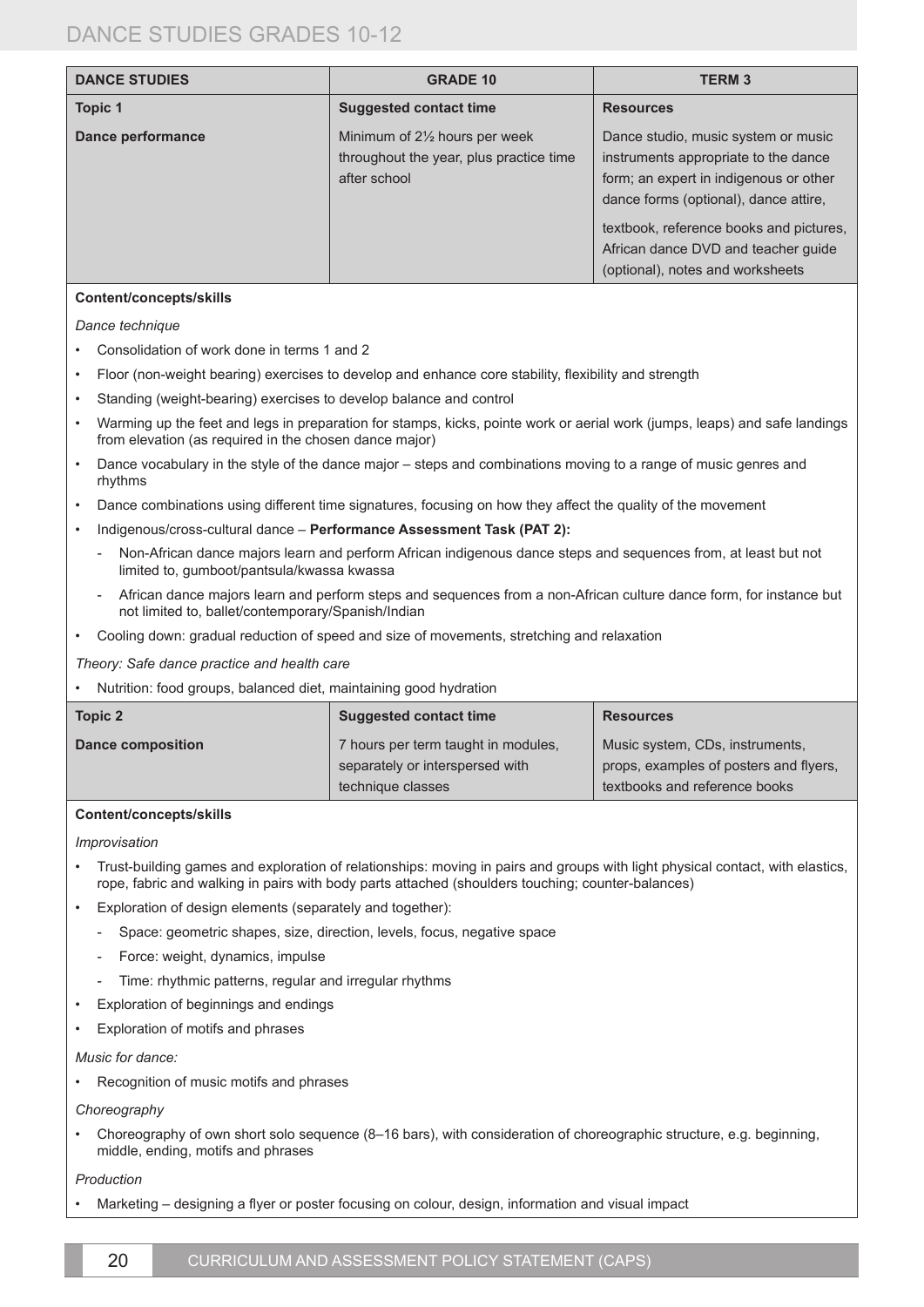| <b>DANCE STUDIES</b>       | <b>GRADE 10</b>                                             | <b>TERM3</b>                                                                                                                                                             |
|----------------------------|-------------------------------------------------------------|--------------------------------------------------------------------------------------------------------------------------------------------------------------------------|
| Topic 3                    | <b>Suggested contact time</b>                               | <b>Resources</b>                                                                                                                                                         |
| Dance history and literacy | 7-8 hours per term taught in modules,<br>plus homework time | Textbook, dance books, dance<br>magazines, internet,<br>DVDs of prescribed dances, TV and<br>DVD player or computer and data<br>projector, writing materials, worksheets |

#### **Content/concepts/skills**

- • History of the dance major: origin, cultural and social background, timeline, influential people in the dance major internationally and in South Africa (formal assessment research project)
- • Analysis and interpretation of any professional dance work, including choreographer, composer, choreographic intention, style, music used and skill of the performers
- • Analysis of the indigenous/cross-cultural dance studied and comparison with dance major in terms of style as well as social and cultural context

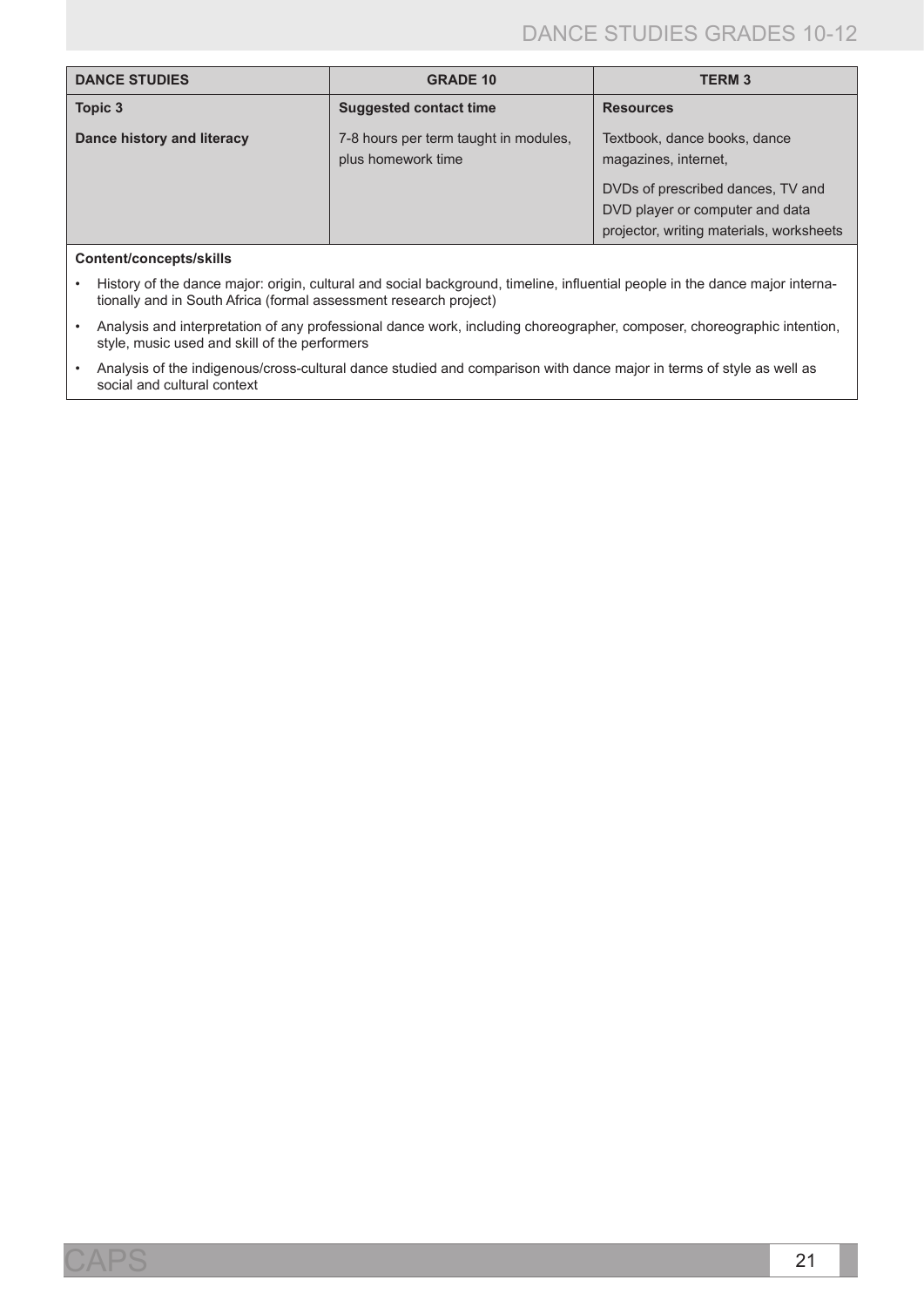| <b>DANCE STUDIES</b> | <b>GRADE 10</b>                                                                | <b>TERM4</b>                                                                               |
|----------------------|--------------------------------------------------------------------------------|--------------------------------------------------------------------------------------------|
| <b>Topic 1</b>       | <b>Suggested contact time</b>                                                  | <b>Resources</b>                                                                           |
| Dance performance    | Minimum of 2 <sup>1/2</sup> hours per week, plus practice time after<br>school | Dance studio music<br>system and CDs, textbook,<br>reference books, revision<br>worksheets |
| .                    |                                                                                |                                                                                            |

#### **Content/concepts/skills**

*Preparation for formal assessment*

*Dance technique*

- • Mastery of warming-up ritual and class work, including weight-bearing and non-weight-bearing exercises for core stability, flexibility and strength, applying safe dance practice
- • Combinations of steps in dance major with variation in direction and speed
- • Performance of a short group dance, with focus on timing and spatial awareness between dancers
- • Theory: Safe dance practice and health care
- • Revision of all topics from term 1, 2 and 3

| Topic 2           | <b>Suggested contact time</b> | <b>Resources</b>  |
|-------------------|-------------------------------|-------------------|
| Dance composition | 6 hours                       | Music system, CDs |

#### **Content/concepts/skills**

*Improvisation*

- • Trust-building exercises, e.g. making eye contact, spatial awareness, exploration of relationships with other bodies
- Combining elements of dance (improvise using variations in tempo, direction and force)
- Exploration of contrasting movements, e.g. strong weak, high low, fast slow, open closed
- • Exploration of natural gestures and stylised movements

*Choreography*

Composition of a sequence that combines natural gestures and stylised movements

| Topic 3                                                          | <b>Suggested contact time</b>                            | <b>Resources</b>                                                                    |
|------------------------------------------------------------------|----------------------------------------------------------|-------------------------------------------------------------------------------------|
| Dance history and literacy                                       | 7-8 hours per term taught in modules, plus homework time | Textbooks, study guides,<br>dance books, dance maga-<br>zines, internet, worksheets |
| Content/concepts/skills                                          |                                                          |                                                                                     |
| Principles of the dance style taught in dance major              |                                                          |                                                                                     |
| Dance terminology: steps, principles according to the dance form |                                                          |                                                                                     |
| Revision of all theory for the written examinations              |                                                          |                                                                                     |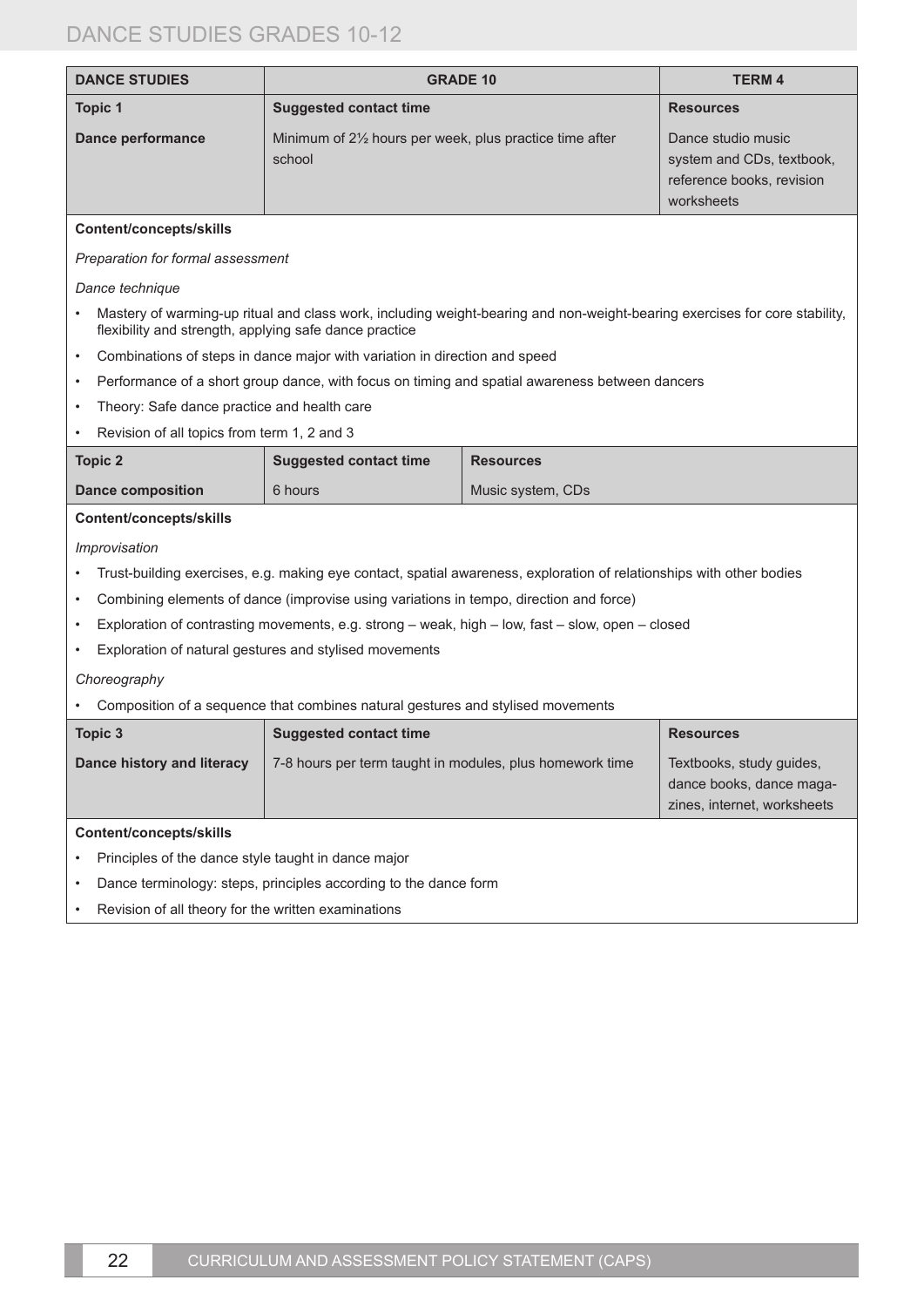| <b>DANCE STUDIES</b> | <b>GRADE 11</b>                                                                                     | <b>TERM1</b>                                                                                                                                                                                                                     |
|----------------------|-----------------------------------------------------------------------------------------------------|----------------------------------------------------------------------------------------------------------------------------------------------------------------------------------------------------------------------------------|
| <b>Topic 1</b>       | <b>Suggested contact time</b>                                                                       | <b>Resources</b>                                                                                                                                                                                                                 |
| Dance performance    | Minimum of $2\frac{1}{2}$ hours per week<br>throughout the year, plus practice time<br>after school | Dance studio, double classroom or<br>hall with a sprung wooden floor, CDs,<br>dance togs, music system or music<br>instruments appropriate to the dance<br>form, reference books and pictures,<br>notes and worksheets, textbook |

*Dance technique*

- Revision of Grade 10 work
- Dance conventions and values: use of space (class etiquette, awareness of others in the space and clarity of direction, working safely with others)
- • Safe dance practice: warming up, cooling down, principles of correct posture and alignment
- Technical exercises in the dance major that build core stability and flexibility
- Components of a dance class, e.g. floor work/barre-work, centre work, moving in and across space, and aerial work, as required by the selected dance major
- Principles, characteristics and style of the dance major: stance, centring, turnout, line, relationship to gravity, momentum and suspension, spiral, gestures or other aspects appropriate to the dance form
- Articulation of the feet, building strength and agility, and jumps/footwork sequences with safe landings
- Travelling and aerial movement combinations across the floor, including changing directions
- Dance terminology: names of steps

*Theory: Safe dance practice and health care*

- Basic knowledge of the skeleton names of the main bones, labelling
- Structure, movement and safe use of spine and principles of core stability
- Synovial joints: names, location, classification and range of movement

| Topic 2                  | <b>Suggested contact time</b>                                          | <b>Resources</b>                                                                |
|--------------------------|------------------------------------------------------------------------|---------------------------------------------------------------------------------|
| <b>Dance composition</b> | 7 hours per term taught in modules,<br>separately or interspersed with | Music system, CDs, instruments,<br>poetry, prose, symbols, pictures,            |
|                          | technique classes                                                      | photographs and pictures of performing<br>spaces, textbooks and reference books |

#### **Content/concepts/skills**

*Improvisation*

- • Trust-building exercises: (making eye contact, spatial awareness, exploration of relationships with other bodies)
- Exploration of movement motifs and phrasing

#### *Music for dance:*

- Exploration of movement inspired by different musical instruments, e.g. piano, drum, flute, guitar
- Types of music instruments, classification and sound production
- Development of movements and motifs for a range of music genres and styles

#### *Choreography*

- Composition of movement motifs into phrases with variations
- • Choreographic structures: beginning, ending, climax, transitions, sequencing, patterning, repetition and stillness

#### *Production*

Performance spaces – technical terminology (upstage, downstage, wings, flats, cyclorama, proscenium arch, theatre in the round, tribal setting)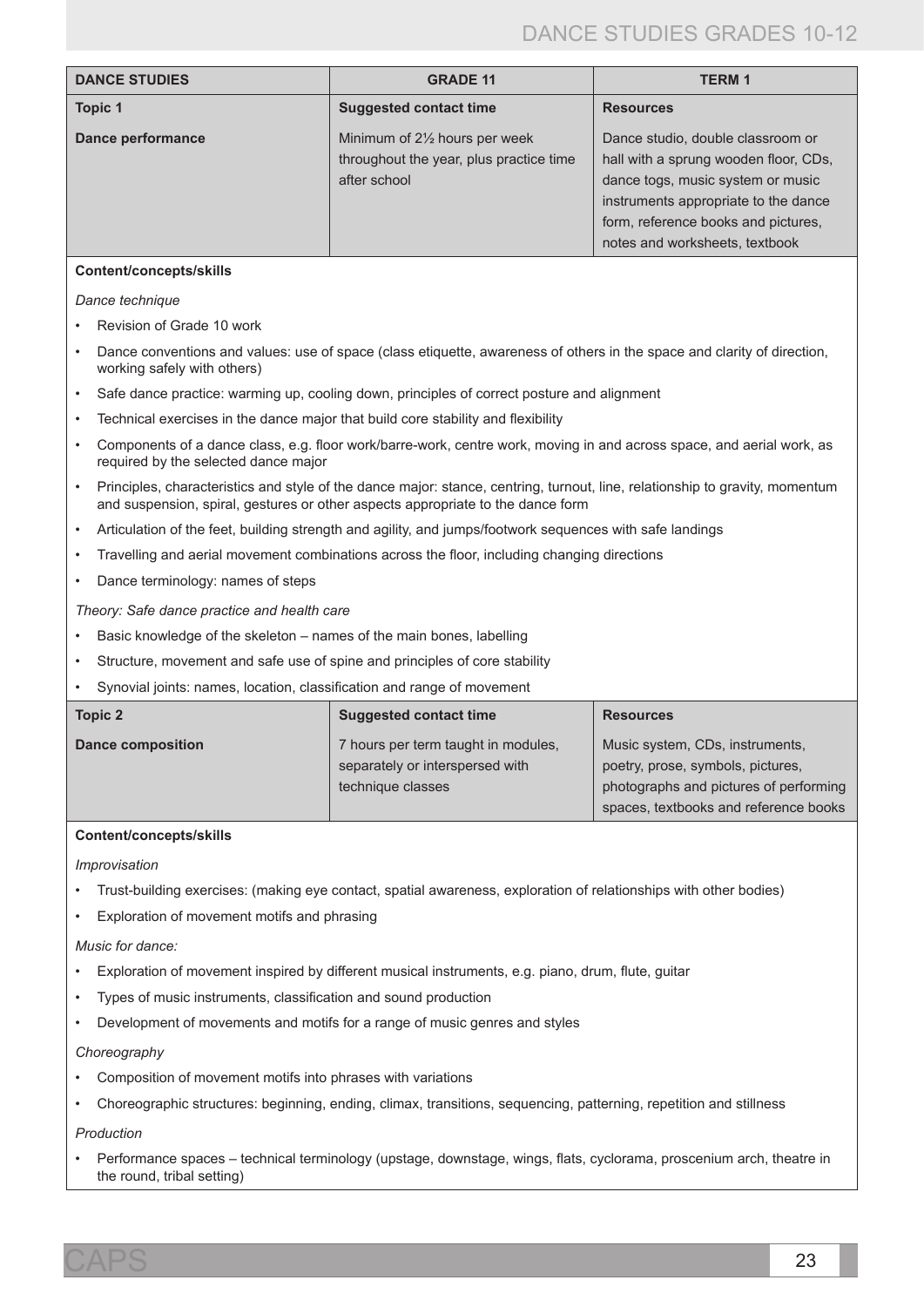| <b>DANCE STUDIES</b>       | <b>GRADE 11</b>                                             | <b>TERM1</b>                                                                                  |
|----------------------------|-------------------------------------------------------------|-----------------------------------------------------------------------------------------------|
| Topic 3                    | <b>Suggested contact time</b>                               | <b>Resources</b>                                                                              |
| Dance history and literacy | 7-8 hours per term taught in modules,<br>plus homework time | Textbook, Dance History Study Guide<br>(WCED, 2007), dance books, dance<br>pictures, internet |

#### **Content/concepts/skills**

- • Principles of the selected dance major
- • Study of an international prescribed dance work and choreographer (other than that studied in Grade 10): biography, period, intention, description, style and contribution to dance. *Viewing and analysing of DVD of selected prescribed dance work (essential)*
- • Study of the music of the selected international dance work, including composer(s), instruments, genre, contribution to the dance piece
- • Analysis of production elements how the choreographer created atmosphere or meaning: lights, music, sets, props, costumes or make-up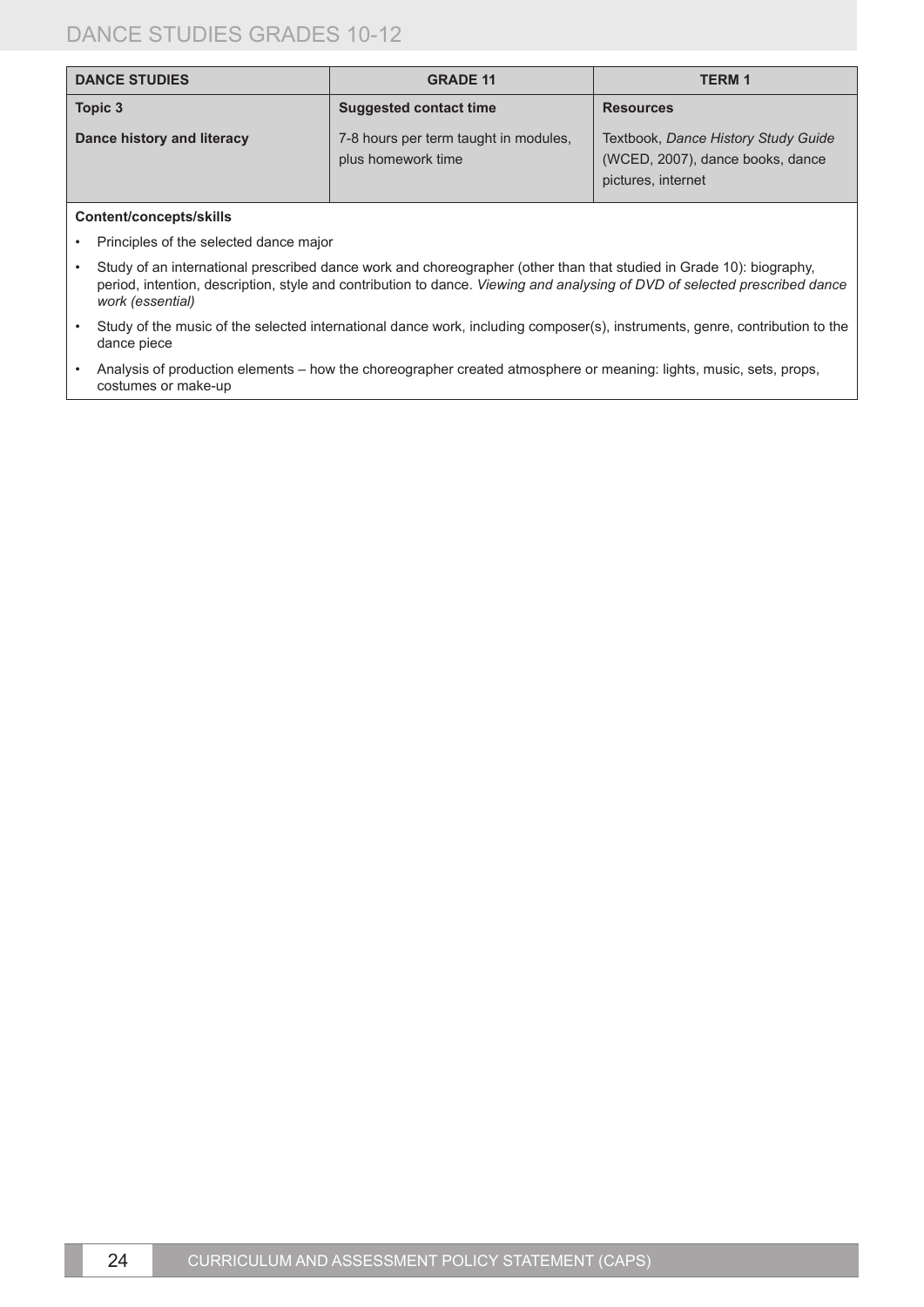| <b>DANCE STUDIES</b> | <b>GRADE 11</b>                                                                                       | <b>TERM 2</b>                                                                                                                                                                                                                             |
|----------------------|-------------------------------------------------------------------------------------------------------|-------------------------------------------------------------------------------------------------------------------------------------------------------------------------------------------------------------------------------------------|
| <b>Topic 1</b>       | <b>Suggested contact time</b>                                                                         | <b>Resources</b>                                                                                                                                                                                                                          |
| Dance performance    | Minimum of 2 <sup>1/2</sup> hours per week<br>throughout the year, plus practice time<br>after school | Dance studio music system and CDs,<br>an expert in the indigenous dance<br>form (optional), reference books and<br>pictures, African dance DVD and<br>teacher guide (optional), notes and<br>worksheets, textbooks and reference<br>books |

*Dance technique*

- Consolidation of work done in term 1
- Safe dance practice: focus on fluidity of movements in the joints, smooth transitions and safe landings from aerial movements
- Technical exercises in dance major in order to build core stability, strength and flexibility
- Exercises practicing the coordination of body parts, e.g. coordinating arms and legs
- Full technical class in the dance major showing all components: warming up, body conditioning, centre work and dance combinations, travelling across space
- • Dance vocabulary of the dance major: steps and sequences, moving to a range of music genres and rhythms with variations in use of space (levels, directions, pathways)
- Travelling and aerial movement combinations across the floor, exploring and recognising phrasing and musical dynamics
- Dance terminology: names of steps, names and explanation of principles of dance major

*Performance assessment task (PAT 1) : Indigenous cross-cultural dance:*

- Non-African dance majors: learn a traditional/classical African indigenous dance, for example but not limited to: Domba/ Ingoma/Umzansi/Isishameni/Indlamu /San medicine song
- African dance majors learn a dance from a non-African culture, e.g. ballet, contemporary, Spanish, Indian, jazz

*Theory: Safe dance practice and health care*

- Foot care and hygiene: athlete's foot, blisters, corns, calluses, causes, prevention and care
- Main muscle groups and anatomical action (optional)
- Components of fitness: flexibility: definition, types (dynamic, static) and strength

| Topic 2           | <b>Suggested contact time</b>                                                                 | <b>Resources</b>                                                                                                                                                             |
|-------------------|-----------------------------------------------------------------------------------------------|------------------------------------------------------------------------------------------------------------------------------------------------------------------------------|
| Dance composition | 5-6 hours per term taught in modules,<br>separately or interspersed with<br>technique classes | Music system, CDs, instruments, dance<br>DVDs and player or data projector,<br>textbook, dance books and magazines,<br>pictures of music instruments, notes<br>and worksheet |

#### **Content/concepts/skills**

*Improvisation* 

• Exploration of dance elements: contrasting movements (strong – weak, high – low, fast – slow, open – closed, etc.)

*Music for dance***:**

Relationship of dance to aural settings

*Choreography*

- Exploration, deconstruction and own interpretation of a professional choreographer's work, i.e. identifying choreographer's underlying principles, vision, approach, structure and content; using the ideas to construct own composition
- Manipulation and development of existing material
- Investigation of various choreographic methods and processes; insight into the job of a choreographer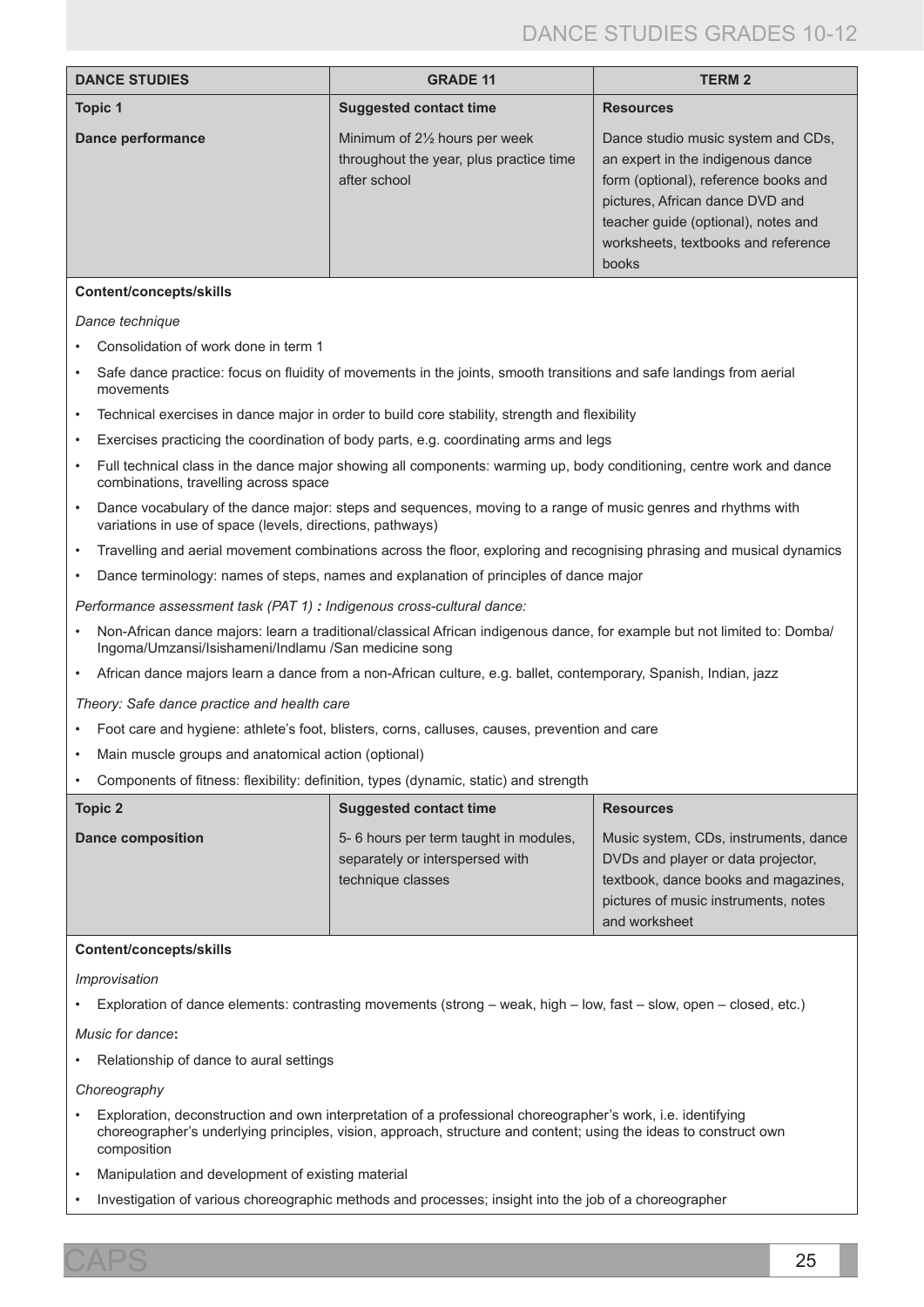| <b>DANCE STUDIES</b>       | <b>GRADE 11</b>                                           | <b>TERM 2</b>                                                                                                                |
|----------------------------|-----------------------------------------------------------|------------------------------------------------------------------------------------------------------------------------------|
| Topic 3                    | <b>Suggested contact time</b>                             | <b>Resources</b>                                                                                                             |
| Dance history and literacy | 8 hours per term taught in modules,<br>plus homework time | Dance books, dance magazines,<br>internet, DVDs of prescribed dances,<br>TV and DVD player or computer and<br>data projector |

### **Content/concepts/skills**

• Research: indigenous dance work being studied (origin, cultural and social background, description of the dance in terms of dress, props, music, context, theme or purpose, participants, analysis of movement, use of space, formations or patterns, dynamics, transformative rituals, symbolism). Report to be presented for PAT 1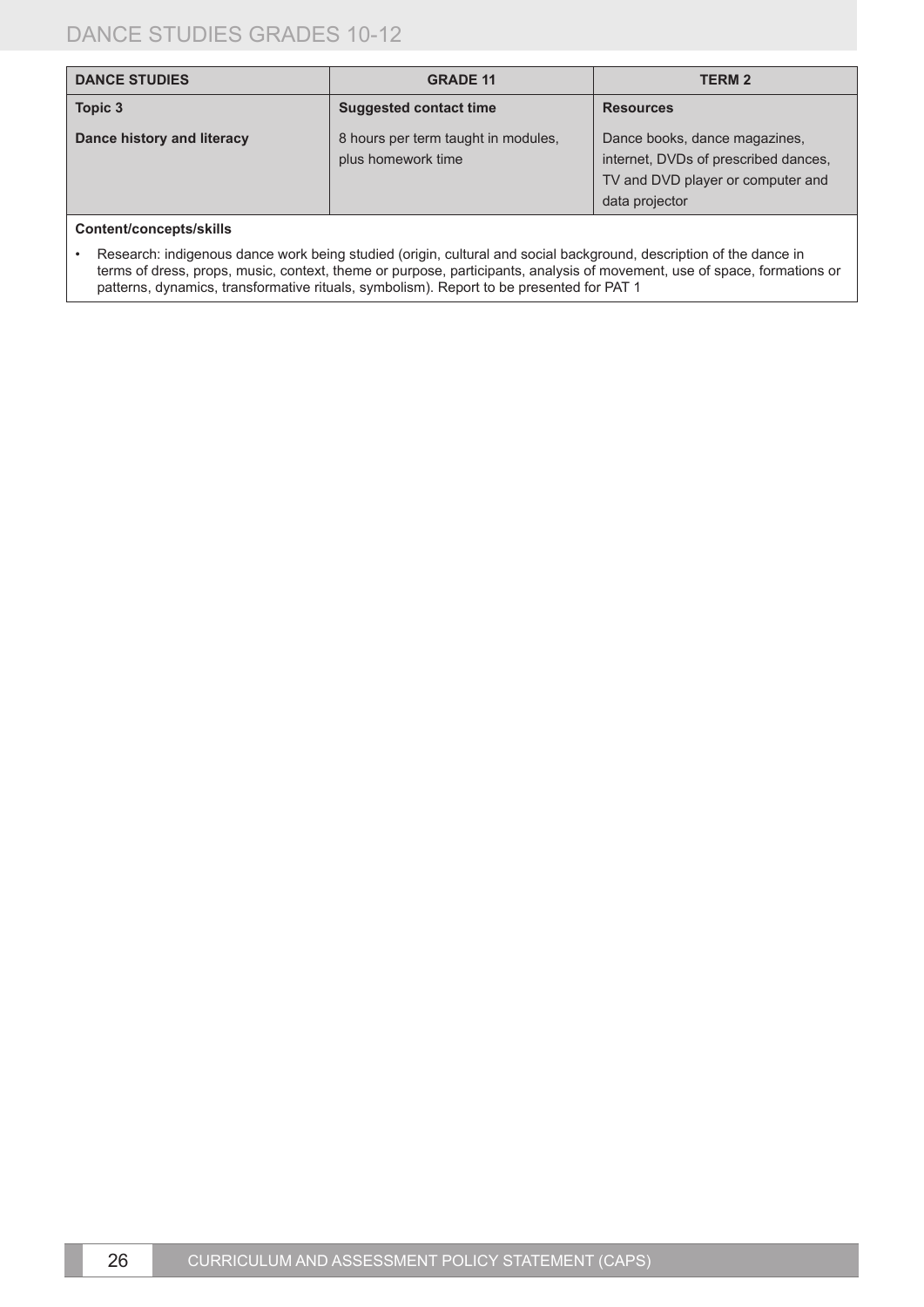| <b>DANCE STUDIES</b> | <b>GRADE 11</b>                                                                                       | <b>TERM3</b>                                                              |
|----------------------|-------------------------------------------------------------------------------------------------------|---------------------------------------------------------------------------|
| <b>Topic 1</b>       | <b>Suggested contact time</b>                                                                         | <b>Resources</b>                                                          |
| Dance performance    | Minimum of 2 <sup>1/2</sup> hours per week<br>throughout the year, plus practice time<br>after school | Dance studio, music system and CDs,<br>DVDs, textbook and reference books |

#### **Content/concepts/skills**

*Dance technique*

- Consolidation of term 1 and 2 work
- Technical exercises in dance major that builds core stability, strength, flexibility and endurance
- Increasing application of life skills: self-discipline, focus and commitment
- Increasingly complex dance vocabulary in the style of the dance major (steps, sequences, patterns), with variations in the dynamics of speed and energy
- Increased ability to recall and reproduce dance exercises and sequences: mastering a set examination class for Grade 11 practical examinations, including a solo dance of at least 30 seconds
- Group dance focusing on team work, eye contact, relationships and using choreographic devices, e.g. unison movement, canon

*Theory: Safe dance practice and health care*

• Injuries: causes, prevention and care (cramps, shin splints)

| <b>Topic 2</b>    | <b>Suggested contact time</b>                                                                 | <b>Resources</b>                                                 |
|-------------------|-----------------------------------------------------------------------------------------------|------------------------------------------------------------------|
| Dance composition | 7-8 hours per term taught in modules.<br>separately or interspersed with<br>technique classes | Music system, CDs, instruments,<br>marketing materials, textbook |

#### **Content/concepts/skills**

*Improvisation*

- Trust-building exercises, (contact improvisation, doubles work and partnering, physical theatre)
- Exploration of ideas and perceptions specific to South Africa through sound and movement

#### *Music for dance*

• Exploration of polyrhythms and syncopation through movement

#### *Choreography*

• Composing a short sequence in pairs or small groups based on a few selected perceptions of South Africa

#### *Performance Assessment Task (PAT 2)*

Choreography of a complete one-minute solo or duet, individually or collaboratively, based on an idea or theme or with accompaniment of music, voice or percussion instruments (could be body percussion)

#### *Production*

- Planning skills, e.g. writing a journal of choreography ideas, and structure, preparation, rehearsal schedules and selfreflection
- Marketing plan, e.g. designing a newspaper advert or an invitation
- Production planning, e.g. budget, booking venues, arranging ticket sales, ushering, listing technical equipment needed, listing staff needed to run a show and their tasks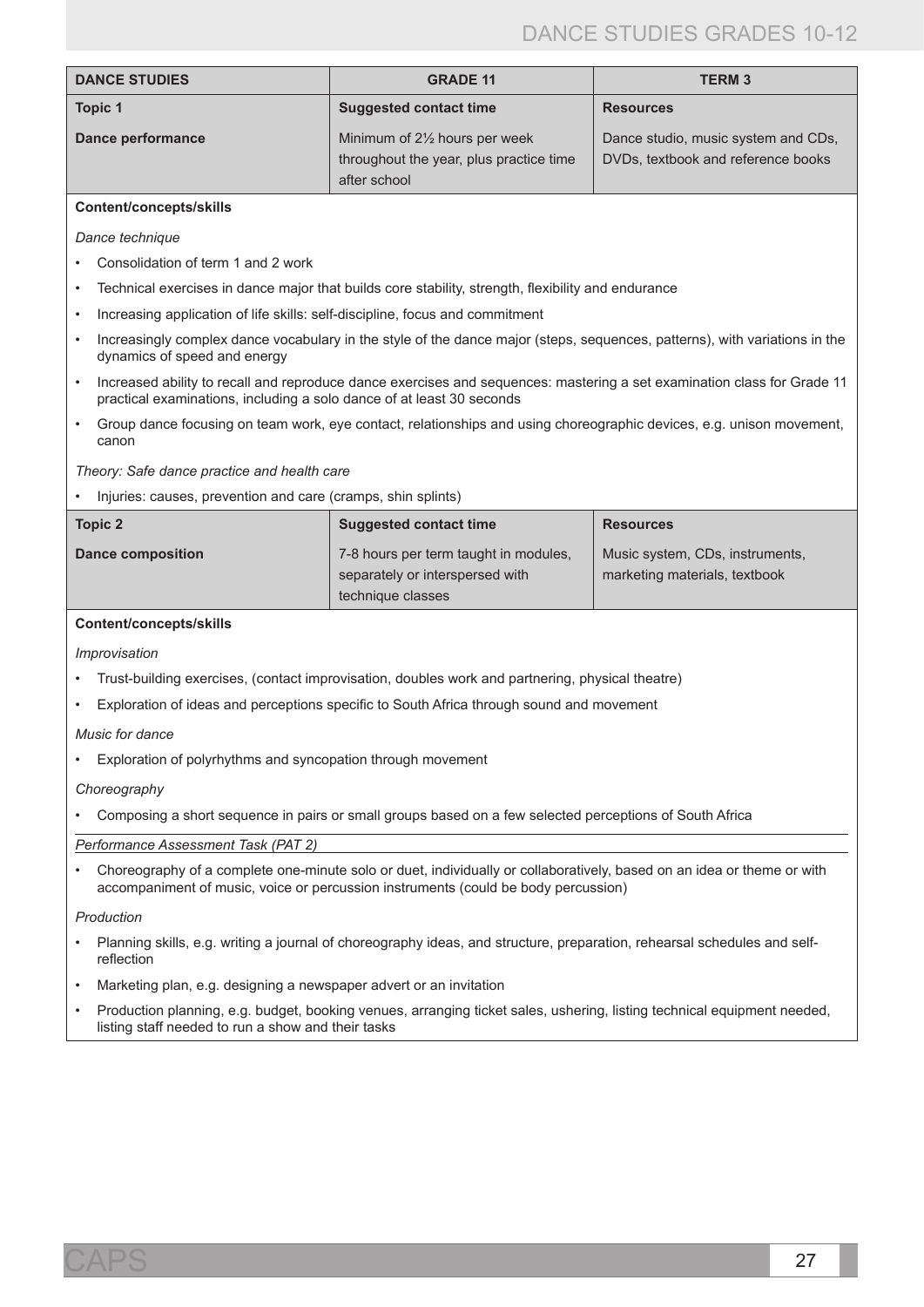| <b>DANCE STUDIES</b>       | <b>GRADE 11</b>                                             | <b>TERM3</b>                                                                                                                 |
|----------------------------|-------------------------------------------------------------|------------------------------------------------------------------------------------------------------------------------------|
| Topic 3                    | <b>Suggested contact time</b>                               | <b>Resources</b>                                                                                                             |
| Dance history and literacy | 7-8 hours per term taught in modules,<br>plus homework time | Dance books, dance magazines,<br>internet, DVDs of prescribed dances,<br>TV and DVD player or computer and<br>data projector |

#### **Content/concepts/skills**

- • Research assignment: study of a South African choreographer of a prescribed dance work (other than that studied in Grade 10) and his or her dance work (biography, period, company, intention, description, style and contribution to dance)
- • Viewing and analysing of a DVD of prescribed dance work (essential)
- • Field trip to see a live dance show (if possible)
- Careers in and related to dance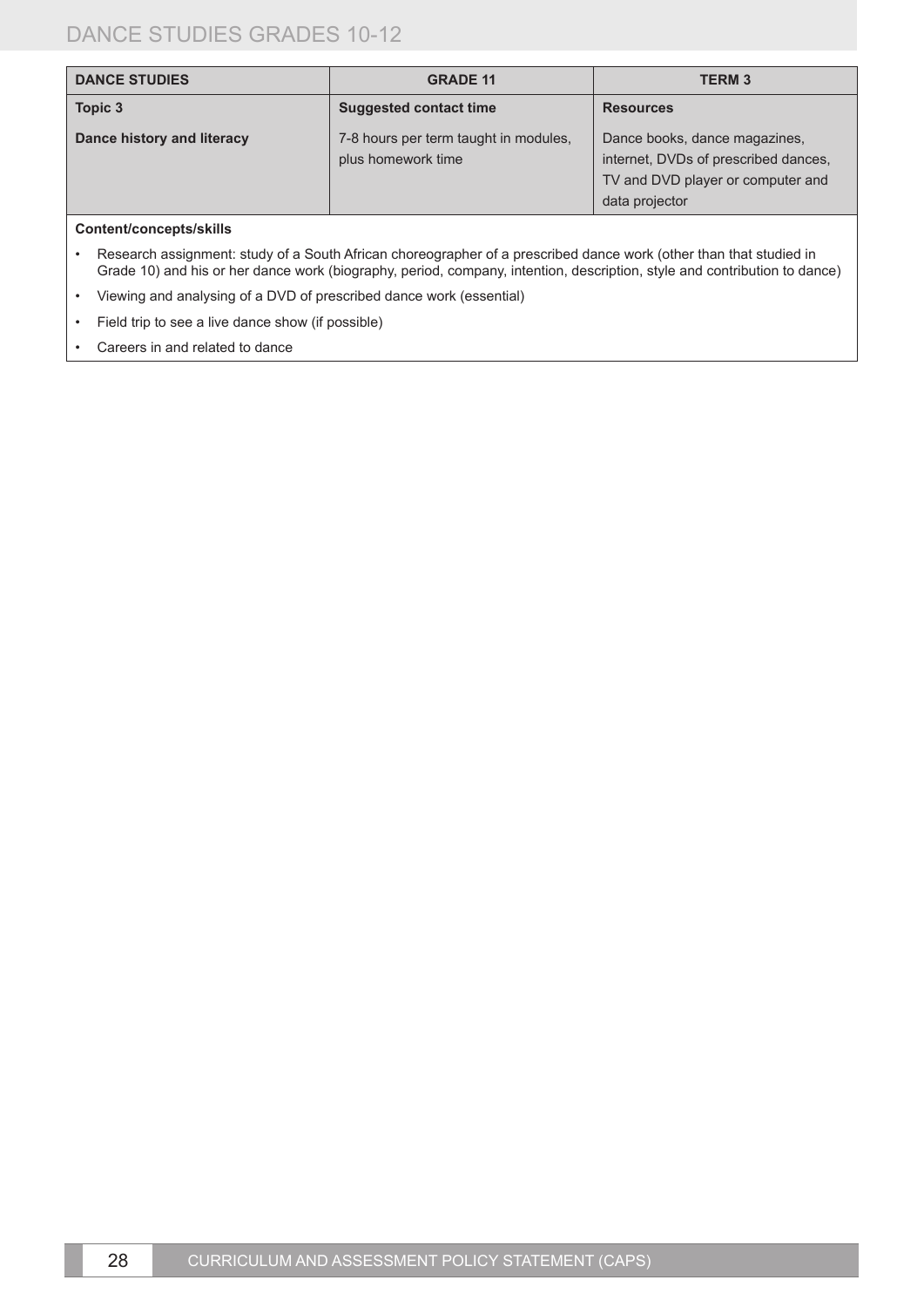| <b>DANCE STUDIES</b> | <b>GRADE 11</b>                                                              | <b>TERM 4</b>                                                                                             |
|----------------------|------------------------------------------------------------------------------|-----------------------------------------------------------------------------------------------------------|
| <b>Topic 1</b>       | <b>Suggested contact time</b>                                                | <b>Resources</b>                                                                                          |
| Dance performance    | Minimum of $2\frac{1}{2}$ hours per week, plus<br>practice time after school | Dance attire, dance studio, music<br>system and CDs, video camera, DVDs,<br>textbooks and reference books |

#### **Content/concepts/skills**

Preparation for formal assessment including:

- Mastery of Grade 11 technical class work, with application of safe dance practice, increasing range of movement, mastering increasingly complex combinations and attention to detail
- Mastery of set group dance of at least two minutes, showing focus, timing, style, varied dynamics and commitment to movement

*Theory: Safe dance practice and health care*

- Peer pressure, a positive body image and stereotyping linked to dance
- Nutrition: healthy food choices, eating disorders linked to stereotyping
- Revision of all terms 1, 2 and 3 content

| <b>Topic 2</b>           | <b>Suggested contact time</b>                                                                 | <b>Resources</b>                                                                                          |
|--------------------------|-----------------------------------------------------------------------------------------------|-----------------------------------------------------------------------------------------------------------|
| <b>Dance composition</b> | 5-7 hours per term taught in modules,<br>separately or interspersed with<br>technique classes | Music system, CDs, textbook,<br>marketing materials, journals, words,<br>symbols, text, sculptures and/or |
|                          |                                                                                               | pictures                                                                                                  |

#### **Content/concepts/skills**

*Improvisation*

• Development of movement vocabulary through working with words, symbols, text, sculptures or pictures

*Choreography*

- • Preparation of choreography ideas and planning for Grade 12 choreography PAT
- • Begin individual choreography of a 2–3-minute group dance; see Annexure C for Grade 12 PAT instructions.
- • Conceptualising an intention, accessing, sequencing and synthesizing information, ideas, movements and materials, solving problems, making decisions, making choices, generating relevant movement

#### *Production*

- Continuation of journal writing
- Programme notes
- Marketing plan, e.g. designing a pamphlet, poster, advertisement

| Topic 3                    | <b>Suggested contact time</b>          | <b>Resources</b>                                                                                                                           |
|----------------------------|----------------------------------------|--------------------------------------------------------------------------------------------------------------------------------------------|
| Dance history and literacy | 6-8 hours, plus homework revision time | Textbook, reference books, dance<br>magazines, internet, DVDs of<br>prescribed dances, TV and DVD player<br>or computer and data projector |
| Content/concepts/skills    |                                        |                                                                                                                                            |

Revision of all theory work in preparation for written examination

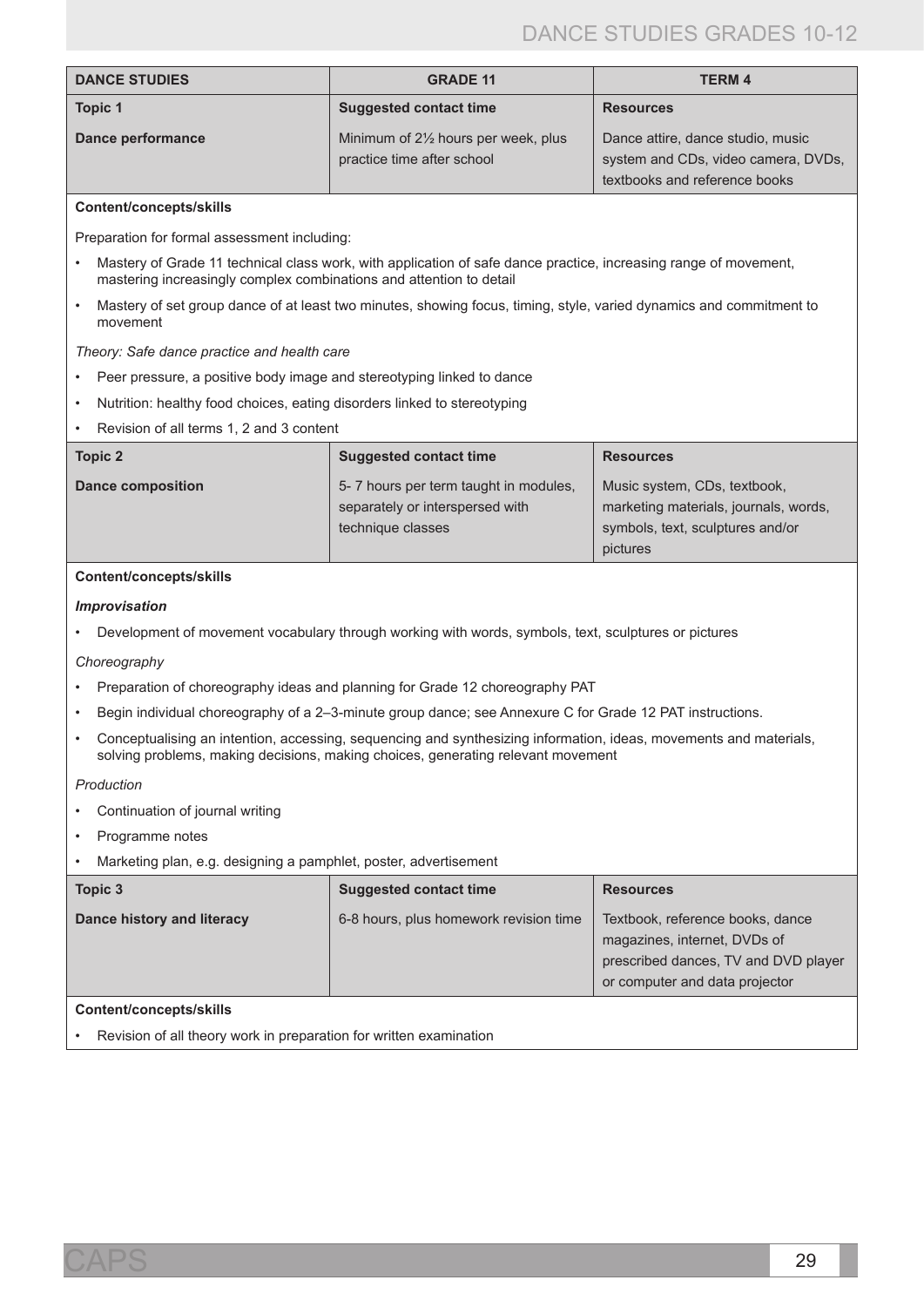# **GRADE 12**

| <b>DANCE STUDIES</b> | <b>GRADE 12</b>                                                                                      | TERM 1                                                                                                                                                                  |
|----------------------|------------------------------------------------------------------------------------------------------|-------------------------------------------------------------------------------------------------------------------------------------------------------------------------|
| Topic 1              | <b>Suggested contact time</b>                                                                        | <b>Resources</b>                                                                                                                                                        |
| Dance performance    | Minimum of $2\frac{1}{2}$ hours per week<br>throughout the year, plus practice time<br>after school. | Dance studio, double classroom or<br>hall with a sprung wooden floor, music<br>system and CDs, DVDs, dance togs,<br>video camera, DVDs, textbook and<br>reference books |

#### **Content/concepts/skills**

*Dance technique*

- • Revision of work done in Grades 10 and 11
- • Dance conventions and values: self-discipline: punctuality, preparedness, commitment, responsibility, awareness of and respect towards others
- • Safe dance practice: warming up, cooling down, kinaesthetic awareness and application of correct posture and alignment, safe landings
- Floor or barre work to develop fitness, balance and control
- • Increasingly complex techniques appropriate to the dance form (tumbling, falling, turning, rolling, pointe work, aerial movements)
- • Musicality: timing and ability to recognise and interpret complex rhythms and genres
- • Extending the Grade 11 group dance, or learning a new group dance (duration at least 3 minutes) for a performance in PAT 2 (2/3 term)

*Theory: Safe dance practice and health care*

- • Purposes, principles and procedures for warming up and cooling down
- Components of fitness: core stability, endurance and motor co-ordination (neuro-muscular skills)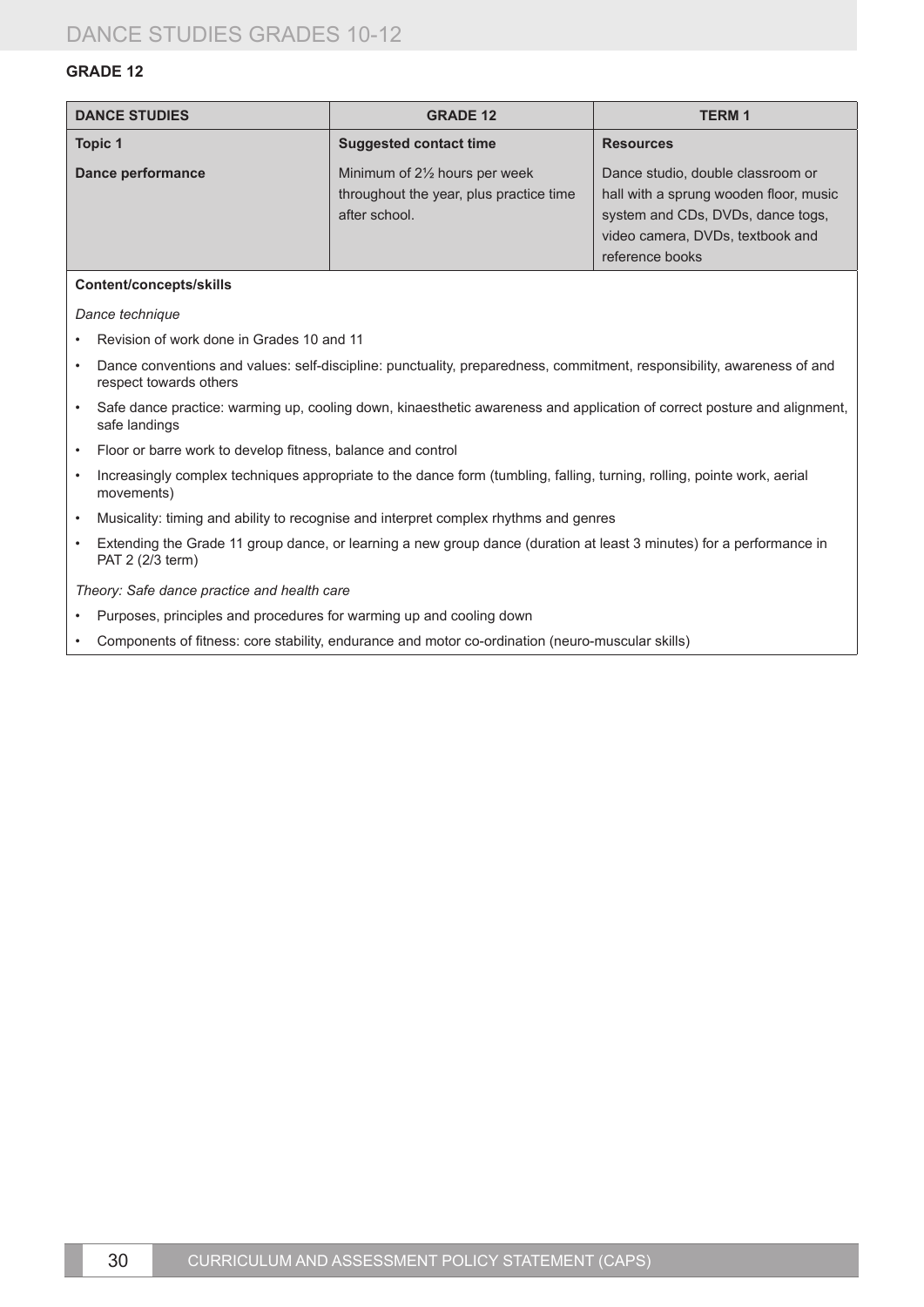| <b>DANCE STUDIES</b> | <b>GRADE 12</b>                              | <b>TERM 1</b>                                                                                                               |
|----------------------|----------------------------------------------|-----------------------------------------------------------------------------------------------------------------------------|
| Topic 2              | <b>Suggested contact time</b>                | <b>Resources</b>                                                                                                            |
| Dance composition    | 7-8 hours plus practice time after<br>school | Music system, CDs, instruments,<br>technologies, dancers, journals,<br>production elements, textbook and<br>reference books |

#### **Content/concepts/skills**

*Improvisation*

- Exploration through improvisation of non-conventional spaces, own stories and social issues
- Experimenting with multi-disciplinary work (text, sculpture, photography) or technologies (audio, video, film, computers, telephones)

*Choreography*

- Exploration of choreographic structures and form (chance dance, patterning, unison movement, canon, theme and variations)
- • Selection of music for choreography for PAT 1

#### *Choreography Performance Assessment Task (PAT 1). See Annexure A*

- Complete and present a 2–3-minute group dance, based on an idea, with accompaniment (music, voice, percussion instruments or body percussion), choreographed alone or with a partner, taking the following into account:
	- Development of ideas from a starting point through research, analysis and abstraction
	- Use of production elements (props, costumes, sets, music or sound, lighting) in choreography
	- Written presentation in the form of a journal reflecting planning, preparation, rehearsal schedule, choreography ideas, structure, costume and/or make-up design and self-reflection

Skills required include:

- Cognitive skills, e.g. creative and critical thinking, problem-solving, decision-making, analysis, synthesis, application of skills and knowledge
- People management skills including time management; collaborative skills; leadership and organisational skills
- Safe practice when doing rehearsals with others; appropriateness of movement demands; appropriateness of preparation for rehearsal

| Topic 3                    | <b>Suggested contact time</b>                             | <b>Resources</b>                                                                                      |
|----------------------------|-----------------------------------------------------------|-------------------------------------------------------------------------------------------------------|
| Dance history and literacy | 6-7 hours in the term taught in a<br>module plus homework | Textbooks, dance books, dance<br>magazines, internet, DVDs of<br>prescribed dances, TV and DVD player |
|                            |                                                           | or computer and data projector                                                                        |

#### **Content/concepts/skills**

- Functions of dance in society, e.g. expression, communication, education, entertainment, profession, therapy, political propaganda, competition, transformation, self-realisation, inner fulfilment
- Comparison of at least two dance forms in terms of principles, characteristics and styles
- In-depth analysis of one prescribed international dance work, including choreographer's background and training, company, context, style, contribution as well as description of the dance work, symbolism and production elements used, and movement quality, with own substantiated opinions
- Study of the music of the selected prescribed dance work above, i.e. composer(s), instruments, genre, description of the music and its contribution to the dance work
- Dance writing skills, e.g. reviews, articles, essays, programme notes, press releases, interviews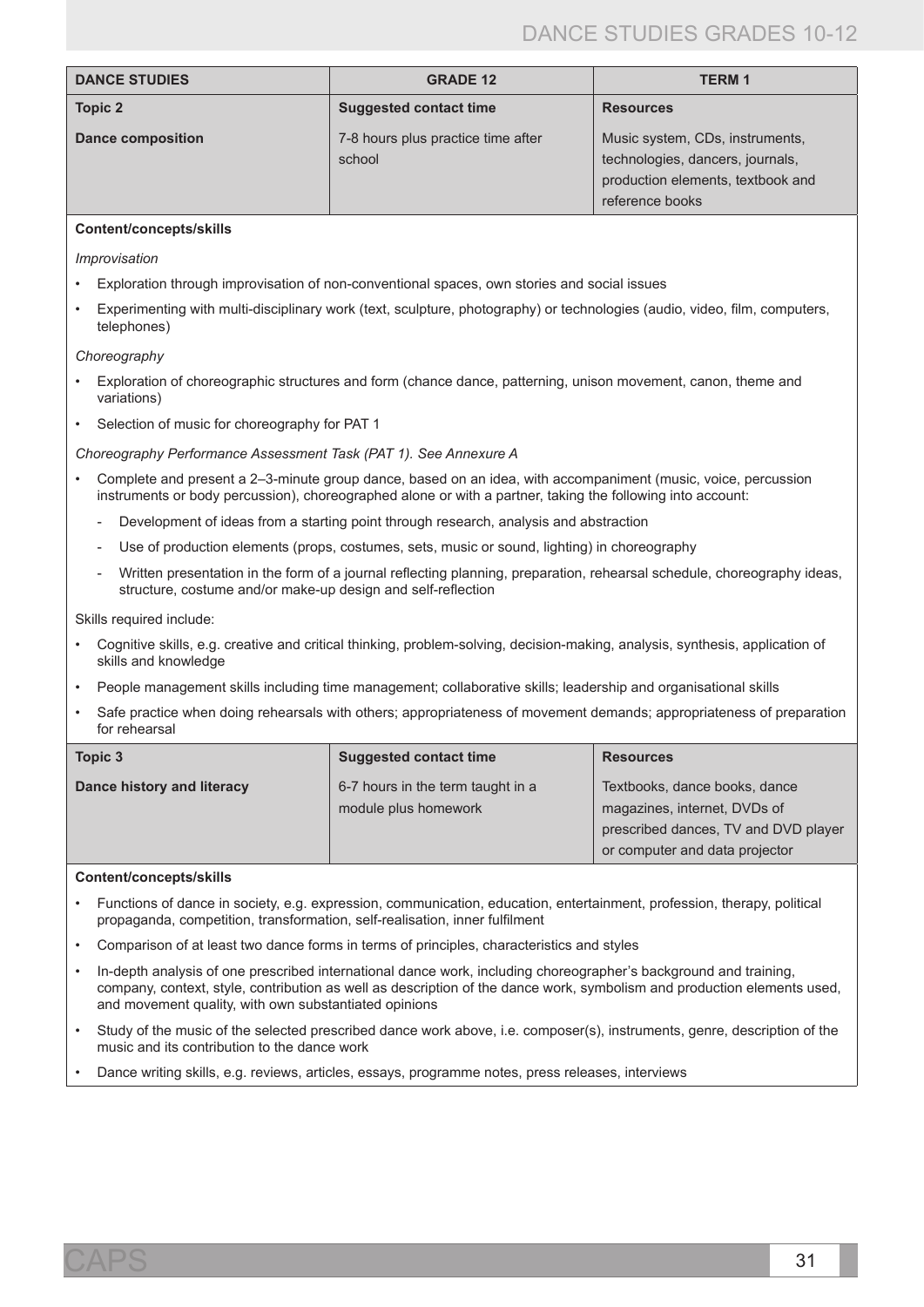| <b>DANCE STUDIES</b> | <b>GRADE 12</b>                                                                                       | <b>TERM 2</b>                                                 |
|----------------------|-------------------------------------------------------------------------------------------------------|---------------------------------------------------------------|
| Topic 1              | <b>Suggested contact time</b>                                                                         | <b>Resources</b>                                              |
| Dance performance    | Minimum of 2 <sup>1/2</sup> hours per week<br>throughout the year, plus practice time<br>after school | Dance studio, music system and CDs,<br>video camera, textbook |

#### **Content/concepts/skills**

*Dance technique*

- Consolidation of work done in term 1
- As in previous terms, with increased kinaesthetic awareness, coordination and control
- Exercises to develop core stability, build strength, flexibility and endurance
- Technique appropriate to the dance form performed with increased complexity, higher levels of agility, attention to detail, increased range of movement, control and balance
- Steps and combinations, moving to a range of music genres and rhythms with variations in use of space (levels, directions, pathways) and movement dynamics
- Practising of a 1-2-minute solo

*Group dance Performance Assessment Task(PAT ) – .see annexure C for instructions*

Public performance of a group dance demonstrating performance skills: communicating the creative or choreographic idea, projection, interpretation, expression, focus, use of stage conventions, performing with others (This can be done in the 2nd or 3rd term.)

*Theory: Safe dance practice and health care*

- • Common causes and prevention of injuries (sprains, strains, broken bones, tendonitis, ligament injuries)
- Simple first-aid treatment (RICE = rest, ice, compression and elevation)
- Mental health (tension, relaxation, stress, concentration, commitment to daily practice, commitment to movement, commitment to other dancers in the group)

| Topic 2           | <b>Suggested contact time</b>                                     | <b>Resources</b>                                                                                                                                      |
|-------------------|-------------------------------------------------------------------|-------------------------------------------------------------------------------------------------------------------------------------------------------|
| Dance composition | 2 hours during school and whatever<br>time is needed after school | Music system, CDs, instruments,<br>music notes, production and marketing<br>materials, example of theatre<br>programmes, textbook, reference<br>books |

#### **Content/concepts/skills**

*Production*

- • Staging of a production: organisation for public performance (marketing, financial planning, rehearsal planning). The production could include the Grade 12 choreographies and the group dance
- Definition of various roles, e.g. stage management, assistant stage management, front-of-house management, dance captain, public relations
- Planning marketing strategies, e.g. designing marketing materials, posters, flyers, press releases, networking, radio and television interviews, website

Programme design

Production planning, e.g. budget, fund-raising proposal, booking venues, arranging ticket sales, ushering, listing technical equipment needed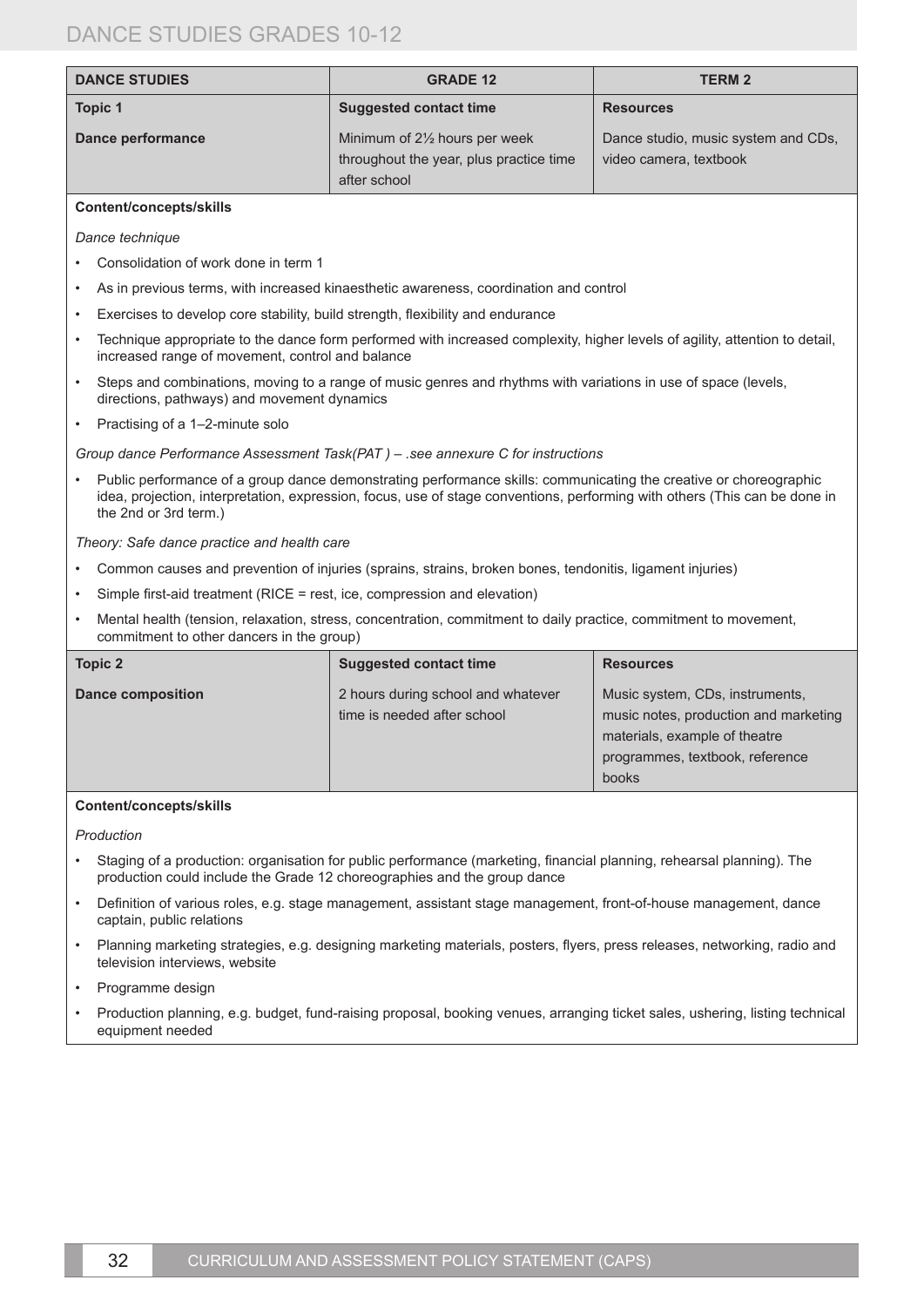| <b>DANCE STUDIES</b>       | <b>GRADE 12</b>                                              | <b>TERM 2</b>                                                                                                      |
|----------------------------|--------------------------------------------------------------|--------------------------------------------------------------------------------------------------------------------|
| Topic 3                    | <b>Suggested contact time</b>                                | <b>Resources</b>                                                                                                   |
| Dance history and literacy | 60 - 90 minutes per week, plus<br>homework and revision time | Textbook, dance books and magazines,<br>old examination papers, internet, DVDs<br>of prescribed dances, TV and DVD |
|                            |                                                              | player or computer and data projector.                                                                             |

- • Careers: range, scope, training needed, training providers
- • Organising community dance projects
- • Field trips to view live dance performances
- • Dance as symbolic language past and present (theatre dance, social dance)
- • Critical analysis of one prescribed South African choreographer and one dance work: including choreographer's background and training, company, context, style, contribution; description of the dance work, production elements used, movement quality with own substantiated opinions
- • Study of the music of the selected prescribed dance work above, i.e. composer(s), instruments, genre, description of the music and its contribution to the dance work
- • Writing skills (reviews, articles, essays, programme notes, press releases and interviews)

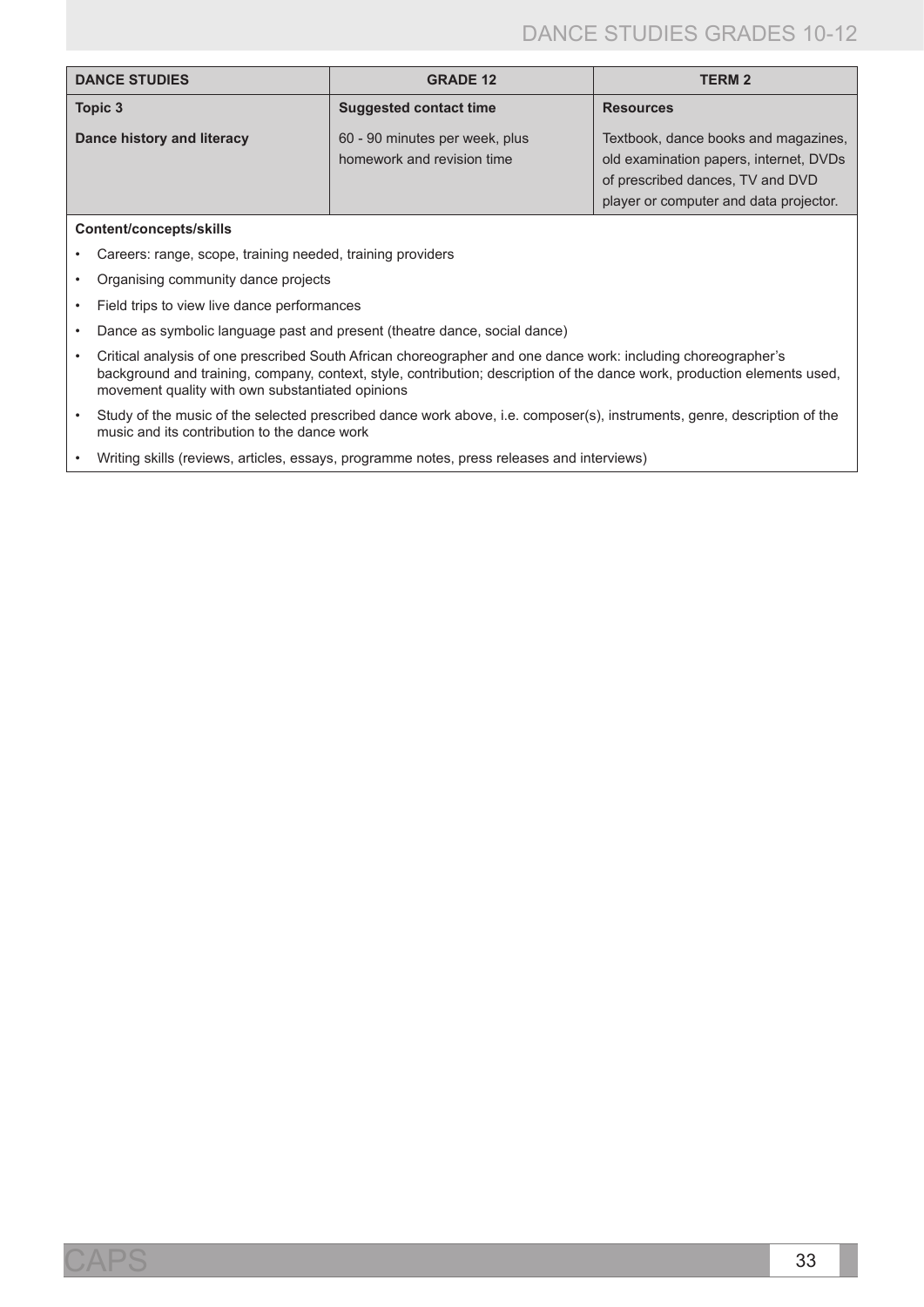| <b>DANCE STUDIES</b> | <b>GRADE 12</b>                                                 | <b>TERM3</b>                                                                         |
|----------------------|-----------------------------------------------------------------|--------------------------------------------------------------------------------------|
| Topic 1              | <b>Suggested contact time</b>                                   | <b>Resources</b>                                                                     |
| Dance performance    | Minimum of 3 hours per week, plus<br>practice time after school | Dance studio, music system and CDs,<br>video camera, textbook and reference<br>books |

#### **Content/concepts/skills**

A 30-minute set class and 1–2-minute solo in the dance major to be practised for the final practical examination, demonstrating dance techniques learnt

*Dance technique*

- • Dance conventions: commitment to other dancers, stage conventions
- • Personalisation of the 1–2-minute solo
- • Quality of movement (fluency, fluidity, energy, transitions, dynamic variation, musicality and commitment to movement)
- • Performance skills (focus, timing, phrasing, musicality, accuracy, control, flow of movement, projection, interpretation, expression, stage conventions, performing with others)
- • Unseen dance combinations to develop ability to pick up combinations quickly (preparation for auditions)

*Theory: Safe dance practice and health care*

- • Benefits of good nutrition for dancing
- • Consolidate theory from Grades 10, 11 and 12

| Topic 2           | <b>Suggested contact time</b>                     | <b>Resources</b>                           |
|-------------------|---------------------------------------------------|--------------------------------------------|
| Dance composition | 30 minutes interspersed with technique<br>classes | Props, pictures, poems and varied<br>music |

#### **Content/concepts/skills**

*Improvisation*

- • Exploration of combining elements of dance, e.g. strong, low, slow movements; fast, light movements with quick changes of direction, varying dynamics
- Improvising with props, pictures, poems and varied music genres

| Topic 3                    | <b>Suggested contact time</b>        | <b>Resources</b>                                                          |
|----------------------------|--------------------------------------|---------------------------------------------------------------------------|
| Dance history and literacy | 1 hour per week, plus homework revi- | Old examination papers,                                                   |
|                            | sion time                            | textbooks and study guides,                                               |
|                            |                                      | DVDs of selected prescribed dance<br>works, TV or data projector and com- |
|                            |                                      | puter                                                                     |
| Content/concepts/skills    |                                      |                                                                           |

Revision of all theory studied in Grades 10, 11 and 12 in preparation for trial examinations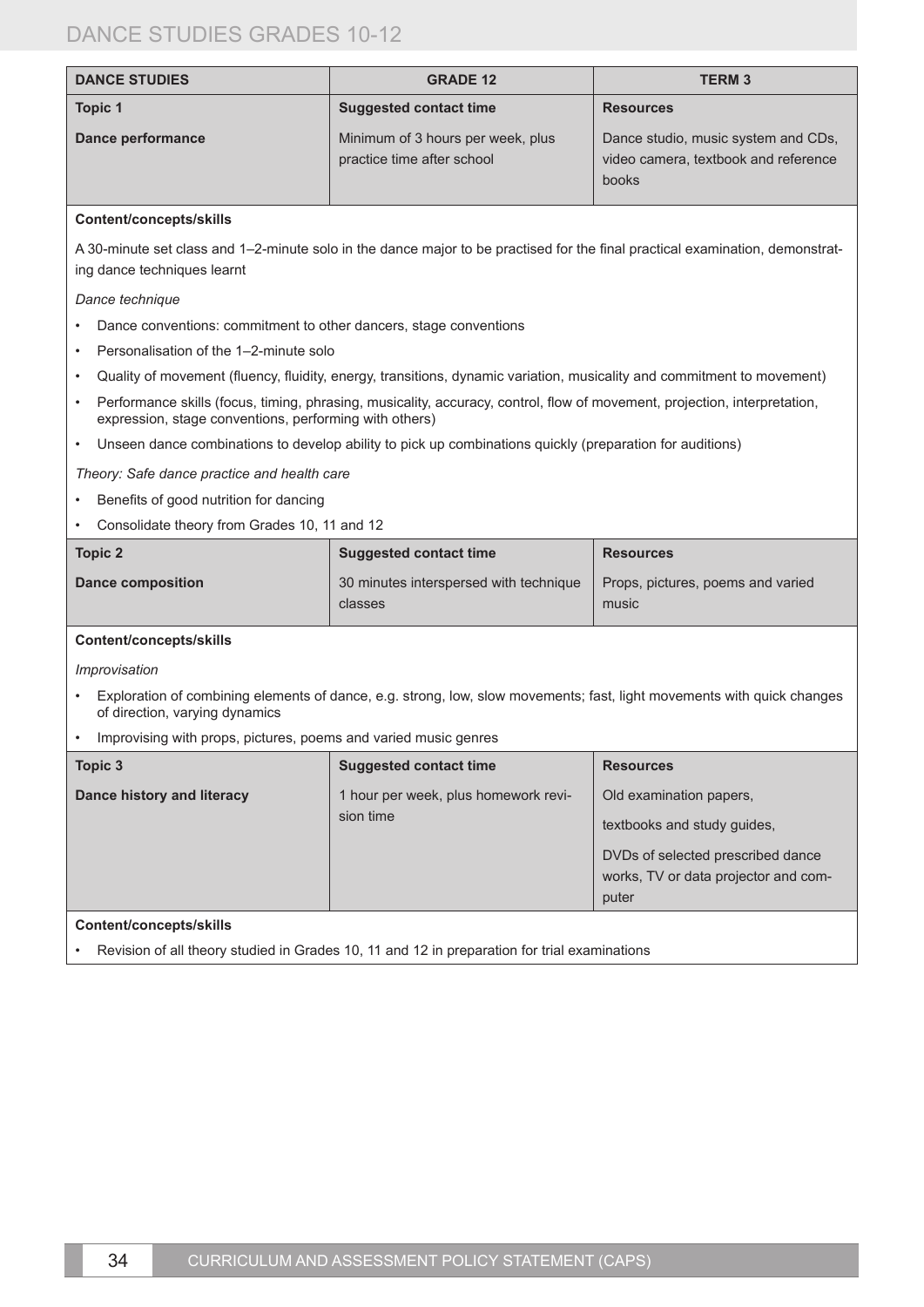| <b>DANCE STUDIES</b> | <b>GRADE 12</b>                                                     | <b>TERM4</b>                       |
|----------------------|---------------------------------------------------------------------|------------------------------------|
| Topic 1              | <b>Suggested contact time</b>                                       | <b>Resources</b>                   |
| Dance performance    | As required for exam preparation plus<br>practice time after school | Dance studio, music system and CDs |

**Content/concepts/skills**

- • Final preparation for the external practical examination. After the final practical examination, continue to do open dance classes for fitness, release of tension and enjoyment
- • Learning an unseen dance sequence or short group dance that fuses dance steps from two dance forms

*Theory: Safe dance practice and health care*

Revision of all theory studied in Grades 10, 11 and 12 in preparation for final examinations

| <b>Topic 2</b>    | <b>Suggested contact time</b> | <b>Resources</b>           |
|-------------------|-------------------------------|----------------------------|
| Dance composition | As required                   | Music system, CDs, journal |

#### **Content/concepts/skills**

• Revision of improvisation, choreography and production theory for written examinations

| Topic 3                        | <b>Suggested contact time</b>                      | <b>Resources</b>                                                                                                                                         |
|--------------------------------|----------------------------------------------------|----------------------------------------------------------------------------------------------------------------------------------------------------------|
| Dance history and literacy     | 2-3 hours per week, plus homework<br>revision time | Old examination papers and<br>memoranda, textbooks and study<br>guides, DVDs of selected prescribed<br>dance works, TV or data projector and<br>computer |
| <b>Content/concepts/skills</b> |                                                    |                                                                                                                                                          |

• Revision of all theory studied in Grades 10, 11 and 12 in preparation for the final examinations

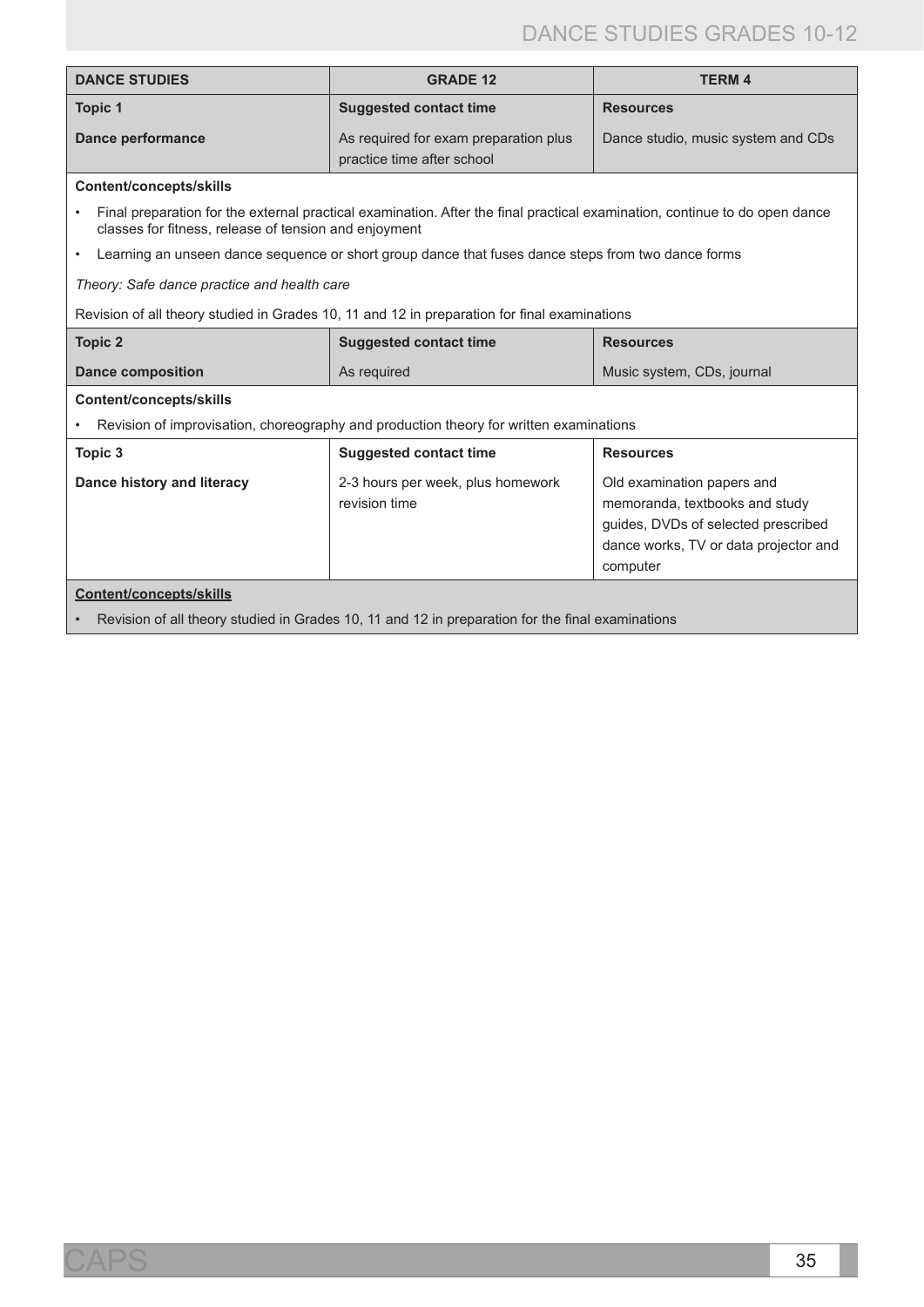# SECTION 4

# **ASSESSMENT**

# **4.1 Introduction**

Assessment is a continuous planned process of identifying, gathering and interpreting information about the performance of learners. It involves four steps: generating and collecting evidence of achievement; evaluating this evidence; recording the findings and using this information to understand and thereby assist the learner's development in order to improve the process of learning and teaching.

Assessment should be both informal (assessment for learning) and formal (assessment of learning). In both cases, regular feedback should be provided to learners to enhance the learning experience.

In Dance Studies the approach to assessment and feedback should be constructive and encouraging to build learners' confidence. Since the body is the instrument for this subject, great care should be taken to avoid hurtful personal remarks.

# **4.2 Informal or daily assessment**

Assessment for learning has the purpose of continuously collecting information on a learner's achievement which can be used to improve his/her learning.

Informal assessment is a daily monitoring of learners' progress. This is done through observations, discussions, practical demonstrations, learner-teacher conferences, informal classroom interactions, etc. Informal assessment may be as simple as pausing during the lesson to observe learners or to discuss with them how learning is progressing. Informal assessment should be used to provide feedback to the learners and to inform planning for teaching, but need not be recorded. It should not be seen as separate from learning activities taking place in the classroom. Learners or teachers can mark these assessment tasks.

Self-assessment and peer assessment actively involves learners in assessment. This is important, as it allows learners to learn from and reflect on their own performance. The results of the informal daily assessment tasks are not formally recorded, unless the teacher wishes to do so. The results of daily assessment tasks are not taken into account for promotion and certification purposes.

# **4.3 Formal assessment**

All assessment tasks that make up a formal programme of assessment for the year are regarded as Formal Assessment. Formal assessment tasks are marked and formally recorded by the teacher for progression and certification purposes. All formal assessment tasks are subject to moderation for the purpose of quality assurance and to ensure that appropriate standards are maintained.

Formal assessment provides teachers with a systematic way of evaluating how well learners are progressing in a grade and in a particular subject. The forms of assessment used should be appropriate to the age and developmental level of learners. The design of these tasks should cover the content of the subject and include a variety of tasks designed to achieve the objectives of the subject.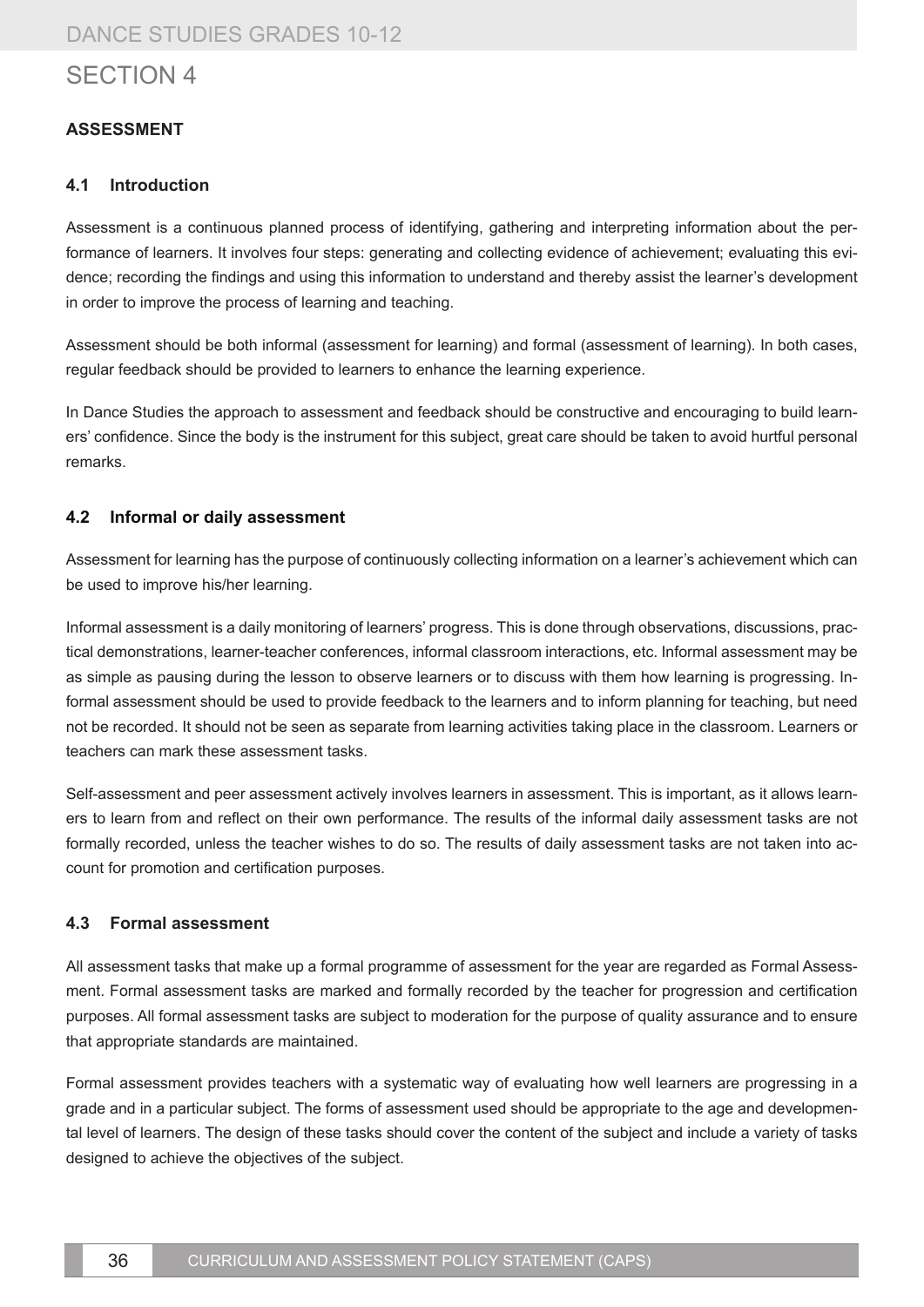Examples of formal assessments include tests, examinations, practical tasks, projects, oral presentations, demonstrations, performances, etc. Formal assessment tasks form part of a year-long formal programme of assessment in each grade and subject.

# **4.4 Programme of assessment**

The programme of assessment is designed to spread formal assessment tasks in all subjects in a school throughout a term.

### **4.4.1 Programme of assessment for Dance Studies**

The formal assessment requirements for Dance Studies are as follows:

- • Two performance assessment tasks (PATs) per year for Grades 10-12. These PATs make up 25% of the final marks for Grades 10, 11 and 12.
- In Grades 10 and 11, one theory test, two practical tests, one mid-year theory and one mid-year practical examination as well as one research assignment make up the *school-based assessment which is worth 25% of the marks per year.*
- In Grades 10 and 11 the final examination in term 4 includes a practical examination and a theory examination. This makes up 50% of the *final mark.*
- • In Grade 12 one theory test, one practical test, two theory examinations and two practical examinations make up the school-based assessment which is worth 25% of the marks.
- The final external theory and practical examinations make up 50% of the marks.

| . 25 %<br>$\cap$ r<br>SBA | $\Omega E \Omega$<br>חנ<br>20 70 | 50%<br>IONS<br>TINAL.<br>1INA.<br>∸XAMı. |
|---------------------------|----------------------------------|------------------------------------------|
|---------------------------|----------------------------------|------------------------------------------|

| Table 1 a Formal assessment Grades 10 and 11                   |                            |                          |                              |  |  |
|----------------------------------------------------------------|----------------------------|--------------------------|------------------------------|--|--|
| Term 1                                                         | Term 2                     | Term 3                   | Term 4                       |  |  |
| Theory test: 50 marks                                          | Practical examination: 100 | Research: 50 marks       | Theory examination: 100      |  |  |
| Practical test: 50 marks                                       | marks                      | Practical test: 50 marks | marks                        |  |  |
|                                                                | Theory examination: 100    |                          | Practical examination: 100   |  |  |
|                                                                | marks                      |                          | marks                        |  |  |
| 100 marks $+$                                                  | $200$ marks $+$            | 100 marks $+$            | SBA 400 $\div$ 4 = 100 marks |  |  |
|                                                                | PAT $1:50$ marks           | $PAT 2:50$ marks         | PATs: 100 marks              |  |  |
| SBA 100 + PAT 100 + final examinations $200 =$ Total 400 marks |                            |                          |                              |  |  |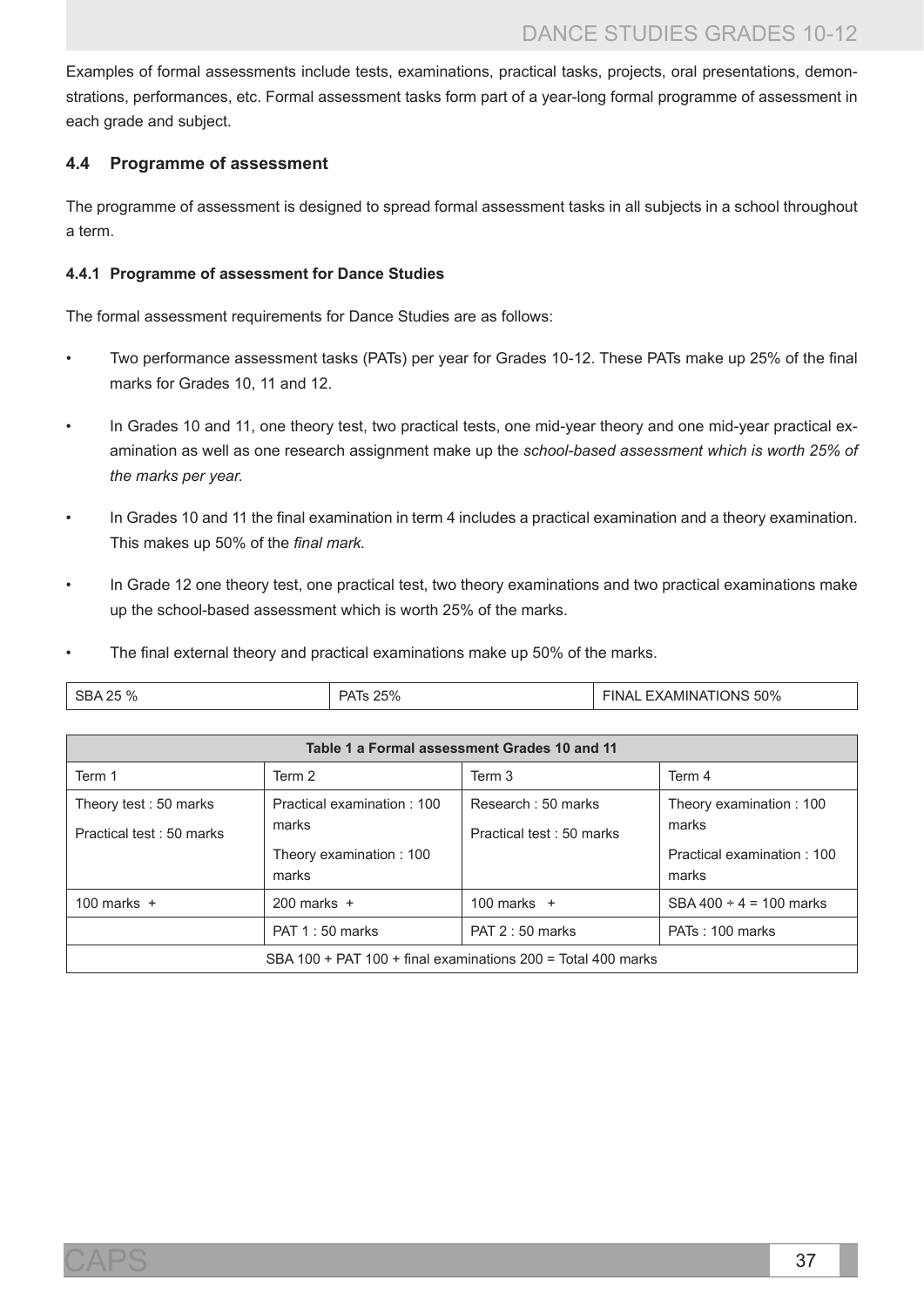| Table 1 b Formal assessment Grade 12                           |                                      |                                      |                                     |  |  |
|----------------------------------------------------------------|--------------------------------------|--------------------------------------|-------------------------------------|--|--|
| Term 1                                                         | Term 2                               | Term 3                               | Term 4                              |  |  |
| Theory test: 50 marks<br>Practical test: 50 marks              | Practical examination : 100<br>marks | Practical examination : 100<br>marks | Practical examination: 100<br>marks |  |  |
|                                                                | Theory examination: 100<br>marks     | Theory examination: 100<br>marks     | Theory examination: 100<br>marks    |  |  |
| 100 marks                                                      | 200 marks                            | 200 marks                            | SBA 500 $\div$ 5 = 100 marks        |  |  |
| PAT 1 : 50 marks                                               | PAT 2 : 50 marks                     |                                      | PATs: 100 marks                     |  |  |
| SBA 100 + PAT 100 + final examinations $200 =$ Total 400 marks |                                      |                                      |                                     |  |  |

# **4.4.2 Types of formal assessment for Dance Studies**

**Tests** should be substantial and marked out of at least 50 marks.

**Research assignments** should encourage independent research and develop writing skills. Clear guidelines should be provided and plagiarism strongly discouraged.

| <b>Grade</b> | <b>Topic</b>                                                                         | <b>Description</b>                                                                                                                                                                               |
|--------------|--------------------------------------------------------------------------------------|--------------------------------------------------------------------------------------------------------------------------------------------------------------------------------------------------|
| 10           | History of dance major                                                               | Origin, cultural and social background, timeline, influential people in the dance<br>major internationally and in South Africa                                                                   |
|              | South African choreographer of<br>a prescribed dance work and<br>the prescribed work | Biography, period, company, choreographer's stylistic characteristics, contribu-<br>tion to dance; description of the dance work, including intention, style, com-<br>poser, production elements |

**Performance assessment tasks (PATs)** should include both theoretical and practical aspects. The theory may be assessed as applied within the practical e.g. in the group dance

| Grade 10 | 2 compulsory PATs | PAT 1: Composition of a sequence - term 2           |
|----------|-------------------|-----------------------------------------------------|
|          |                   | PAT 2: Indigenous or cross-cultural dance - term 3  |
| Grade 11 | 2 compulsory PATs | PAT 1: Indigenous or crosss-cultural dance - term 2 |
|          |                   | PAT 2: Choreography - term 3                        |
| Grade 12 | 2 compulsory PATs | PAT 1: Choreography - term 1:                       |
|          |                   | PAT 2: Group dance - term 2 or 3:                   |

In Grades 10 and 11, the performance assessment tasks (PATs) are internally set, internally assessed and externally moderated.

In Grade 12, the performance assessment tasks (PATs) are internally set, internally and peer assessed and externally moderated.

Refer to annexure C for instructions for Grade 12 PATs.

**Examinations** are both practical and theoretical and should prepare learners for their final external examinations.

### **Paper 1: Theory examinations**

Refer to annexure C for the topics and weighting of the external theory examination paper.

The theory examination must cater for a range of cognitive levels and abilities of learners, as shown below: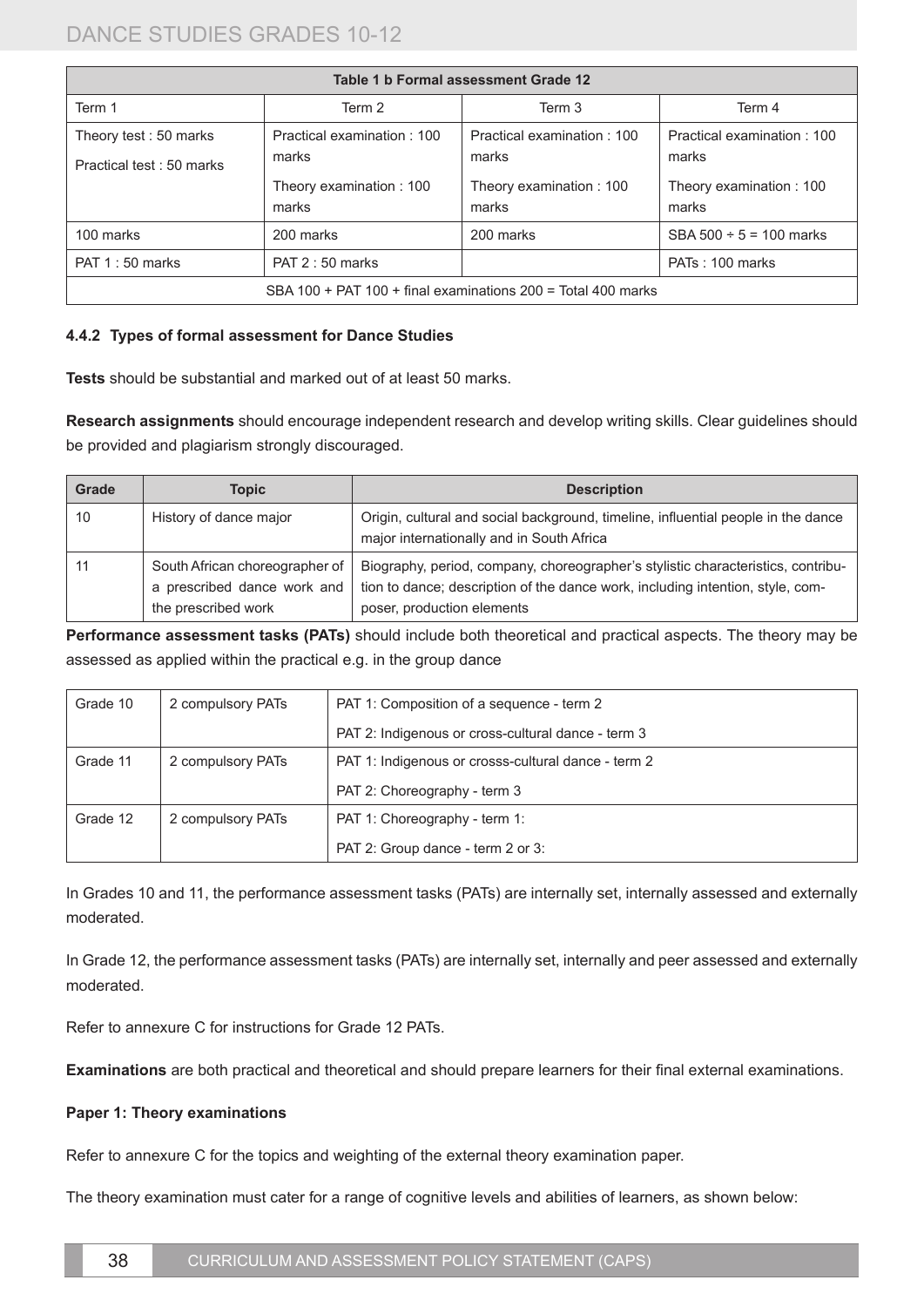**Table 2**

| <b>Cognitive levels</b>                           | <b>Percentage of task</b> |
|---------------------------------------------------|---------------------------|
| Lower order: knowledge                            | 30                        |
| Middle order: comprehension and application       | 50                        |
| Higher order: analysis, evaluation and creativity | 20                        |

### **Paper 2: Practical examinations**

The final practical examination in Grade 12 should take place between September and October. The examination is internally set according to the guidelines below and externally marked and moderated. (See Annexure D for the Grade 12 practical examination instrument)

### *Guidelines*

The Grade 12 final external practical examination of the performance components will consist of:

- 1. A 30 minute comprehensive **class** *in the dance major to evaluate technical ability (4/5 learners at a time). This*  is not a warm-up, but rather a summary of the technique learners have achieved in their dance major. It should *show the main principles of the dance form.*
- 2. A choreographed **set solo of 1-2 minutes in the** *dance major (not in a mix of styles). The solo needs to be*  set by a professional choreographer or the dance teacher and should be at the highest level of complexity that the candidate can manage. The level of complexity will influence the learner's final result. Each learner should *personalise the solo.*
- 3. A solo or group **improvisation candidates will be given the stimulus on the day.**

# **4.5 Recording and reporting**

**Recording** is a process in which the teacher documents the level of a learner's performance in a specific assessment task. It indicates learner progress towards the knowledge, as prescribed in the Curriculum and Assessment Policy Statements. Records of learner performance should provide evidence of the learner's conceptual progression within a grade and his/her readiness to progress or be promoted to the next grade. Records of learner performance should also be used to verify the progress made by teachers and learners in the teaching and learning process.

### **Calculating the term marks for Dance Studies**

- Term mark: add raw marks for each term 1- 3 including the PAT mark, and convert to a percentage for the term mark.
- Promotion mark: add raw marks for assessment tasks from term 1 to term 3 and convert to SBA 25%, convert PAT marks to 25%, convert term 4 paper 1 (Theory) to 25% and paper 2 (Practical) to 25%.

**Reporting** is a process of communicating learner performance to learners, parents, schools, and other stakeholders. Learner performance can be reported in a number of ways. These include report cards, parents' meetings, school visitation days, parent-teacher conferences, phone calls, letters, class or school newsletters, etc. Teachers in all grades report in percentages against the subject. Seven levels of competence have been described for each subject listed for Grades R-12. The various achievement levels and their corresponding percentage bands are shown in the table below.

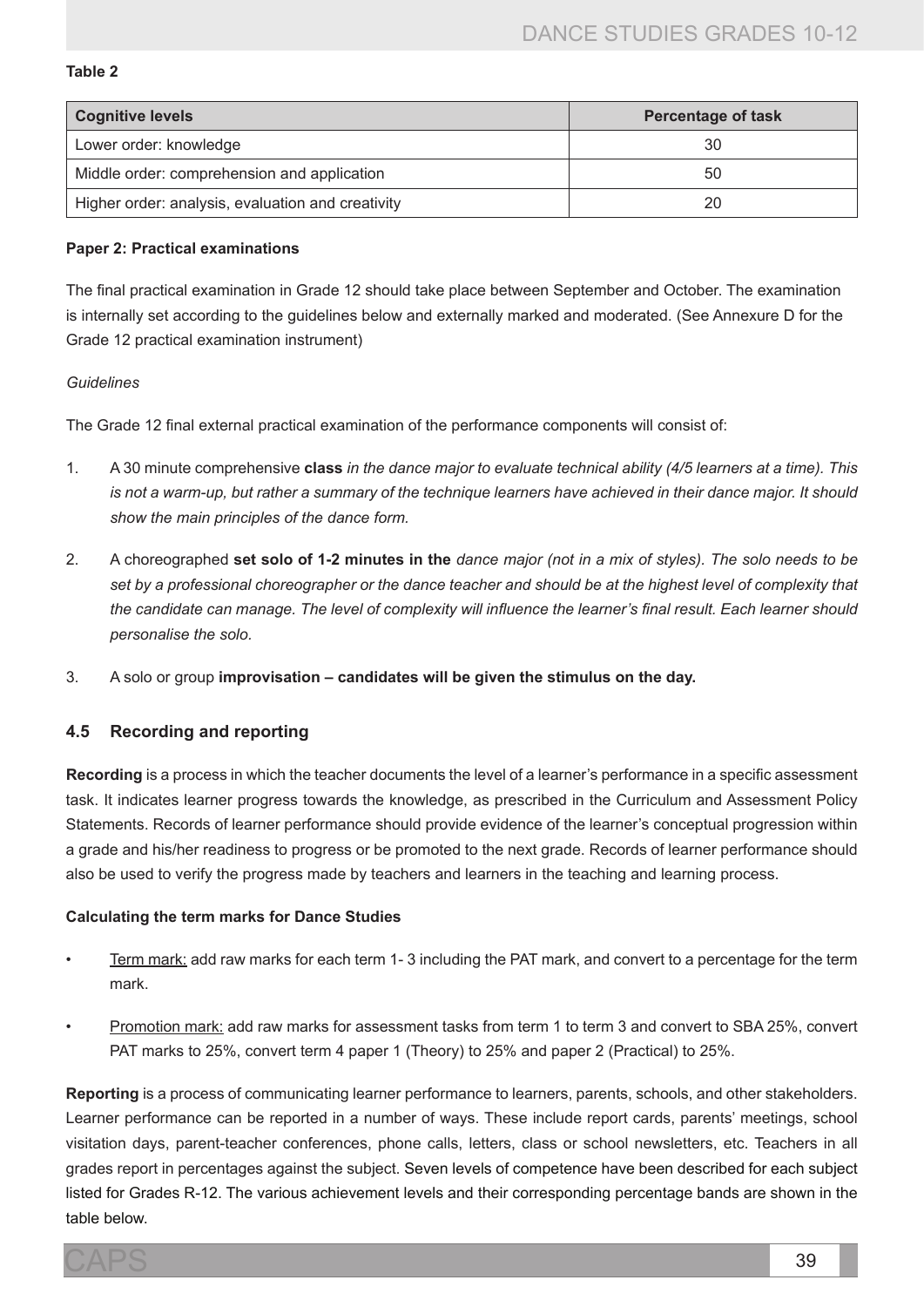| <b>RATING CODE</b> | <b>DESCRIPTION OF COMPETENCE</b> | <b>PERCENTAGE</b> |
|--------------------|----------------------------------|-------------------|
|                    | Outstanding achievement          | $80 - 100$        |
| 6                  | Meritorious achievement          | $70 - 79$         |
| 5                  | Substantial achievement          | $60 - 69$         |
|                    | Adequate achievement             | $50 - 59$         |
| 3                  | Moderate achievement             | $40 - 49$         |
| 2                  | Elementary achievement           | $30 - 39$         |
|                    | Not achieved                     | $0 - 29$          |

### **CODES AND PERCENTAGES FOR RECORDING AND REPORTING**

Teachers will record actual marks against the task by using a record sheet; and report percentages against the subject on the learners' report cards.

# **4.6 Moderation of assessment**

Moderation refers to the process that ensures that the assessment tasks are fair, valid and reliable. Moderation should be implemented at school, district, provincial and national levels. Comprehensive and appropriate moderation practices must be in place for the quality assurance of all subject assessments.

Moderation in Dance Studies includes internal moderation by the school as well as external face-to-face and cluster moderation.

It is highly recommended that all practical examinations and performance assessment tasks are filmed and made available on video or DVD for moderation or in case of illness or injury (See annexure E.)

# **4.6.1 Formal assessment (SBA)**

- Grades 10 and 11 tasks are moderated internally. Provincial officials must moderate a sample of these tasks during their school visits, to verify the standard of the internal moderation.
- Grade 12 tasks must be moderated internally and externally face-to-face or cluster- by a lead teacher or provincial official. The provincial education department will manage the face-to-face and cluster moderation process.

### **4.6.2 Practical assessment tasks (PAT)**

- Grades 10 and 11 PATs will be sample moderated by the provincial officials in the 3<sup>rd</sup> or 4<sup>th</sup> term. All documentation must be available for the official visit. The official will select the samples.
- Grade 12 PATs will be face-to-face moderated by a peer teacher and/or a provincial official.

# **4.6.3 Final practical external examinations**

Provinces will appoint an external examination panel to include

- 1. provincial internal moderator;
- 2. provincial chief examiner; and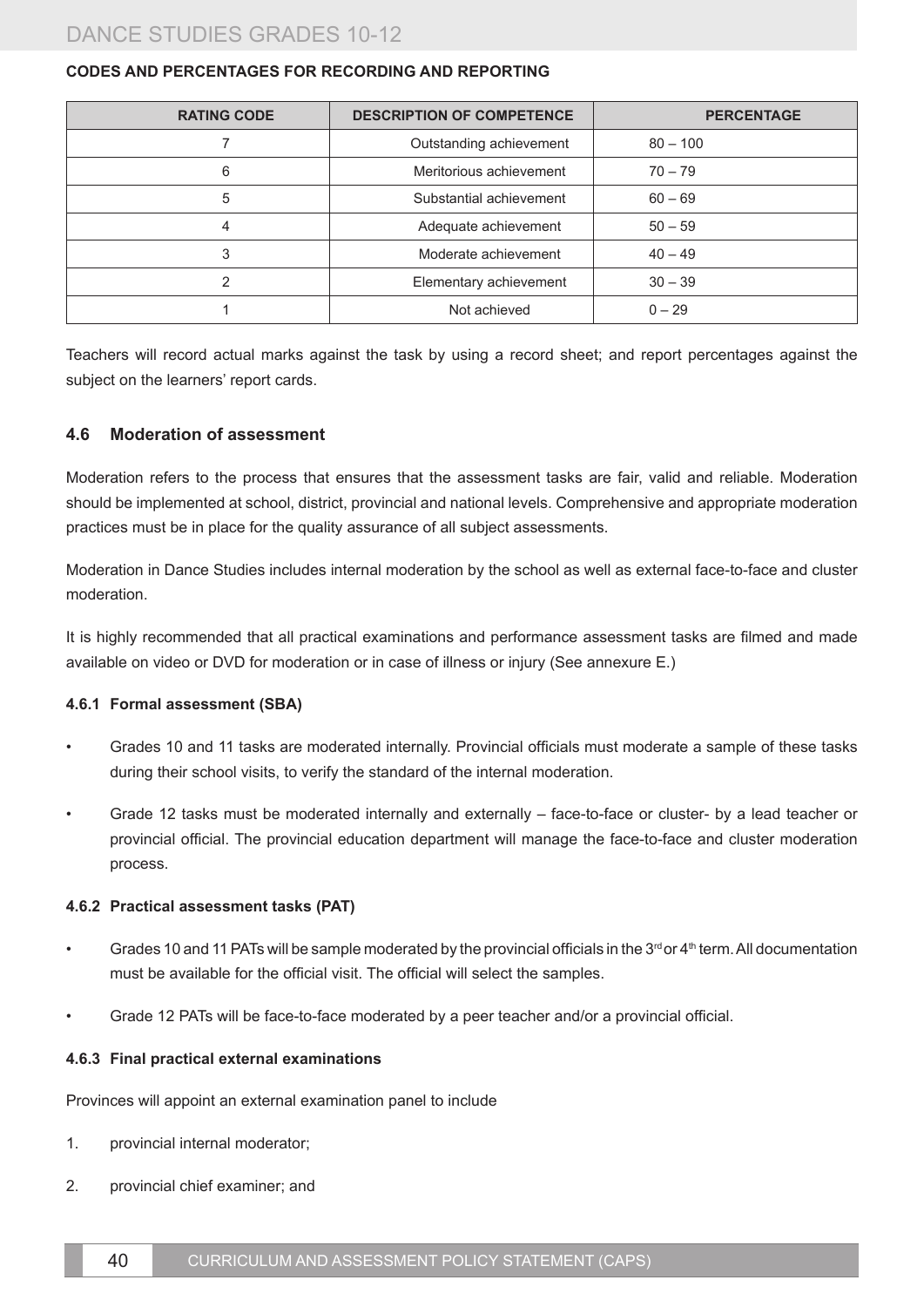#### 3. co-examiner(s).

The panel should vary to include at least one expert in the relevant dance form.

- • Provinces will make all the arrangements. This includes the communication with the teachers and schools, arranging the venues, the times, the examining panel and anything else that needs to be done in the management of the practical NSC examinations for Grade 12.
- Before the final practical examinations begin, the provincial internal moderator will meet with the provincial examiners in order to orientate them on examination matters and finalise the assessment instruments.
- The provincial internal moderator will visit a sample of examination sites during the examinations in order to assure the quality of the examination process.
- The teachers responsible for the teaching of the practical component being examined will be expected to be present with the examiners to facilitate the conducting of the examination and to *present their practical year marks and the full breakdown of the school-based assessment marks (SBA) for moderation.*
- Note that the provincial chief examiner makes the final decision on the assessment mark.
- The maximum duration for the entire practical dance examination process is 6 weeks in term 3 and/or 4.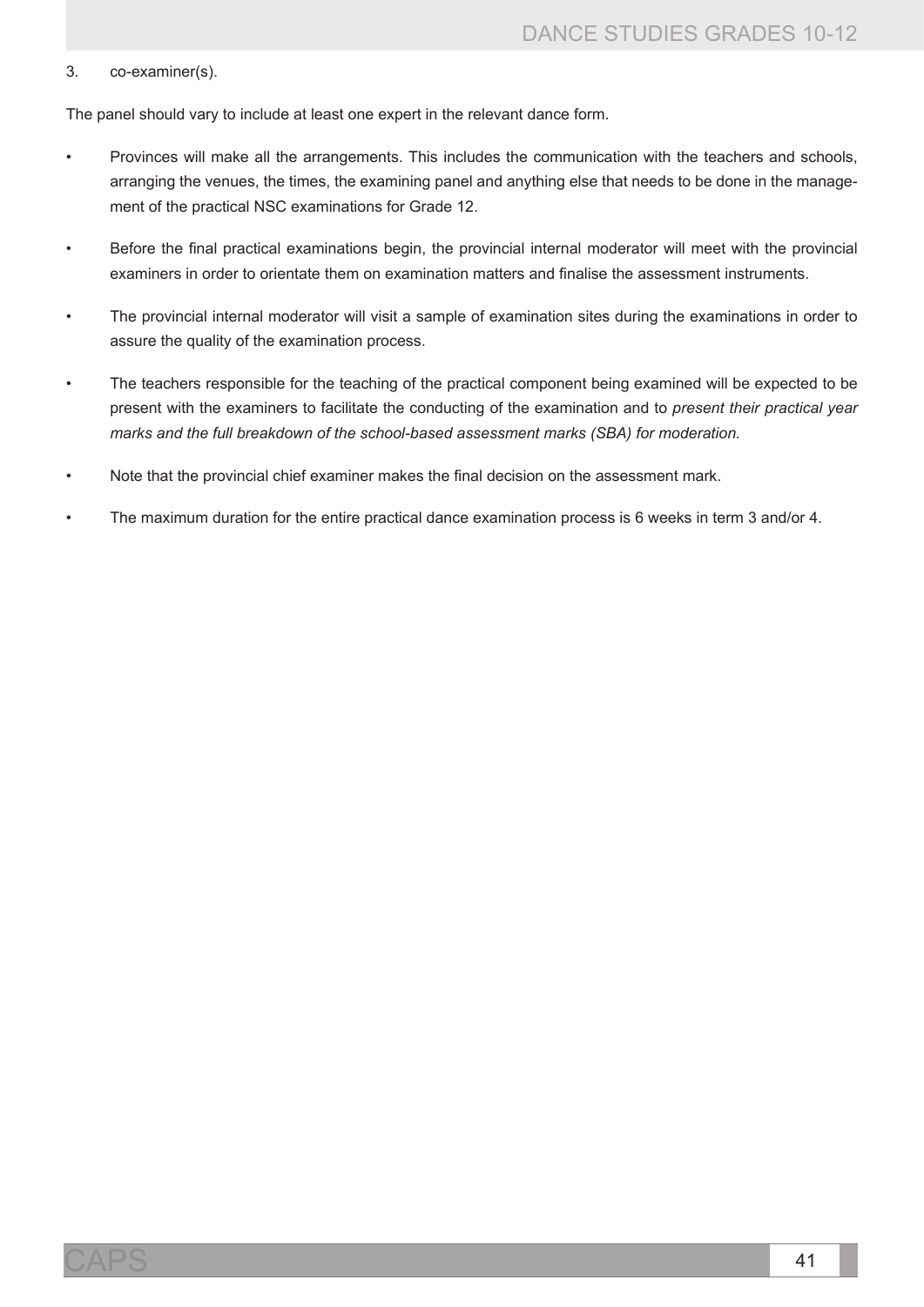# **4.7 Annexures**

# **Annexure A: Format of the theory examination question paper: Grade 12**

Dance Studies Paper 1 **Marks: 100** Time: 3 hours

*The paper consists of TWO sections.*

| <b>SECTIONS</b>         | <b>POSSIBLE TOPICS</b>                                                                                                   | <b>MARKS</b> |
|-------------------------|--------------------------------------------------------------------------------------------------------------------------|--------------|
| Section 1:              | Principles, purposes and processes of warming up and cooling down<br>$\bullet$                                           | 40           |
| Safe dance practice and | Posture, stance and alignment<br>$\bullet$                                                                               |              |
| health care             | Synovial joints<br>$\bullet$                                                                                             |              |
|                         | Muscles and anatomical actions (optional question)<br>$\bullet$                                                          |              |
|                         | Structure, movement and safe use of the spine<br>$\bullet$                                                               |              |
|                         | Components of fitness: strength, flexibility, endurance, core stability,<br>$\bullet$<br>neuromuscular skills            |              |
|                         | Injury: causes, care and prevention<br>$\bullet$                                                                         |              |
|                         | Benefits of good nutrition, balanced diet and hydration<br>$\bullet$                                                     |              |
|                         | Eating disorders, stereotyping<br>$\bullet$                                                                              |              |
|                         | Mental health: tension, stress, relaxation, concentration                                                                |              |
| Section 2:              | Dance history<br>$\bullet$                                                                                               | 60           |
| Dance history and       | Functions and values of dance in society<br>٠                                                                            |              |
| literacy                | Forms, principles and characteristics of dance major<br>$\bullet$                                                        |              |
|                         | Careers in dance and related industries<br>٠                                                                             |              |
|                         | Choreographic structures and performance spaces<br>$\bullet$                                                             |              |
|                         | Dance production and marketing<br>$\bullet$                                                                              |              |
|                         | Music elements, terms, instruments<br>$\bullet$                                                                          |              |
|                         | Dance literacy: prescribed international and South African dance works.<br>choreographers and composers (see list below) |              |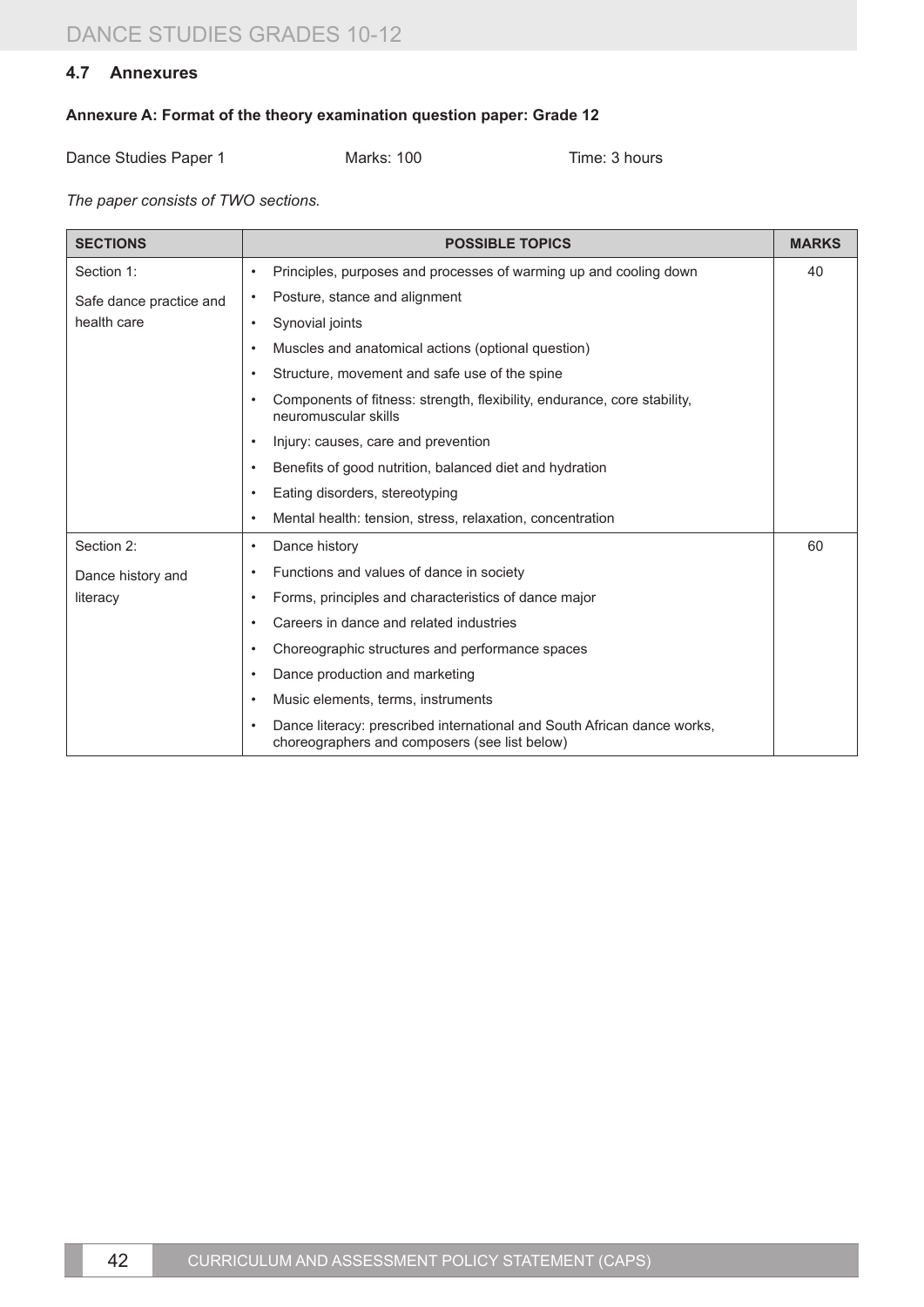### **Annexure B: Prescribed choreographers and dance works – draft list**

Selections may be made from the following list to study from Grades 10-12. The selection will be based on the availability of resources such as DVDs and written material and will be confirmed annually. Please note that this list will be updated from time to time. Schools will be informed well in advance regarding changes to this list.

| <b>South African</b><br>choreographers | <b>Dance works</b>                 | <b>International</b><br>choreographers | <b>Dance works</b>        |
|----------------------------------------|------------------------------------|----------------------------------------|---------------------------|
| Veronica Paeper                        | Orpheus in the Underworld /        | George Balanchine                      | Apollo /Jewels (emeralds, |
|                                        | Carmen                             |                                        | rubies, diamonds)         |
| <b>Vincent Mantsoe</b>                 | Gula Matari                        | <b>Alvin Ailey</b>                     | Revelations               |
| <b>Alfred Hinkel</b>                   | The Last Dance / Rain in           | Martha Graham                          | Lamentations              |
|                                        | a Dead man's Footprints /<br>Cargo |                                        | Errand into the Maze      |
| Sylvia Glasser                         | Tranceformations                   | <b>Christopher Bruce</b>               | <b>Ghost Dances</b>       |
| Gary Gordon                            | Bessie's Head                      | Mathew Bourne                          | Swan Lake/Cinderella      |
| Mavis Becker                           | Flamenco de Africa                 | Pina Bausch                            | <b>Rites of Spring</b>    |
| Hazel Acosta                           | <b>Blood Wedding</b>               | William Forsythe                       | In the middle, somewhat   |
|                                        |                                    |                                        | elevated                  |
| Carolyn Holden                         | Imagenes                           | Mats Ek                                | Giselle / Swan Lake/      |
|                                        |                                    |                                        | Carmen                    |
| Gregory Maqoma                         | Beauty Trilogy/                    | Rudi van Dantzig                       | Four Last Songs           |
|                                        | Skeleton Dry/                      |                                        |                           |
|                                        | Somehow Delightful                 |                                        |                           |
| Dada Masilo                            | Swan Lake / Romeo and<br>Juliet    | Jiri Kylian                            | Wings of wax              |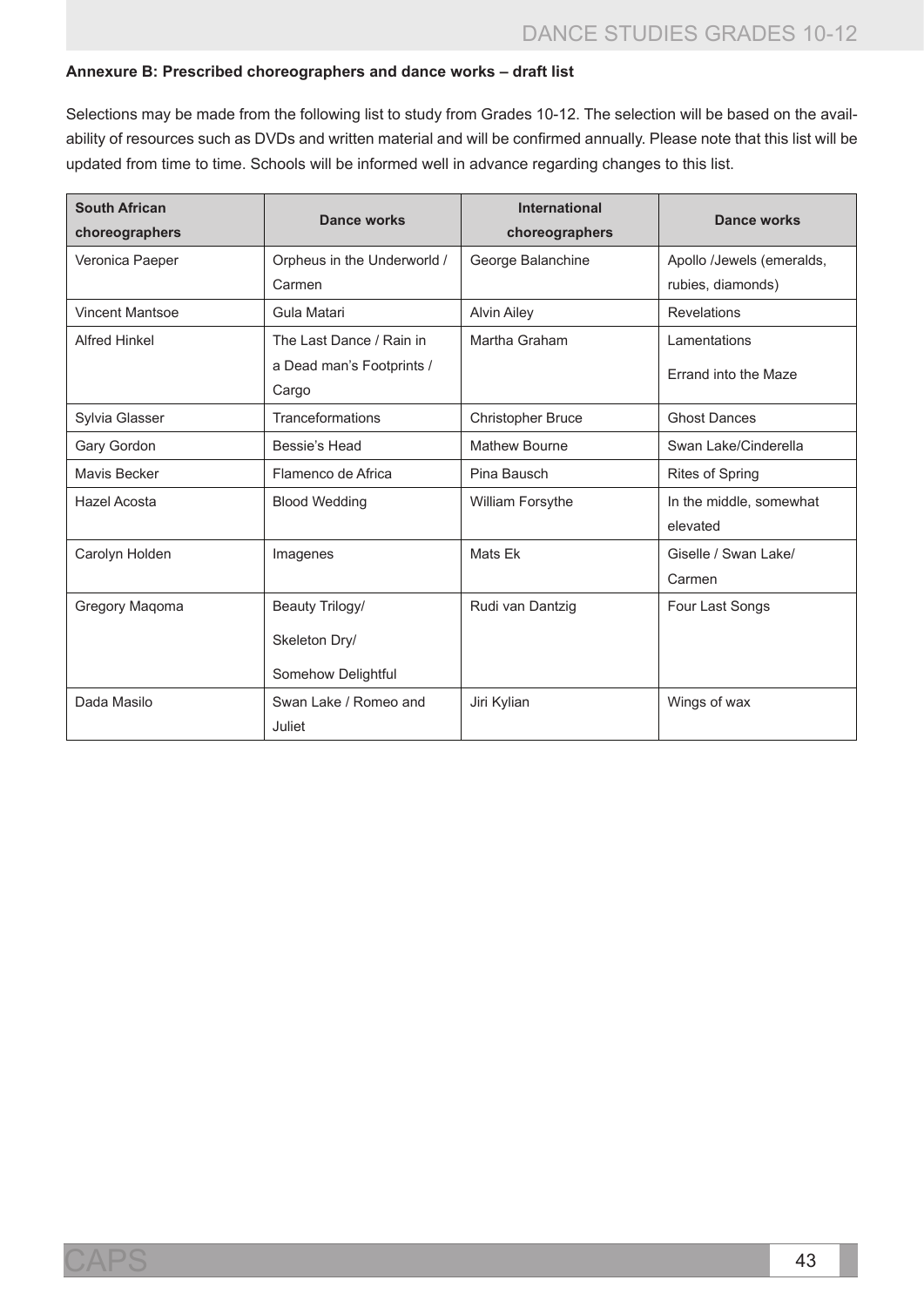### **Annexure C: Performance Assessment Tasks (PATs)**

### **PAT 1: Choreography**

### *Instructions to teachers:*

Each learner should choreograph a **2–3-minute** dance work with 3 or more people, preferably not including themselves. It is preferred that each learner choreograph his/her own dance, but it is acceptable for two learners to work together on one choreography, provided that each learner contributes equally and can show his/her individual contribution. The teacher needs to monitor and explain this in each learner's individual journal.

Should learners struggle with commitment from their dancers, they may be permitted to present a duet that includes themselves, but only as a last resort. Teachers must monitor this situation and ensure the piece is choreographed and not improvised. The circumstances should be explained, justified and reflected upon in the choreographer's journal.

Please note the following:

**Genre/style/form:** The choreography is not limited to the dance major or any particular genre or style. Learners should have free range, be encouraged to move away from known steps and formations and to explore and create new movement vocabulary and structures.

**Use of dancers:** It is suggested that each learner-choreographer uses Grades 10-12 Dance Studies learners as dancers. To encourage these learners to be committed and consistent, it is suggested that marks are awarded for participation in Grade 12 choreographies as part of their group dance marks.

**Organising of rehearsals:** Please note that teachers must take responsibility for assisting learners with organising dance rehearsals and the sharing of rehearsal space. Teachers must monitor and be present during the rehearsal process.

**Choice of music**: A CD with a number of different music tracks is available through WCED's Edumedia. Learners are welcome to use these tracks or find their own. Please note that songs with words should be avoided.

An **AUTHENTICITY CERTIFICATE** must be placed in the choreography journal, guaranteeing that the work is the learners' own and that the teacher has witnessed it being rehearsed. It must be signed by both teacher and learner. Learners should avoid fraudulent actions such as

- • using excerpts from other dancers/choreographers/teachers/music videos;
- using their dancers to choreograph their dance; and
- presenting improvised work as choreography.

**Assessment:** Learners should be informed in advance what criteria they will be individually assessed on in their choreographies. The marks should be based on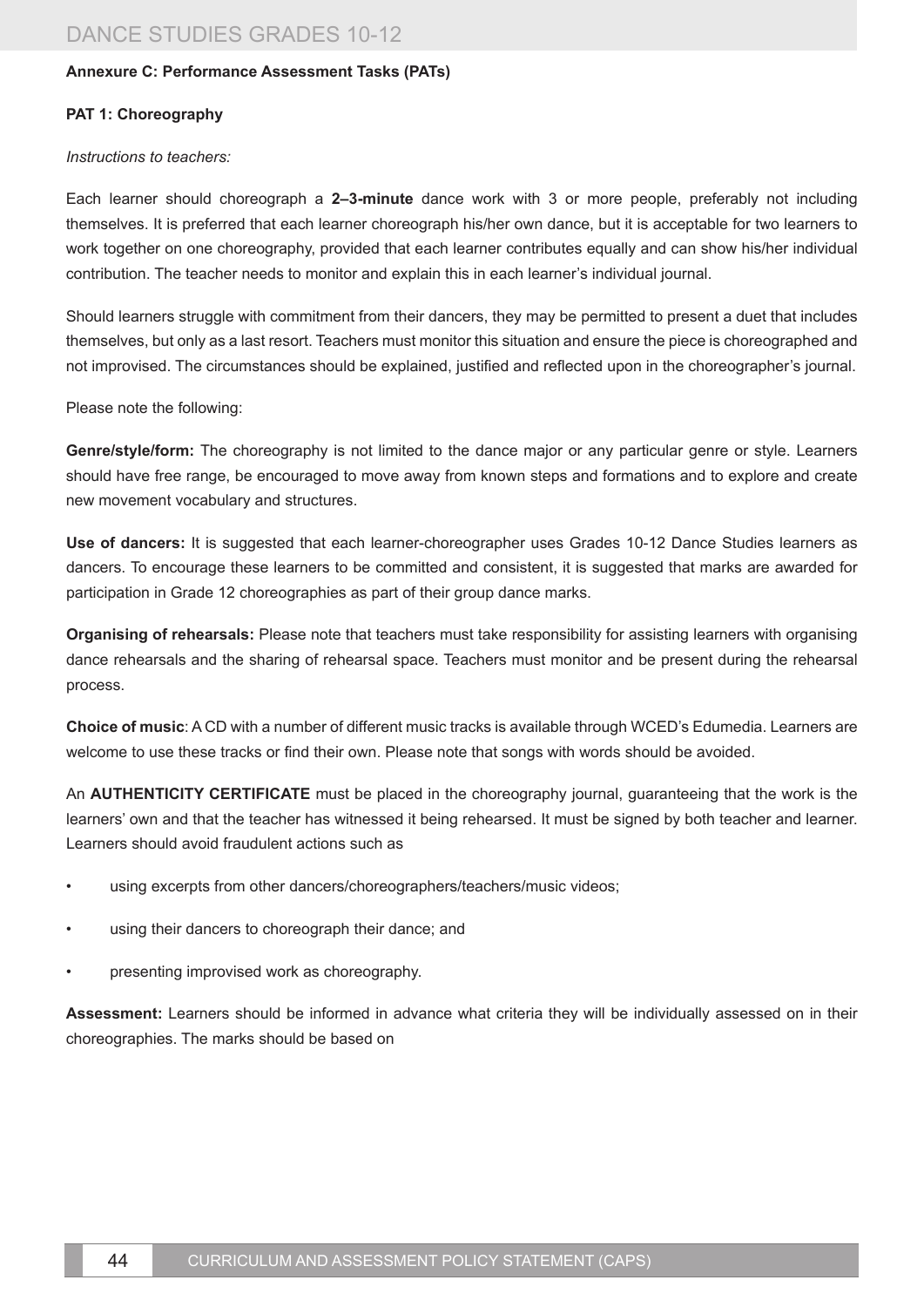| 1. Choreography journal, including:                                                                  | 10 |
|------------------------------------------------------------------------------------------------------|----|
| self-reflection on their process                                                                     |    |
| how they translated the intention of the choreography into movement                                  |    |
| how they worked with their group in the choreographic process                                        |    |
| what has been learnt from the choreographic process                                                  |    |
| their rehearsal timetable                                                                            |    |
| marketing plan for a performance                                                                     |    |
| production report                                                                                    |    |
| 2. A one-page programme note for the dance of not more than 150 words on a single A4 sheet of paper. | 5  |
| 3. The choreography, including composition in a personal style based on the stated concept           | 5  |
| originality, creativity, imagination, innovation                                                     | 5  |
| skill in manipulation of the elements of dance (time, space and dynamics)                            | 5  |
| organisation of motifs and structures (transitions, repetition, variation, contrast)                 | 5  |
| appropriate use of production elements, e.g. costumes, props, lighting and sets                      | 5  |
| appropriate choice and use of accompaniment                                                          | 5  |
| use of dancers and dance quality                                                                     | 5  |
| Total                                                                                                | 50 |

### **Assessment process**

The teacher and a peer dance teacher/provincial dance official will assess the choreography internally The performances should be filmed and available on DVD for moderation.

The assessment may take place in a public performance, together with other schools or in a class performance.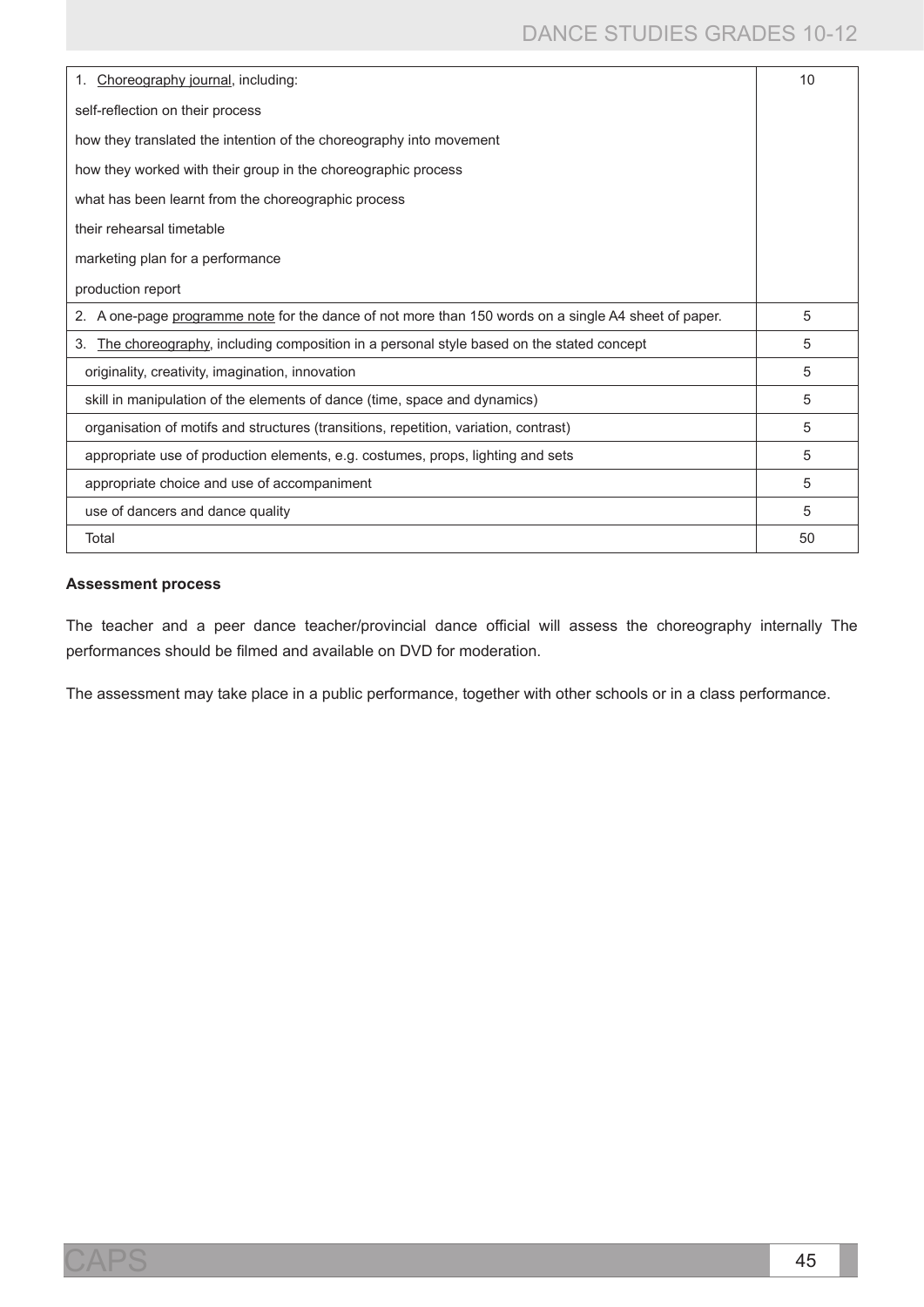### **PAT 2: Group Dance** *Instructions for teachers*

Performance of a group dance, minimum 3 minutes, in the dance major. This group dance should be performed in a public performance, if possible.

Learners learn a group dance which could be choreographed by the teacher or a professional choreographer, or could be an excerpt of a professional work. The group dance should develop and expand the learners' dance vocabulary and technique in the dance major and should challenge them. The dance should show learners' ability to communicate and relate to one another using partnering (lifts optional), spatial patterning and timing.

The group dance should allow learners to show variations in dynamics and create an atmosphere. This group dance could be performed in class or in a public performance. Emphasis should be placed on movement quality, transitions and expression.

Learners should be informed in advance what criteria they will be individually assessed on in the group dance (see instrument below).

**Planning of the production**: Learners should participate in the planning of a public dance performance at some time during the school year. This performance could include Grades 10 - 12 group dances and individual choreographies. The performance could take place in a formal or informal setting, e.g. in the studio or school hall, for a peer or public audience. Each learner should choose or be allocated a production organisational role. Learners should be required to work as a team to ensure their various tasks contribute to a successful production. Each learner should produce a written report, documenting his/her tasks and involvement in processes, and reflecting on the outcome of the production.

| <b>PAT TASK: LO 2 - GROUP DANCE - 50 MARKS</b><br>Learners                                                                                                       | Max marks | $\sim$ | $\infty$ | 4 | ιn |
|------------------------------------------------------------------------------------------------------------------------------------------------------------------|-----------|--------|----------|---|----|
| Attitude, participation and progress during rehearsals/class                                                                                                     | 5         |        |          |   |    |
| Safe use of the body, co-ordination and control, strength, flexibility and<br>stamina                                                                            | 5         |        |          |   |    |
| Accurate reproduction of sequence and attention to detail                                                                                                        | 5         |        |          |   |    |
| Musicality and reproduction of rhythms                                                                                                                           | 5         |        |          |   |    |
| Complexity of dance vocabulary and technique                                                                                                                     | 5         |        |          |   |    |
| Principles of the dance major applied accurately; interpretation of dance<br>genre and style                                                                     | 5         |        |          |   |    |
| Working with others in a group, awareness of self and others in space;<br>expressive interaction with other dancers, sensitive partnering                        | 5         |        |          |   |    |
| Quality of movement: dynamics, fluidity and agility, transitions; commit-<br>ted movement, confidence and consistency; focus, presence, projection<br>and energy | 5         |        |          |   |    |
| Planning of the production and report                                                                                                                            | 10        |        |          |   |    |
| Total                                                                                                                                                            | 50        |        |          |   |    |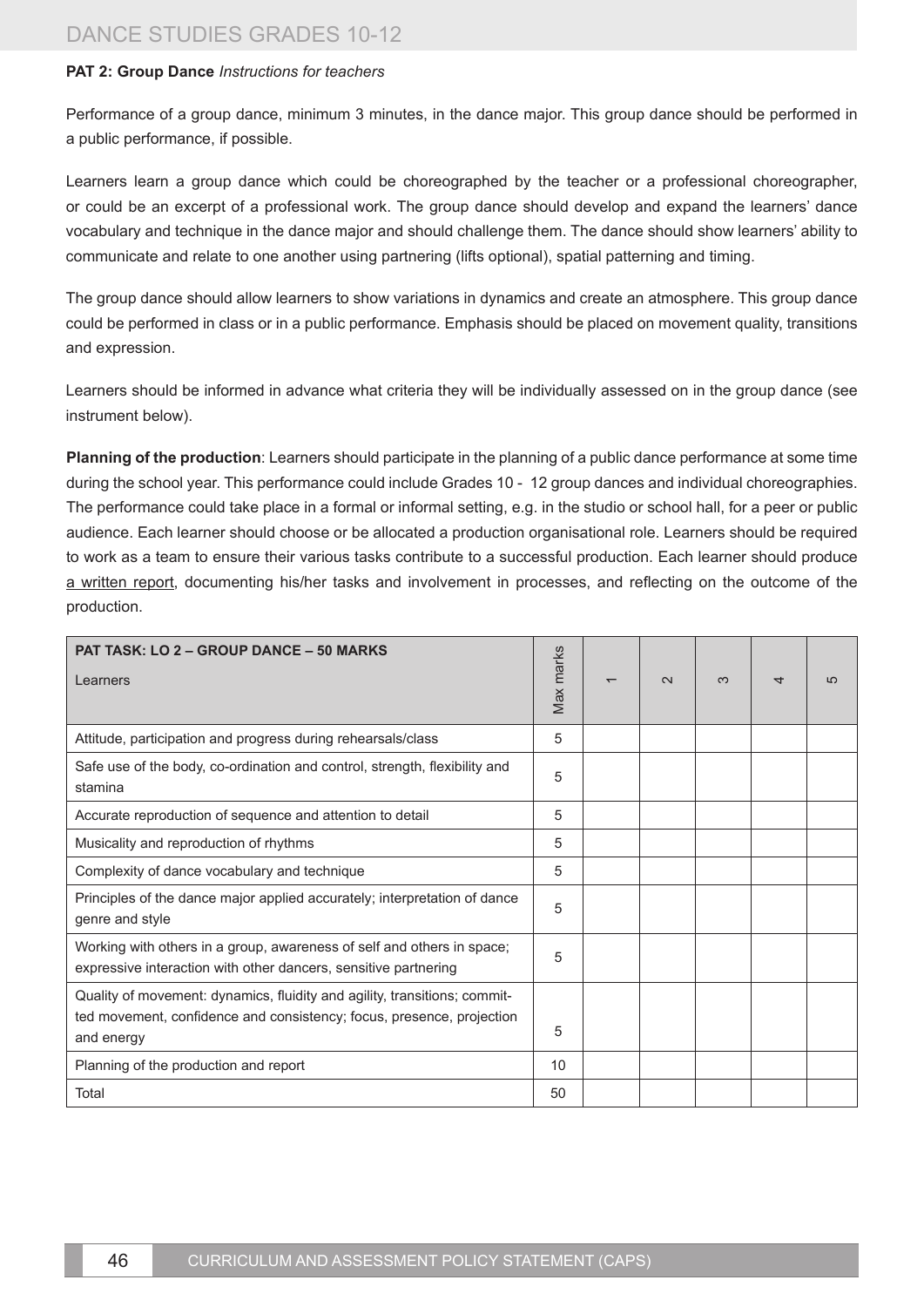### **Annexure D Grade 12 Practical Examination Instrument**

| Name of School<br>Date<br>Group number<br>Moderator/Examiner                                                                   | Candidates | $\mathbf 1$ | $\mathbf{2}$ | 3 | 4 | 5 |
|--------------------------------------------------------------------------------------------------------------------------------|------------|-------------|--------------|---|---|---|
| Set technique class                                                                                                            |            |             |              |   |   |   |
| Safe body use (posture, alignment, landings)                                                                                   | 5          |             |              |   |   |   |
| Fitness (flexibility, strength, stamina)                                                                                       | 5          |             |              |   |   |   |
| Coordination, control, precision, accuracy, clarity, attention to detail                                                       | 5          |             |              |   |   |   |
| Level of complexity (e.g. balances, quick changes of direction or level, contrast,<br>advance vocabulary)                      | 10         |             |              |   |   |   |
| Movement quality (technique, transitions, fluidity, dynamics, consistency)                                                     | 5          |             |              |   |   |   |
| Musicality and reproduction of rhythms                                                                                         | 5          |             |              |   |   |   |
| Principles and style of the dance form                                                                                         | 5          |             |              |   |   |   |
| Presentation (confidence, expression, energy, focus, presence, projection, grooming,<br>exam etiquette)                        | 5          |             |              |   |   |   |
| Overall impression                                                                                                             | 5          |             |              |   |   |   |
| <b>Subtotal</b>                                                                                                                | 50         |             |              |   |   |   |
| Solo                                                                                                                           |            |             |              |   |   |   |
| Level of complexity (e.g. balances, quick changes of direction or level, advance<br>vocabulary, accuracy, attention to detail) | 5          |             |              |   |   |   |
| Principles of the dance form, style of genre and own unique style                                                              | 5          |             |              |   |   |   |
| Movement quality (technique, transitions, flow, commitment, energy, dynamics)                                                  | 5          |             |              |   |   |   |
| Beginning and ending and personalisation of dance                                                                              | 5          |             |              |   |   |   |
| Musicality and varied dynamics                                                                                                 | 5          |             |              |   |   |   |
| Performance (expression, interpretation, confidence, focus)                                                                    | 5          |             |              |   |   |   |
| <b>Subtotal</b>                                                                                                                | 30         |             |              |   |   |   |
| Improvisation                                                                                                                  |            |             |              |   |   |   |
| Structure: beginning, ending                                                                                                   | 2          |             |              |   |   |   |
| Creative use of space and relationships                                                                                        | 3          |             |              |   |   |   |
| Interprets stimulus                                                                                                            | 3          |             |              |   |   |   |
| Imagination, creativity, innovative, takes risks                                                                               | 5          |             |              |   |   |   |
| Movement quality, committed, energetic, focused, confident                                                                     | 5          |             |              |   |   |   |
| Response to music                                                                                                              | 2          |             |              |   |   |   |
| <b>Subtotal</b>                                                                                                                | 20         |             |              |   |   |   |
| <b>External Exam Total</b>                                                                                                     | 100        |             |              |   |   |   |
| $2nd$ examiner                                                                                                                 | 100        |             |              |   |   |   |
| 3rd examiner                                                                                                                   | 100        |             |              |   |   |   |
| <b>Final Mark</b>                                                                                                              | 100        |             |              |   |   |   |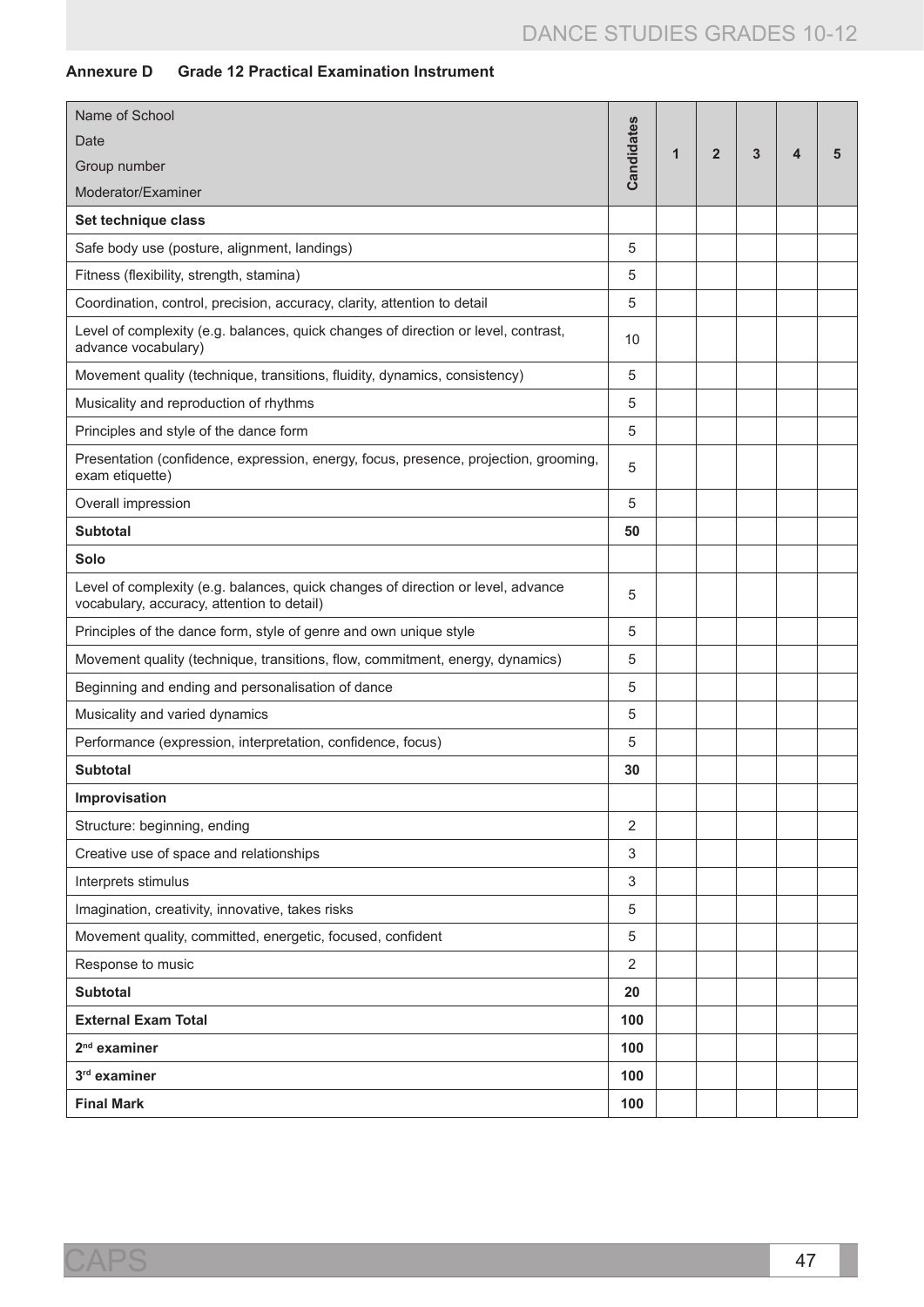### **Annexure E: Dancers with serious illness or injury**

Although dance is a practical subject, occasionally a learner finds he/she is unable to complete the practical components in Grade 12 due to a debilitating illness or injury. In this case the following procedures are required:

- 1. Apply to the provincial Head of Education with a motivating letter from the principal and the parents, and accompanied by a doctor's certificate of not older than one week, for permission for a dispensation.
- 2. The dispensation will allow for the school to submit a video/DVD of the learner's class or public performance within the last 6 months of Grade 12 and to present a written research project in lieu of one or both of the PATs, as described below:

Candidates research a dance topic in depth. This may be based on dance history, dance literacy or dance theory. Learners are required to present their research orally and in writing. The written research must be a minimum of 1 500 words and should include illustrations.

#### **Marking criteria**

- • Suitability of the topic
- • Planning of the research
- Structure of the writing (introduction of the topic and motivation, main body of the research, conclusion, clear referencing)
- • Thorough knowledge and understanding of the topic
- Relevant selection of information
- • Visual presentation of information
- Oral presentation of the research to the class/examination panel
- • Logical and coherent writing

**All candidates must present a certificate of authenticity signed by the teacher and the learner.**

**Penalty for plagiarism = 0 marks**

# **4.8 General**

This document should be read in conjunction with:

- **4.8.1** *National policy pertaining to the programme and promotion requirements of the National Curriculum Statement Grades R-12*; and
- **4.8.2** The policy document, *National Protocol for Assessment Grades R-12.*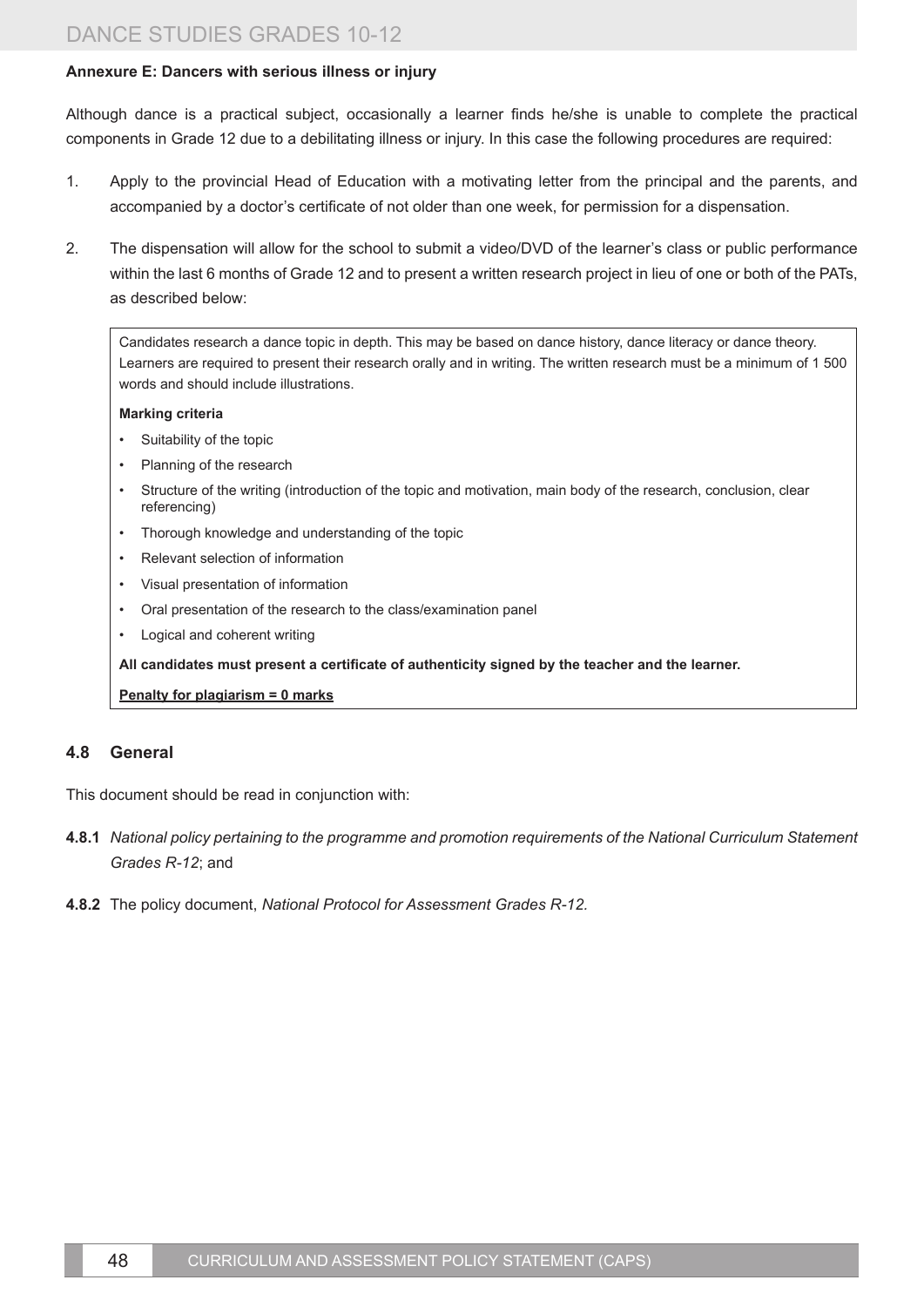#### **4.9 References**

#### **Textbook**

Frege, I, Scarborough, T. & Fourie, D. 2007. Focus on Dance Grade 12. Cape Town: Maskew MillerLongman. **Study Guides**

Anatomy and Health Care Study Guide (WCED, 2009) Cape Town. Edumedia

Dance History and Theory Study Guide (WCED, 2007). Cape Town. Edumedia

#### **Teacher Resource Manuals**

Dance Theory Teachers' Resource Pack, (WCED 2006). Cape Town. Edumedia

Teaching Improvisation, Choreography and Production: Educators' Guide (WCED, 2009). Cape Town. Edumedia

#### **Reference books and articles**

#### Anatomy

Bean, A. 1996. *The Complete Guide to Sports Nutrition London: A & C Black.*

### Dance History and Literacy

Anderson, J. 1992. *Ballet & Modern Dance: A Concise History. New Jersey: Princeton Book Company.*

Au, Susan. 2002. *Ballet and Modern Dance. Revised and expanded edition. London: UK. Thames & Hudson.*

Cass, J. 1993. *Dancing through History. New Jersey: Prentice Hall.*

Garfunkel, T. 2002. On Wings Of Joy: The story of ballet from the 16th century to today. Little Brown & Co.

Grut, M. 1981. *The History of Ballet in South Africa. Cape Town: Human & Rousseau.*

Mazo, JH. 2000. Prime Movers: The Makers of Modern Dance in America. Princeton Book Co.

Reynolds, N. & McCormick, M. 2003. *No Fixed Points: Dance in the Twentieth Century. Yale University Press.*

Sofras, P. 2006. *Dance Composition Basics: Capturing the Choreographer.* Champaign, IL: Human Kinetics.

Sorrel, W 1981. *Dance in its Time. Garden City, New York. Anchor Press/ Doubleday.*

West, ME. 1976. *Abantu: An Introduction to the Black People of South Africa. Cape Town: Struik.*

#### **Useful websites:**

Cape Town City Ballet http://www.capetowncityballet.org.za/

First Physical Theatre Company http://www.ru.ac.za/academic/departments/dram

Jazzart Dance Theatre http://www.jazzart.co.za

La Rosa Spanish Dance Theatre http://www.larosa.co.za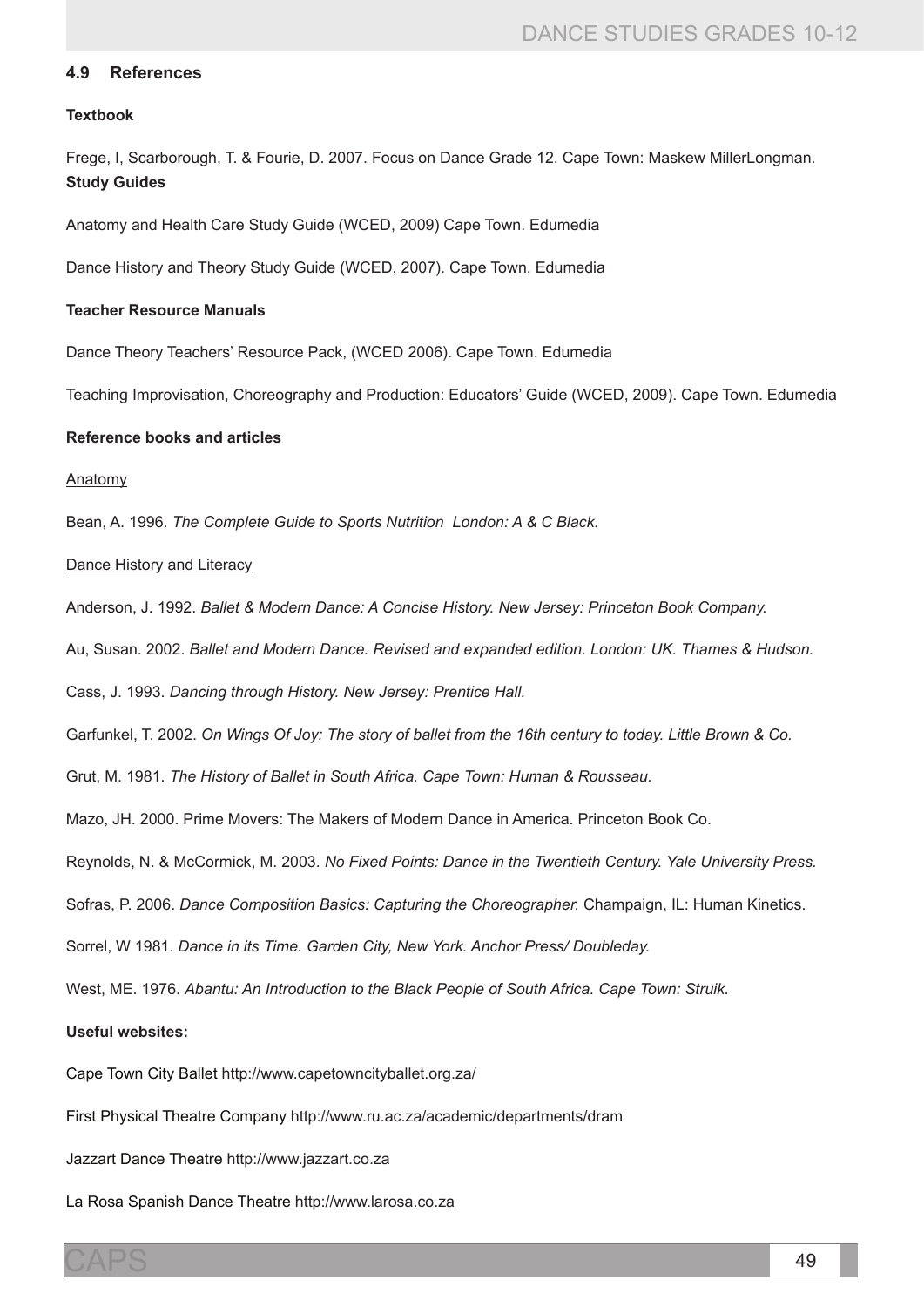Moving into Dance Mophatong http://www.midance.co.za Remix Theatre Company htp://www.remixtheatre.co.za/ The South African Ballet Theatre http://www.saballettheatre.co.za/ Vuyani Dance Theatre Project htp://www.vuyani.co.za/ Twyla Tharp http://www.achievement.org/autodoc/page/tha0bio-1 Pina Bausch http://www.pina-bausch.de/ Alvin Ailey http://www.texas-on-line.com/graphic/alvinailey.htm Martha Graham http://womenshistory.about.com/od/grahammartha/ Veronica Paeper http://www.paeper.co.za/ William Forsythe http://www.euronet.nl/users/cadi/WF.html Jiri Kylian http://www.vidishot.com/digidance/jiribio.html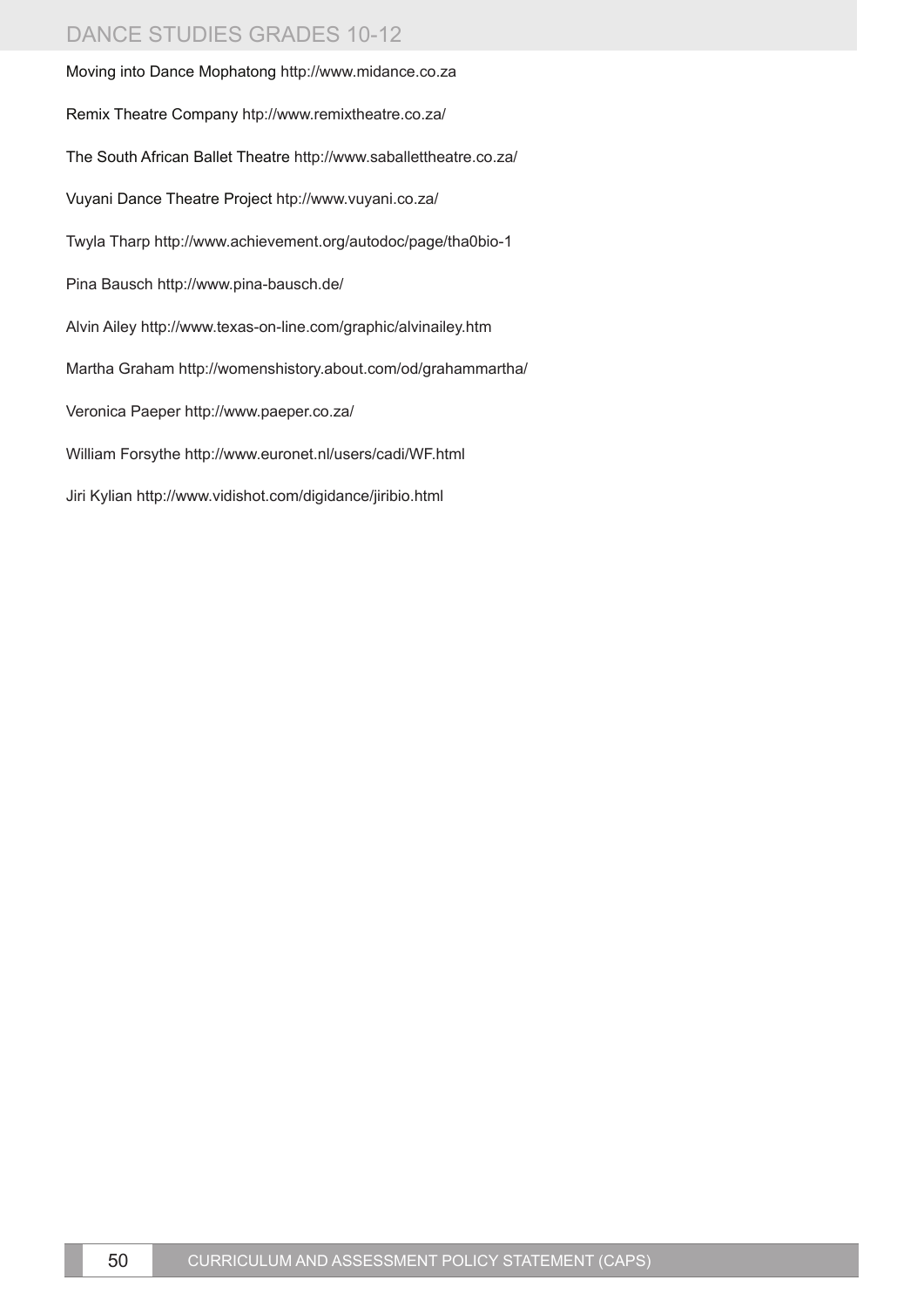